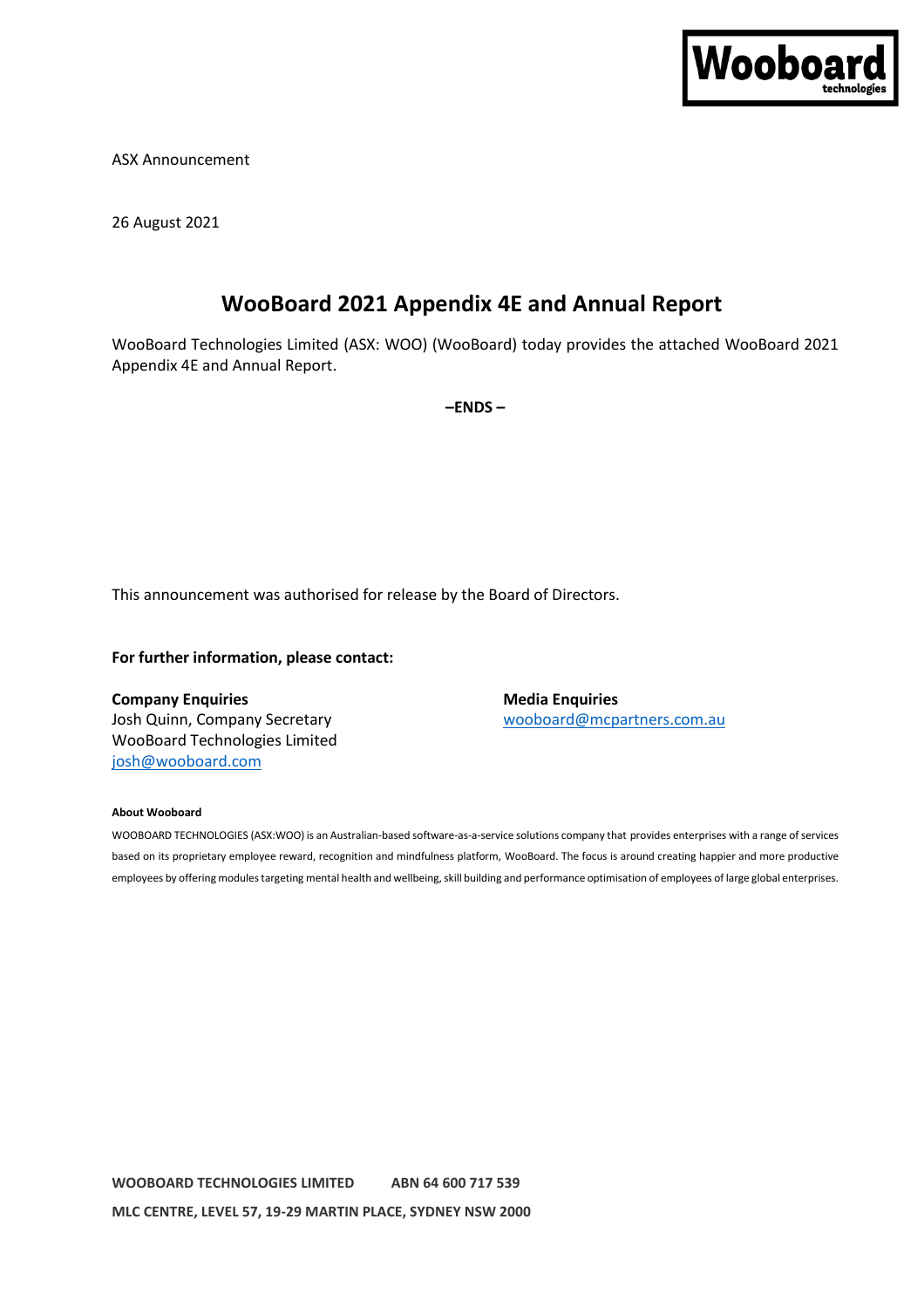## **Wooboard Technologies Limited (Formerly known as REFFIND Ltd) Appendix 4E Preliminary final report**

## **1. Company details**

| Name of entity:   | Wooboard Technologies Limited   |
|-------------------|---------------------------------|
| ABN:              | 64 600 717 539                  |
| Reporting period: | For the year ended 30 June 2021 |
| Previous period:  | For the year ended 30 June 2020 |

## **2. Results for announcement to the market**

| Revenues from ordinary activities                                                                      | up   | 110.2% to | 138.849     |
|--------------------------------------------------------------------------------------------------------|------|-----------|-------------|
| Loss from ordinary activities after tax attributable to the owners of<br>Wooboard Technologies Limited | down | 37.8% to  | (2,947,864) |
| Loss for the year attributable to the owners of Wooboard Technologies<br>Limited                       | down | 37.8% to  | (2,947,864) |

## *Dividends*

There were no dividends paid, recommended or declared during the current financial period.

#### *Comments*

The loss for the group after providing for income tax amounted to \$2,947,864 (30 June 2020: \$4,738,618).

The attached financial statements detail the performance and financial position of the group for the financial year ended 30 June 2021.

Refer to 'Review of operations' in the Directors' report for further commentary.

## **3. Net tangible assets**

|                                           | <b>Reporting</b><br>period<br><b>Cents</b> | <b>Previous</b><br>period<br><b>Cents</b> |
|-------------------------------------------|--------------------------------------------|-------------------------------------------|
| Net tangible assets per ordinary security | 0.08                                       | 0.01                                      |
|                                           |                                            |                                           |

## **4. Control gained over entities**

Not applicable.

## **5. Loss of control over entities**

Name of entities (or group of entities) Reffind Ventures Pty Ltd

Date control lost 16 January 2021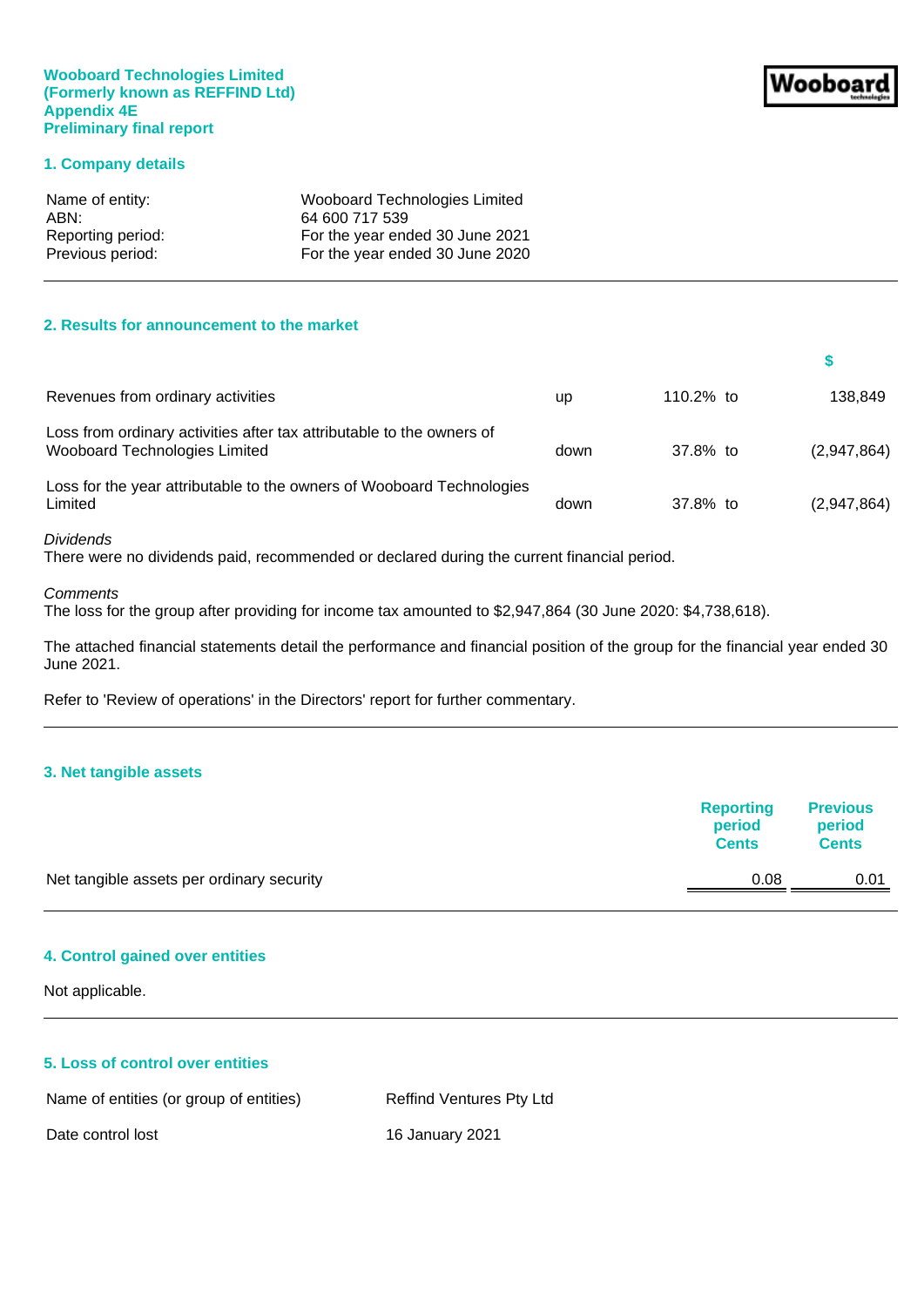| Contribution of such entities to the reporting entity's profit/(loss) from ordinary activities before income tax<br>during the period (where material)                                 | (41, 648) |
|----------------------------------------------------------------------------------------------------------------------------------------------------------------------------------------|-----------|
| Profit/(loss) from ordinary activities before income tax of the controlled entity (or group of entities) whilst<br>controlled during the whole of the previous period (where material) |           |

## **6. Dividends**

*Current period* There were no dividends paid, recommended or declared during the current financial period.

*Previous period* There were no dividends paid, recommended or declared during the previous financial period.

## **7. Dividend reinvestment plans**

Not applicable.

## **8. Details of associates and joint venture entities**

Not applicable.

## **9. Foreign entities**

*Details of origin of accounting standards used in compiling the report:*

Not applicable.

## **10. Audit qualification or review**

*Details of audit/review dispute or qualification (if any):* 

The Audit Report of the Financial Statements with an unqualified opinion for the year ended 30 June 2021 is attached.

## **11. Attachments**

*Details of attachments (if any):*

The Annual Report of Wooboard Technologies Limited for the year ended 30 June 2021 is attached.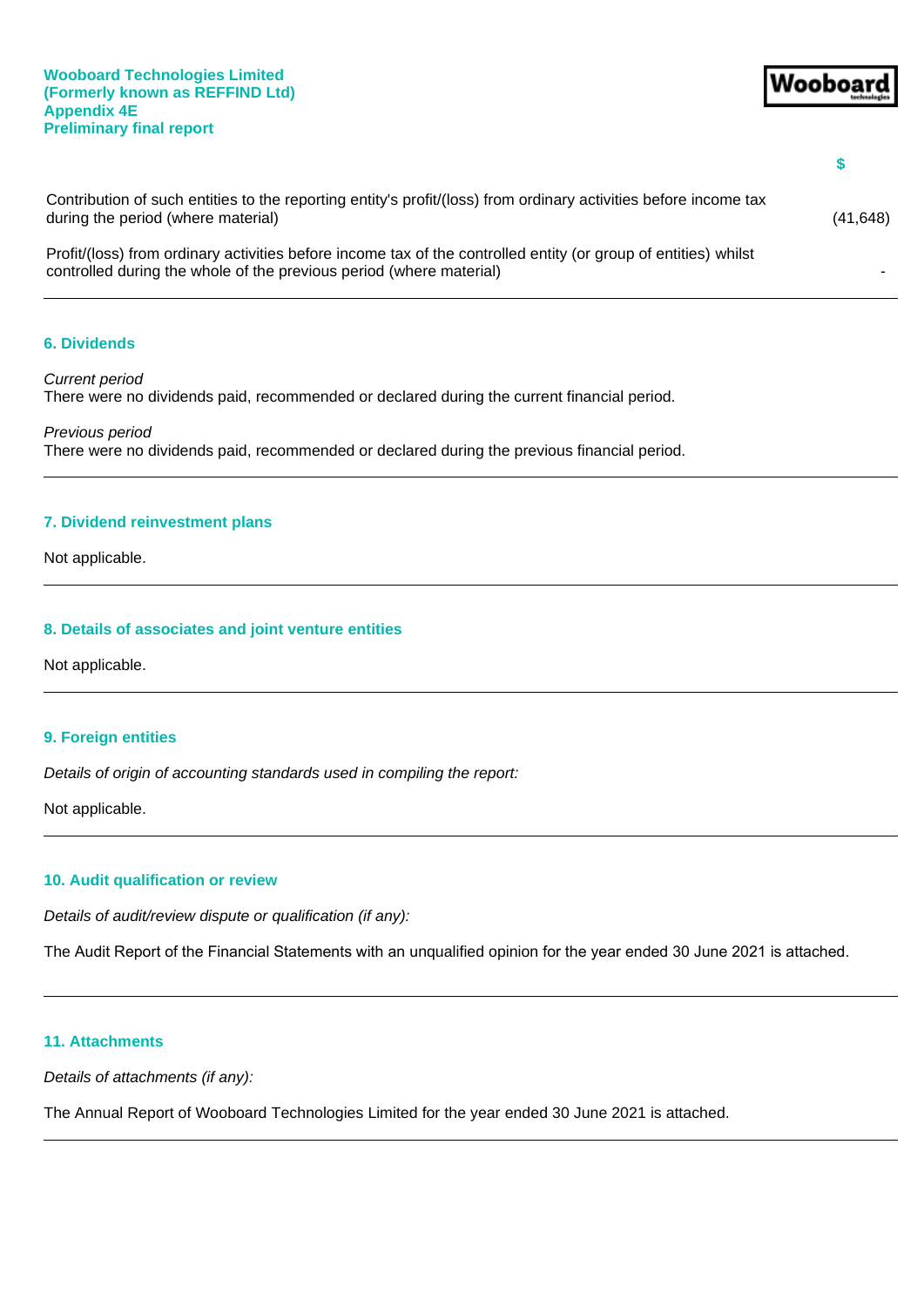**Wooboard Technologies Limited (Formerly known as REFFIND Ltd) Appendix 4E Preliminary final report**

**12. Signed**

As authorised by the Board of Directors

 $-B8$ 

Rumi Guzder Executive Chairman Sydney

**Wooboar** 

Signed \_\_\_\_\_\_\_\_\_\_\_\_\_\_\_\_\_\_\_\_\_\_\_\_\_\_\_ Date: 26 August 2021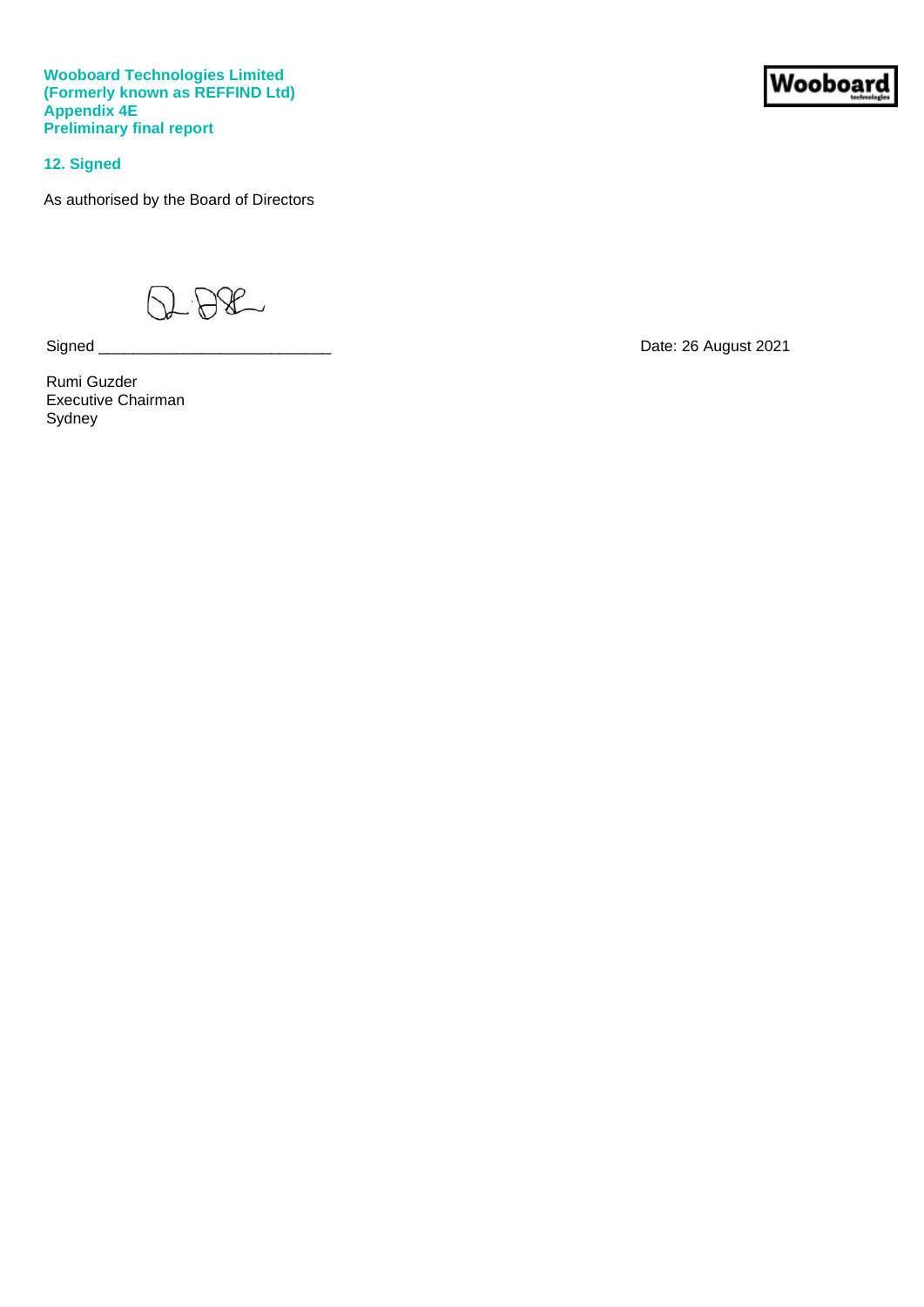# **Wooboard Technologies Limited**

**(Formerly known as REFFIND Ltd)**

**ABN 64 600 717 539**

**Annual Report - 30 June 2021**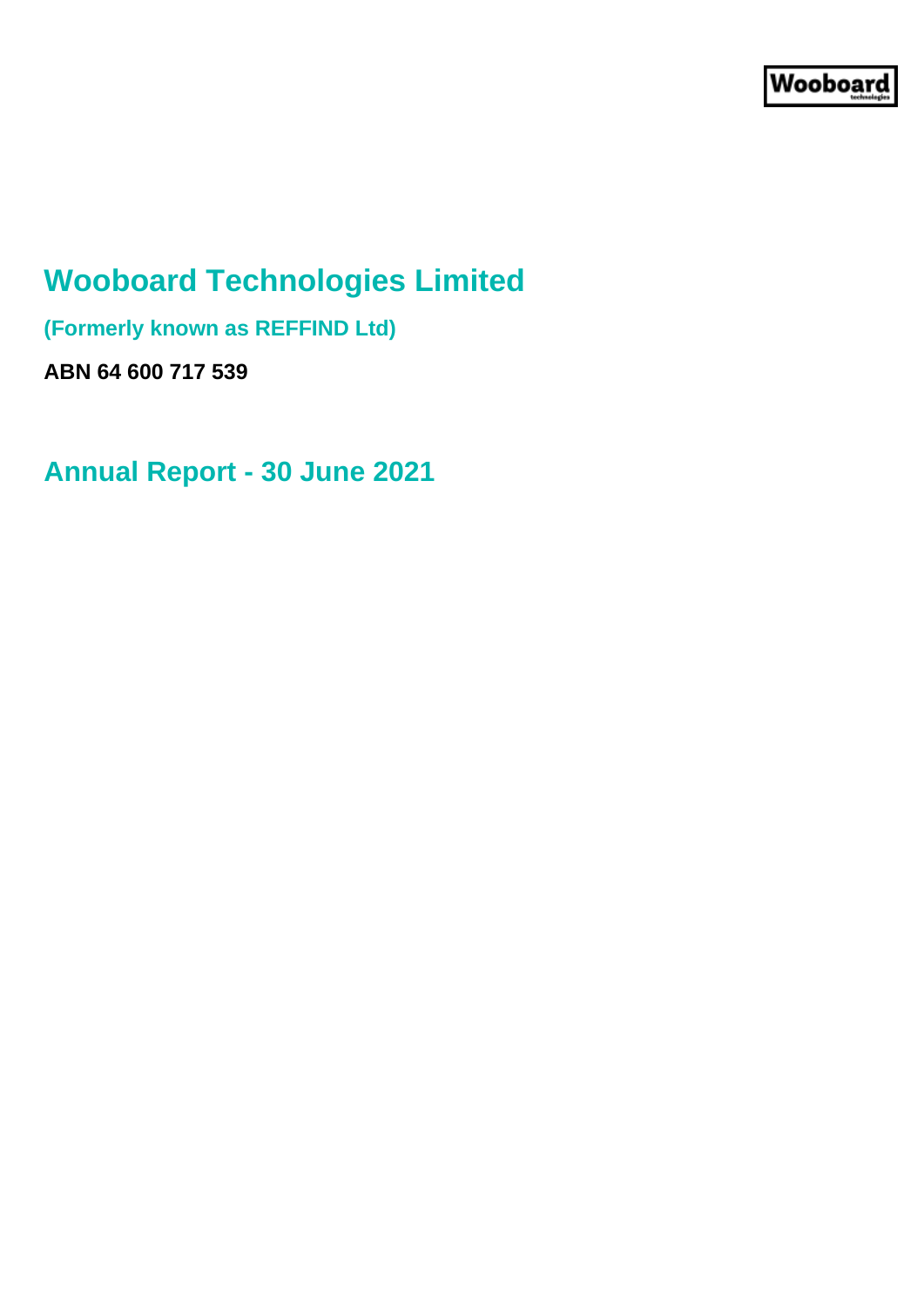The directors present their report, together with the financial statements, on the consolidated entity (referred to hereafter as the 'group') consisting of Wooboard Technologies Limited (referred to hereafter as the 'company' or 'parent entity') and the entities it controlled at the end of, or during, the year ended 30 June 2021.

## **Directors**

The following persons were directors of Wooboard Technologies Limited during the whole of the financial year and up to the date of this report, unless otherwise stated:

Rumi Guzder - Executive Chairman Joshua Quinn - Non-Executive Director Wesley Culley - Executive Director (appointed on 14 January 2021) Declan Jarrett - Non-Executive Director (resigned on 14 January 2021)

#### **Principal activities**

During the financial year the principal continuing activities of the group consisted of the development of cloud based Software as a Service ('SaaS') products that enabled subscribed companies to communicate with their employees in an innovative, engaging and effective manner.

#### **Dividends**

There were no dividends paid, recommended or declared during the current or previous financial year.

#### **Review of operations**

The loss for the group after providing for income tax amounted to \$2,947,864 (30 June 2020: \$4,738,618).

The last 12 months experienced the shift to digital and remote work operations as standard working conditions for many organisations. This shift has significantly shaped the operational environment for the group's target sectors with the increased focus on health and wellness accelerated by the COVID-19 global pandemic and a challenging macroeconomic environment.

During the full year ended 30 June 2021, the group has strategically pivoted towards improving employee engagement and enterprise take-up of its employee wellbeing, recognition, and rewards platform ('**Wooboard Platform**'). It has identified an opportunity which involves the rollout of employee wellness functionality in conjunction with a complete re-design of the WooBoard Platform to improve employee engagement tools and rewards integration, general user interface and user experience.

Since disclosing these objectives, the group has overseen a significant period of activity across its core offering and investments that has allowed it to adapt and capitalise on the growing trend that has seen a wholesale transition towards mobile and remote working environments. There has also been considerable support in the market and the company successfully raised \$5,750,000 (\$1,750,000 raised in November and \$4,000,000 raised in February) over the relevant period from investors.

The Board undertook an extensive re-branding exercise moving away from "REFFIND" and rebranded the company name to Wooboard Technologies Ltd, which reflects the product platform name.

#### *Update on Wooboard*

The group's flagship employee engagement, rewards and recognition technology platform, Wooboard product offering was expanded to focus on the value-accretive commercial opportunities emerging as a result of the fast-growing shift to remote work environments, accelerated by the pandemic which has created an increasing need for corporates to not only recognise and reward employees, but also provide the capability to improve employees' health and wellbeing at work.

With the knowledge that the global corporate wellness market size was valued at USD 52.8 billion in 2020 and is expected to expand at a compound annual growth rate (CAGR) of 7% from 2021 to 2028, the group focused on delivering platform enhancements that helped position Wooboard as the ideal application in the new age of a hybrid working, providing additional functionality and support and secure tools for their teams who are no longer co-located and require work flexibility.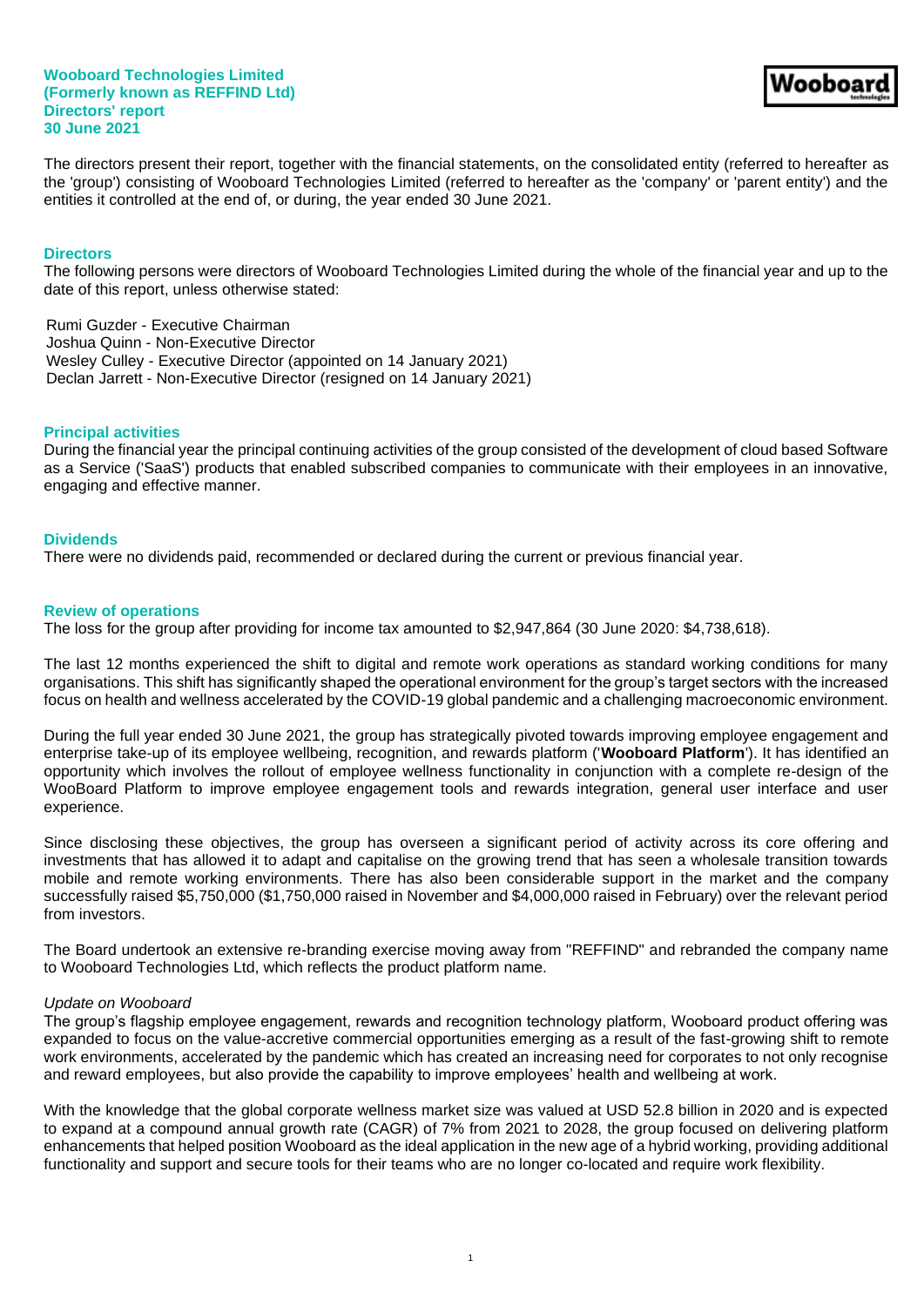The group further refined its business including changes to its branding and pricing structure and implemented a marketing, growth and rollout strategy for the updated Wooboard Platform. This enabled the Wooboard to penetrate target markets. In addition, the company continues to build and invest in its own development, sales and marketing teams to deliver the objectives of the group and create an attractive and sustainable product which delivers shareholder value.

Having undertaken these significant operational activities, the group is now going-to-market targeting larger, more significant enterprise customers (older version of Wooboard targeted small to medium businesses). Success has been shown from recently securing a milestone revenue generating agreement with Philippines AirAsia Inc, the first enterprise trial customer to convert to a paid WooBoard subscription with a three year agreement.

The group continued to build its product portfolio with the addition of the B2B Wooboard Wellness App as a cloud-based, stand-alone web and mobile application. The Wooboard App empowers and supports large corporations and SMEs who recognize their employees may need additional health and wellness support due to the various challenges, which can be associated with remote work. The group is exploring the expansion of the core infrastructure of the B2B Wooboard Wellness App to effectively build out a B2C version of the App over the coming months.

Global Workplace Analytics studies predict that we will see 25% to 30% of the workforce working at home on multiple days per week by the end of 2022. The Wooboard Wellness App will equip managers with the support tools to provide for their teams who are no longer co-located. The company sees the potential to capitalise on the growing field of mental health, fitness and wellness for individuals (non-business consumers) on mobile devices delivered via apps in major app stores such as Apple and Google. Individual wellness App spending is forecast to reach USD 1.6 billion in 2021 and has been growing at 15% year-on-year since 2019.

The group remains focused on increasing both the overall Wooboard subscriber base and paid user conversions, building out both customer retention and loyalty among a growing pool of engaged users. The Board will continue to monitor Wooboard's performance in light of these enhancements post-strategic review and will keep the market informed of its progress.

## *Update on Loyyal*

Upon review and consideration of pursuing the possible acquisition of Loyyal assets, a decision was made by the Board not to pursue this avenue any further. The strategy is to focus on the core Wooboard Platform business and to continue developing and improving the Wooboard Platform and the Wooboard Wellness App.

## *Executive Changes*

During the year, the company oversaw a change to its board and management team to reposition the group and help it maximise value from its existing assets. On 14 January 2021, changes to the company's board of directors saw the departure of Declan Jarrett who was replaced by Wes Culley as executive director.

Mr Culley is the founder and director of Launch Advisory, a boutique advisory firm that assists technology and SaaS companies and brings a wealth of experience in digital marketing and SaaS Solutions.

Mr Jarrett made a valuable contribution to the group in his role as director for over twenty-four months and as secretary for over twelve months and the group thanks him for his contribution.

The company also announced the appointment of Joshua Quinn as company secretary. Mr Quinn was and continues to serve as a non-executive director for the company.

The addition of Wes to the group has bolstered the Board and ensures the group is now very well placed to proceed with its go-to-market strategy in delivering value to shareholders.

## *Outlook*

Despite the challenges arising from the COVID-19 operational environment, the group has remained on track and continues to respond to the growing market demand for employee engagement, reward & wellbeing products from enterprise and corporates of all sizes. By placing individual mental health and wellbeing at the core of its mission with a strong emphasis on the practice of mindfulness, Wooboard continues to emerge as a fast-growing commercial opportunity with vast application to many organisations across the country that has undergone a digital transformation in response to the global pandemic.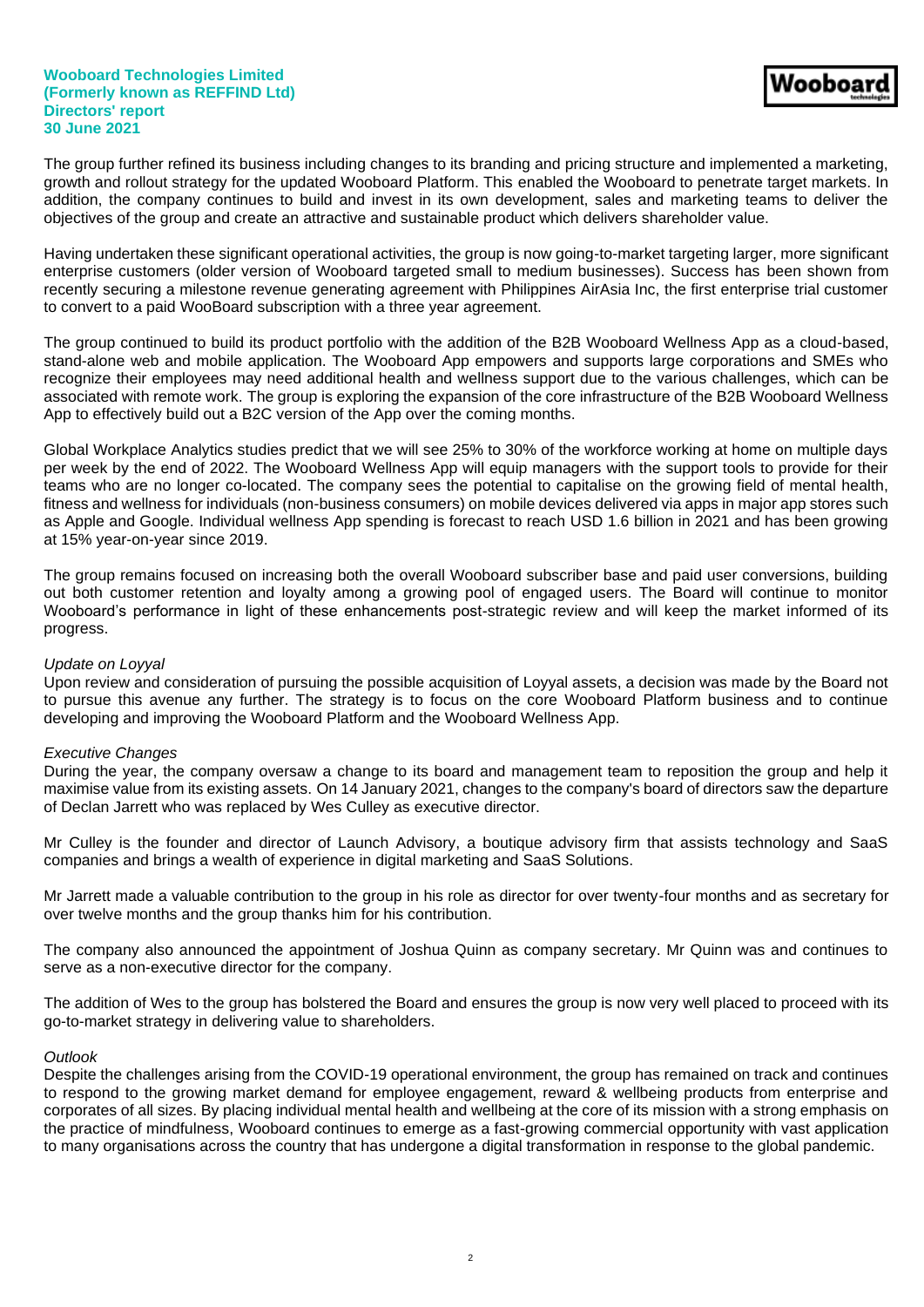With this in mind, the group believes its Wooboard platform with its enhanced feature set coupled with an expanded product offering of the Wooboard wellness app is well positioned in the current COVID-19 environment to deliver on commercial opportunities within the large corporate wellness market, enabling both remote collaboration and significant productivity outcomes for enterprises as Wooboard continues to partner with them to deliver best practices in employee engagement and enhancing their digital capabilities to connect with employees to improve mental health and wellbeing at work.

## **Significant changes in the state of affairs**

On 22 July 2020, the company completed a capital raise of \$880,000 at \$0.002 per share. The capital raise was conducted in two tranches. The first tranche for \$440,000 (220,000,000 shares) was conducted using the company's existing placement capacity. The remaining \$440,000 was raised by way of convertible note, subject to shareholder approval, at a conversion price of \$0.002 redeemable within 12 months with a capitalised interest rate of 6% per annum paid on maturity. The funds raised will be applied to working capital, accelerate sales growth, to fund product development and costs of the offer. On 16 November 2020, convertible notes which had a face value of \$440,000 and carrying value of \$440,000 were converted into 220,000,000 ordinary shares in the company.

On 13 January 2021, the company changed its name from REFFIND Ltd to Wooboard Technologies Limited.

Reffind Ventures Pty Ltd, a wholly owned subsidiary of the company, was incorporated on 14 August 2020. On 16 January 2021, the company disposed of its entire interest in Reffind Ventures Pty Ltd for total consideration of \$100. At the date of sale, Reffind Ventures Pty Ltd had total net liabilities of \$41,547 resulting in a profit from disposal of subsidiary of \$41,647.

On 1 December 2020, the company issued 219,178,082 ordinary shares at a price of \$0.0018 per share to institutional and sophisticated investors. The total proceeds from the issuance of these securities amounted to \$400,000.

On 1 December 2020, the company issued convertible notes totalling \$1,350,000. The notes are convertible to share capital at a conversion price of \$0.001825, redeemable within 12 months with a capitalised interest rate of 6% per annum paid on maturity. On 15 January 2021, convertible notes which had a face value of \$1,275,000 and a carrying value of \$1,254,300 were converted into 698,630,135 ordinary shares in the company and on 8 February 2021, the remaining convertible notes which had a face value of \$75,000 and a carrying value of \$73,875 were converted into 41,095,890 ordinary shares in the company.

On 18 February 2021, the company issued 605,540,680 ordinary shares at a price of \$0.003 per share to institutional and sophisticated investors. The total proceeds from the issuance of these securities amounted to \$1,816,622.

On 31 March 2021, the company issued 727,792,666 ordinary shares at a price of \$0.003 per share to institutional and sophisticated investors. The total proceeds from the issuance of these securities amounted to \$2,183,378.

On 29 April 2021, the company issued 66,666,667 ordinary shares at a price of \$0.003 per share to institutional and sophisticated investors. The total proceeds from the issuance of these securities amounted to \$200,000.

There were no other significant changes in the state of affairs of the group during the financial year.

## **Matters subsequent to the end of the financial year**

The consequences of the Coronavirus (COVID-19) pandemic are continuing to be felt around the world, and its impact on the group, if any, has been reflected in its published results to date. Whilst it would appear that control measures and related government policies, including the roll out of the vaccine, have started to mitigate the risks caused by COVID-19, it is not possible at this time to state that the pandemic will not subsequently impact the group's operations going forward. The group now has experience in the swift implementation of business continuation processes should future lockdowns of the population occur, and these processes continue to evolve to minimise any operational disruption. Management continues to monitor the situation both locally and internationally.

No other matter or circumstance has arisen since 30 June 2021 that has significantly affected, or may significantly affect the group's operations, the results of those operations, or the group's state of affairs in future financial years.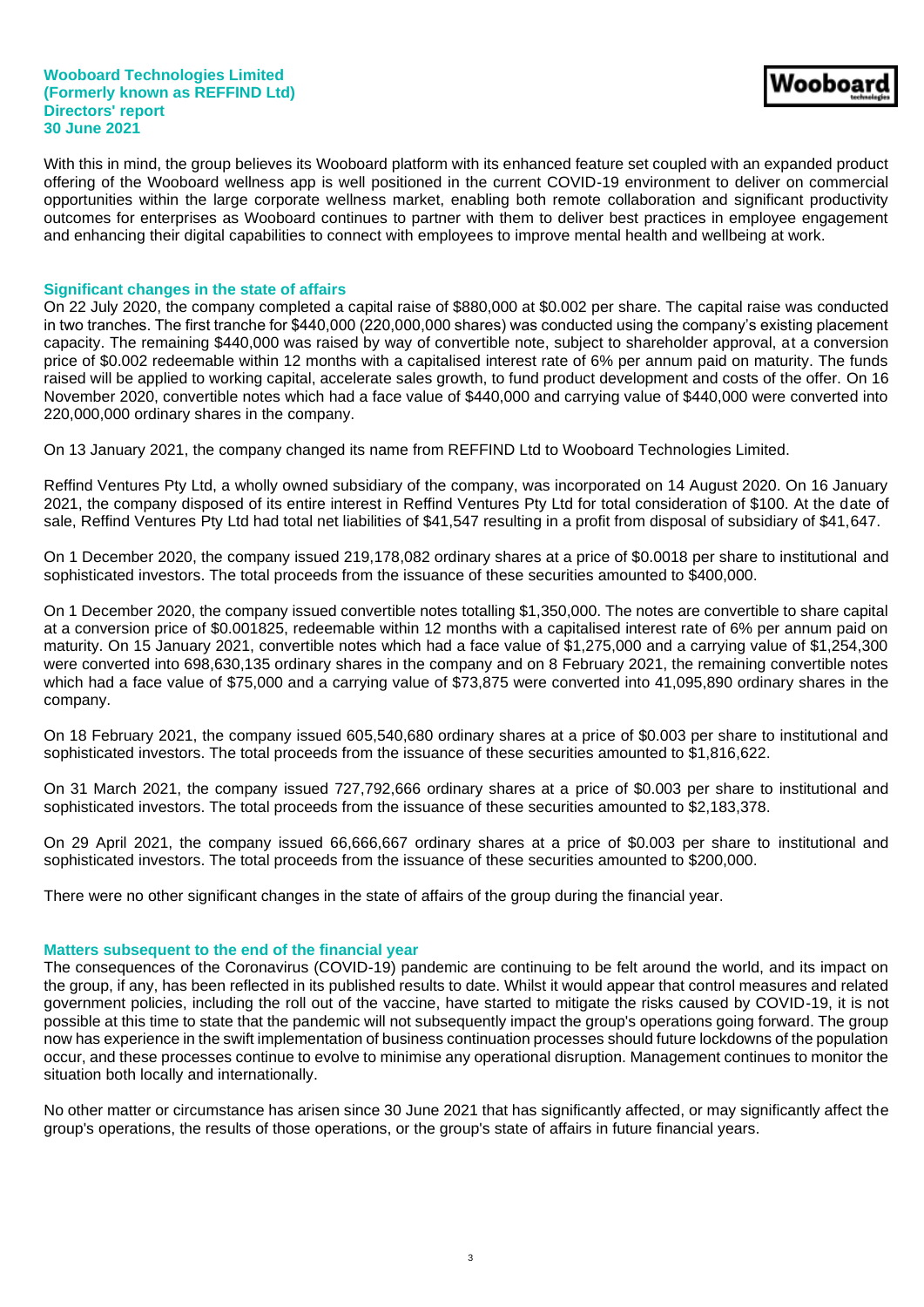# **Likely developments and expected results of operations**

The Board and Management team remain confident and passionate in the growth prospects of the group and its unique market position. The group is forecasting an increase in business development activities in the next financial year.

## **Environmental regulation**

The group is not subject to any significant environmental regulation under Australian Commonwealth or State law.

| <b>Information on directors</b><br>Name:<br>Title:<br>Experience and expertise:                                                                    | Rumi Guzder<br><b>Executive Chairman</b><br>Rumi is a mathematician and electrical engineer who specialises in control systems<br>theory, distributed computing and IT infrastructure more broadly. Rumi started his<br>career in academia pursuing Master's level study in control systems theory. During<br>Rumi's time in academia, he worked in several research programmes associated with<br>Hydro Quebec and Aeronautics companies.                                                                                                                                           |
|----------------------------------------------------------------------------------------------------------------------------------------------------|--------------------------------------------------------------------------------------------------------------------------------------------------------------------------------------------------------------------------------------------------------------------------------------------------------------------------------------------------------------------------------------------------------------------------------------------------------------------------------------------------------------------------------------------------------------------------------------|
|                                                                                                                                                    | Rumi was head hunted from academia to work on numerous cutting edge technological<br>projects in his home of Canada and also in North America. Rumi's experience is wide<br>ranging, it includes:                                                                                                                                                                                                                                                                                                                                                                                    |
|                                                                                                                                                    | Leading the IT functions for an airfreight company which was eventually sold to<br>Dachser GMBH. During Rumi's time here he was instrumental in modernising and<br>deploying IT infrastructure and EDI systems for freight forwarding. The IT<br>transformations which Rumi implemented proved to be significant motivation for<br>Dachser GMBH acquiring the company; and                                                                                                                                                                                                           |
|                                                                                                                                                    | Founding one of the world's first full-screen, self-service mobile advertising platforms.<br>Rumi built the back-end data systems and infrastructure deployment. The company<br>grew to more than 2 million impressions per day with annual revenues of more than<br>\$CAD 5 million.                                                                                                                                                                                                                                                                                                |
| Other current directorships:<br>Former directorships (last 3 years):<br>Special responsibilities:<br>Interests in shares:<br>Interests in options: | As an expert in his field, Rumi's other consulting projects have been varied. His<br>experience also includes work in payment processing and supply chain management.<br>As part of his consultancy, Rumi has been involved in successful RTOs on the CSE<br>(Canadian Stock Exchange).<br>None<br>None<br>None<br>33,333,333 ordinary shares<br>None                                                                                                                                                                                                                                |
| Name:<br>Title:<br>Qualifications:<br>Experience and expertise:                                                                                    | Joshua Quinn<br>Non-Executive Director<br>CAANZ, B.Com, LLM, CTA<br>Joshua has over 20 years of experience in private practice within Business Services<br>and Corporate Tax teams of Big 4 and leading Mid-Tier Firms providing business and<br>taxation advice and compliance services to high net wealth individuals, private family<br>groups, listed corporations and multinationals. He has experience with all aspects of<br>Australian taxation and accounting including income tax, capital gains tax, tax<br>provisions, tax consolidation, tax audits and tax compliance. |
| Other current directorships:<br>Former directorships (last 3 years):<br>Special responsibilities:<br>Interests in shares:<br>Interests in options: | None<br>None<br>Accounting, treasury and taxation function; Company Secretary<br>16,666,667 ordinary shares<br>None                                                                                                                                                                                                                                                                                                                                                                                                                                                                  |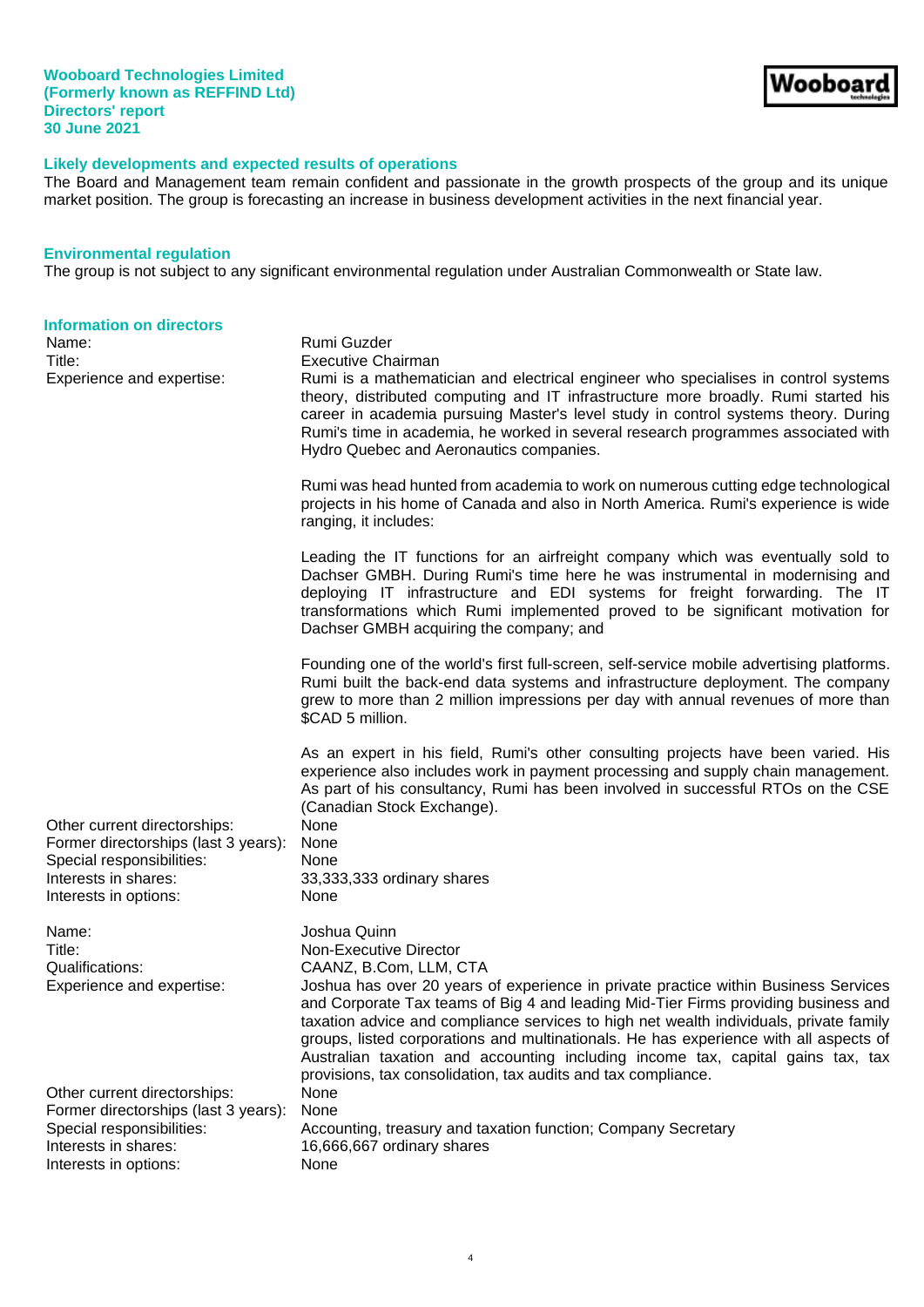| Name:<br>Title:<br>Qualifications:<br><b>Experience and expertise:</b> | <b>Wesley Culley</b><br>Executive Director<br>Bachelor of Marketing<br>Wes has a passion for helping motivated CEO's and Founders of technology and<br>growth companies. Wes' experience includes working in the start-up space selling<br>SaaS services, digital solutions and physical products to Australian/International small<br>and medium enterprises ('SMEs') and corporates for the past 20 years. His passion is<br>growing sales and investing in companies with blue sky. He has participated in over 50<br>plus capital raises and has a network of brokers, funds, venture capitalists and |
|------------------------------------------------------------------------|-----------------------------------------------------------------------------------------------------------------------------------------------------------------------------------------------------------------------------------------------------------------------------------------------------------------------------------------------------------------------------------------------------------------------------------------------------------------------------------------------------------------------------------------------------------------------------------------------------------|
| Other current directorships:                                           | wholesale investor groups.<br>None                                                                                                                                                                                                                                                                                                                                                                                                                                                                                                                                                                        |
| Former directorships (last 3 years):                                   | None                                                                                                                                                                                                                                                                                                                                                                                                                                                                                                                                                                                                      |
| Interests in shares:                                                   | 31,138,356 ordinary shares                                                                                                                                                                                                                                                                                                                                                                                                                                                                                                                                                                                |
| Interests in options:                                                  | None                                                                                                                                                                                                                                                                                                                                                                                                                                                                                                                                                                                                      |

'Other current directorships' quoted above are current directorships for listed entities only and excludes directorships of all other types of entities, unless otherwise stated.

'Former directorships (last 3 years)' quoted above are directorships held in the last 3 years for listed entities only and excludes directorships of all other types of entities, unless otherwise stated.

#### **Company secretary**

Joshua Quinn was appointed company secretary on 14 January 2021. Joshua currently serves as a Non-Executive Director. Refer to information on directors for further information on Joshua.

#### **Meetings of directors**

The number of meetings of the company's Board of Directors ('the Board') held during the year ended 30 June 2021, and the number of meetings attended by each director were:

|                      |          | <b>Full Board</b> |  |  |
|----------------------|----------|-------------------|--|--|
|                      | Attended | Held              |  |  |
| Rumi Guzder          | 9        | 10                |  |  |
| Joshua Quinn         | 10       | 10                |  |  |
| <b>Wesley Culley</b> | 4        | $\overline{4}$    |  |  |
| Declan Jarrett       | 6        | 6                 |  |  |

Held: represents the number of meetings held during the time the director held office.

The functions of the Nomination and Remuneration Committee and the Audit and Risk Committee are carried out by the full Board.

#### **Remuneration report (audited)**

The remuneration report details the key management personnel ('KMP') remuneration arrangements for the group, in accordance with the requirements of the Corporations Act 2001 and its Regulations.

KMP are those persons having authority and responsibility for planning, directing and controlling the activities of the entity, directly or indirectly, including all directors.

The remuneration report is set out under the following main headings:

- Principles used to determine the nature and amount of remuneration
- Details of remuneration
- Service agreements
- Share-based compensation
- Additional disclosures relating to key management personnel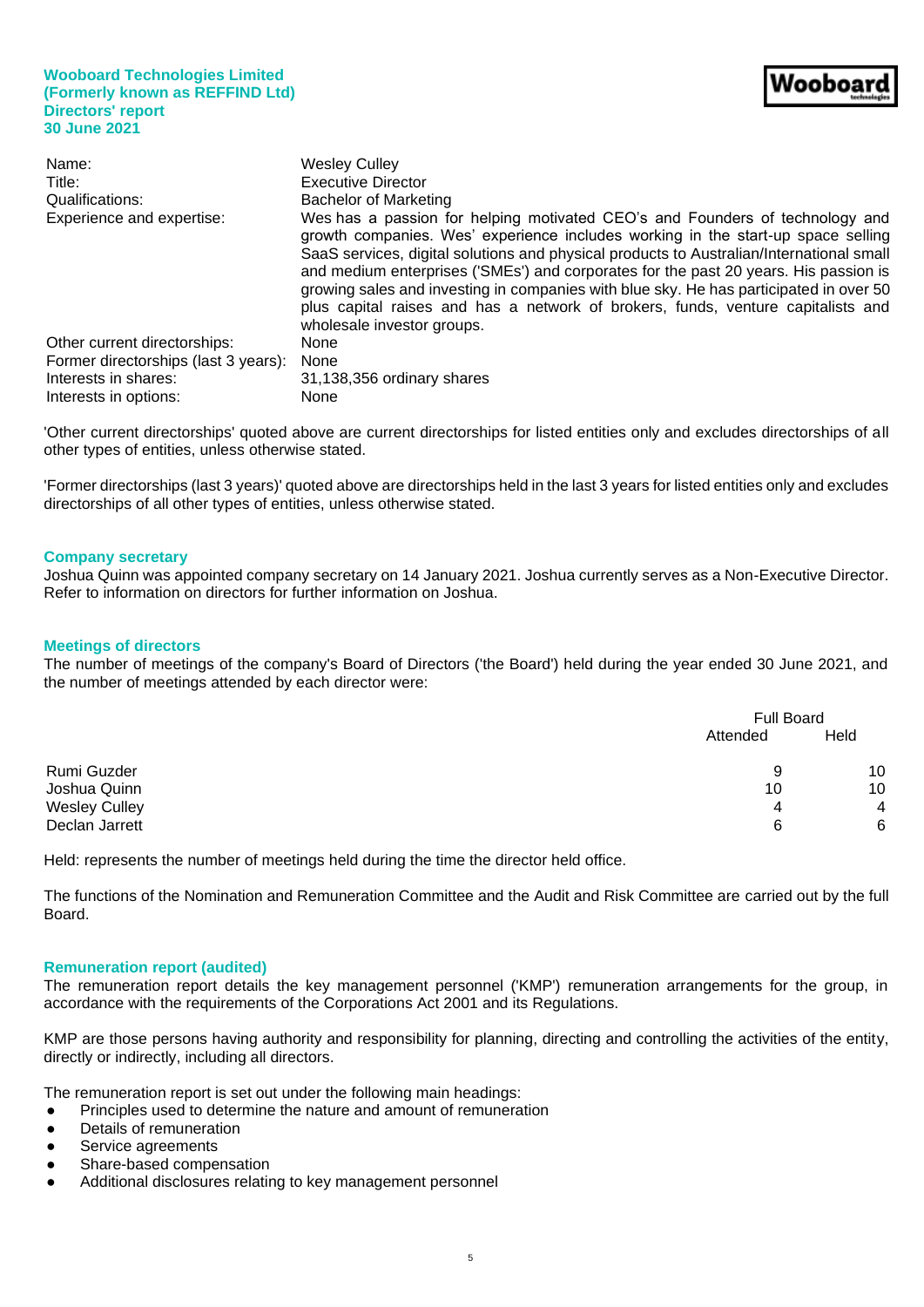Vooboaı

## *Principles used to determine the nature and amount of remuneration*

The objective of the group's executive reward framework is to ensure reward for performance is competitive and appropriate for the results delivered. The framework aligns executive reward with the achievement of strategic objectives and the creation of value for shareholders, and it is considered to conform to the market best practice for the delivery of reward. The Board of Directors ('the Board') ensures that executive reward satisfies the following key criteria for good reward governance practices:

- competitiveness and reasonableness;
- acceptability to shareholders;
- performance linkage / alignment of executive compensation; and
- transparency.

The Board is responsible for determining and reviewing remuneration arrangements for its directors and executives. The performance of the group depends on the quality of its directors and executives. The remuneration philosophy is to attract, motivate and retain high performance and high quality personnel.

The Board has structured an executive remuneration framework that is market competitive and complementary to the reward strategy of the group.

The reward framework is designed to align executive reward to shareholders' interests. The Board has considered that it should seek to enhance shareholders' interests by:

- having economic profit as a core component of plan design;
- focusing on sustained growth in shareholder wealth, consisting of dividends and growth in share price, and delivering constant or increasing return on assets as well as focusing the executive on key non-financial drivers of value; and
- attracting and retaining high calibre executives.

Additionally, the reward framework should seek to enhance executives' interests by:

- rewarding capability and experience;
- reflecting competitive reward for contribution to growth in shareholder wealth; and
- providing a clear structure for earning rewards.

In accordance with best practice corporate governance, the structure of non-executive director and executive director remuneration is separate.

#### *Non-executive directors' remuneration*

Fees and payments to non-executive directors reflect the demands and responsibilities of their role. Non-executive directors' fees and payments are reviewed annually by the Board. The Board may, from time to time, receive advice from independent remuneration consultants to ensure non-executive directors' fees and payments are appropriate and in line with the market. The chairman's fees are determined independently to the fees of other non-executive directors based on comparative roles in the external market. The chairman is not present at any discussions relating to the determination of his own remuneration. Non-executive directors do not receive share options or other incentives.

ASX listing rules require the aggregate non-executive directors' remuneration be determined periodically by a general meeting. The most recent determination was at the Annual General Meeting held on 19 November 2015, where the shareholders approved a maximum annual aggregate remuneration of \$800,000.

#### *Executive remuneration*

The group aims to reward executives based on their position and responsibility, with a level and mix of remuneration which has both fixed and variable components.

The executive remuneration and reward framework has the following components:

- base pay and non-monetary benefits;
- short-term performance incentives;
- share-based payments; and
- other remuneration such as superannuation and long service leave.

The combination of these comprises the executive's total remuneration.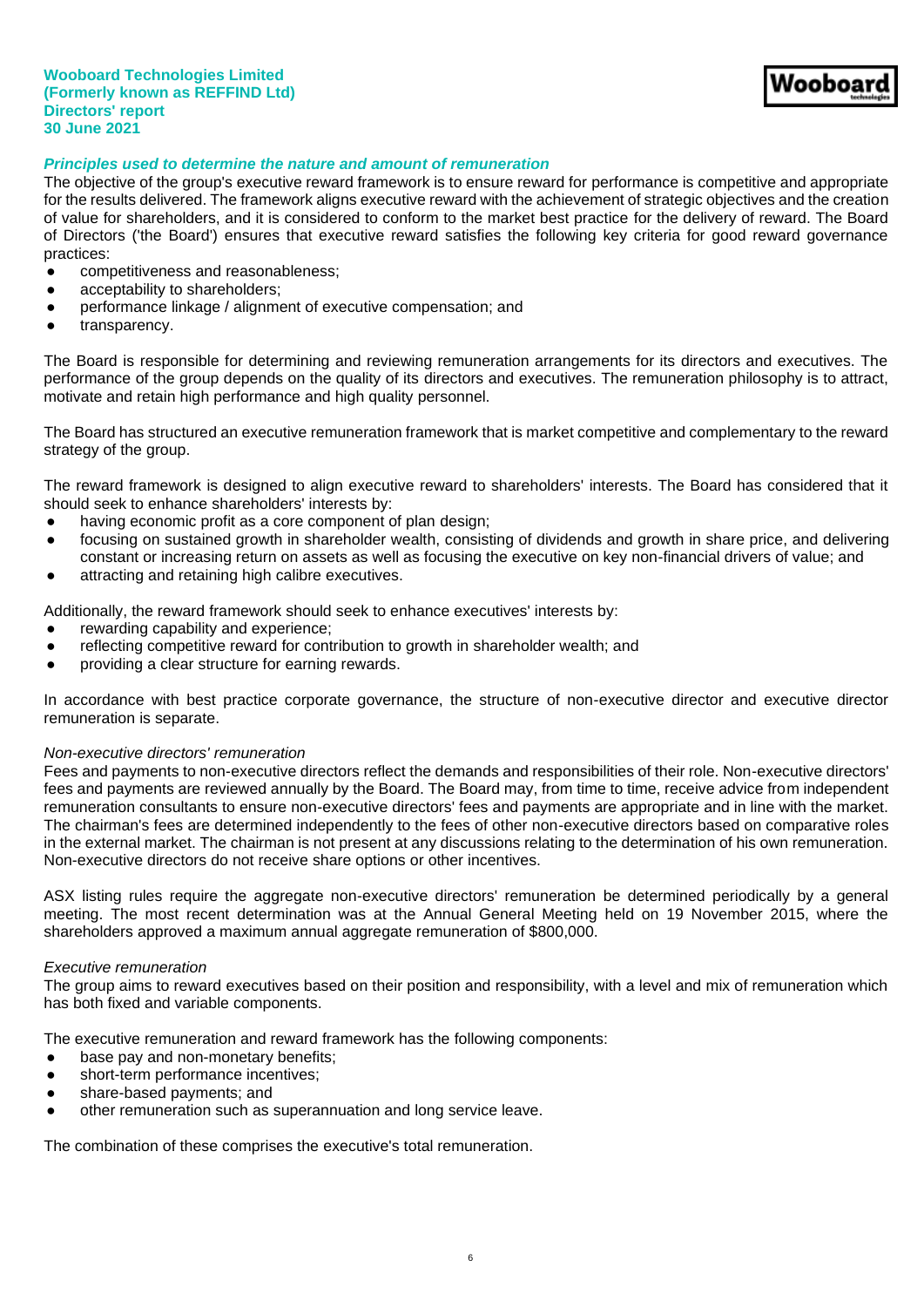Fixed remuneration, consisting of base salary, superannuation and non-monetary benefits, are reviewed annually by the Board based on individual and business unit performance, the overall performance of the group and comparable market remunerations.

Executives may receive their fixed remuneration in the form of cash or other fringe benefits (for example motor vehicle benefits) where it does not create any additional costs to the group and provides additional value to the executive.

The short-term incentives ('STI') program is designed to align the targets of the business units with the performance hurdles of executives. STI payments are granted to executives based on specific annual targets and key performance indicators ('KPI's') being achieved. KPI's include profit contribution, customer satisfaction, leadership contribution and product management.

The long-term incentives ('LTI') include long service leave and share-based payments. Shares may be awarded to executives based on long term incentive measures. These include increase in shareholders' value relative to the entire market and the increase compared to the group's direct competitors.

#### *Group performance and link to remuneration*

Remuneration for the year was not linked directly to group performance. Any bonuses and LTI granted are at the discretion of the Board. The share option plan is subject to participants meeting service conditions at the vesting date. There were no performance conditions linked to the share option plan.

#### *Use of remuneration consultants*

During the financial year ended 30 June 2021, the group did not engage any remuneration consultants.

## *Voting and comments made at the company's 2020 Annual General Meeting ('AGM')*

At the 2020 AGM, 94.95% of the votes received supported the adoption of the remuneration report for the year ended 30 June 2020. The company did not receive any specific feedback at the AGM regarding its remuneration practices.

## *Details of remuneration*

#### *Amounts of remuneration*

Details of the remuneration of KMP of the group are set out in the following tables.

The key management personnel of the group consisted of the directors of Wooboard Technologies Limited.

#### *Amounts of remuneration*

Details of the remuneration of KMP of the group are set out in the following tables:

|                                 |                               | Short-term benefits      |             | Post-<br>employment<br>benefits            | Long-term<br>benefits          | Share-<br>based<br>payments |             |
|---------------------------------|-------------------------------|--------------------------|-------------|--------------------------------------------|--------------------------------|-----------------------------|-------------|
| 2021                            | Cash salary<br>and fees<br>\$ | Cash<br>bonus<br>\$      | Other<br>\$ | Super-<br>annuation<br>\$                  | Long<br>service<br>leave<br>\$ | Equity-<br>settled<br>\$    | Total<br>\$ |
| <b>Non-Executive Directors:</b> |                               |                          |             |                                            |                                |                             |             |
| Declan Jarrett*                 | 74,067                        |                          |             | $\blacksquare$<br>$\overline{\phantom{a}}$ | ۰                              |                             | 74,067      |
| Joshua Quinn                    | 105,525                       | $\overline{\phantom{a}}$ |             | $\sim$<br>$\blacksquare$                   | ٠                              | ٠                           | 105,525     |
| <b>Executive Directors:</b>     |                               |                          |             |                                            |                                |                             |             |
| Rumi Guzder                     | 78,000                        | ۰                        |             | $\blacksquare$<br>$\blacksquare$           | ۰                              | ٠.                          | 78,000      |
| Wesley Culley*                  | 76,250                        |                          |             | ۰<br>۰                                     | ۰                              | ٠.                          | 76,250      |
|                                 | 333,842                       |                          |             |                                            |                                | ۰.                          | 333,842     |

represents remuneration from date of appointment and/or to date of resignation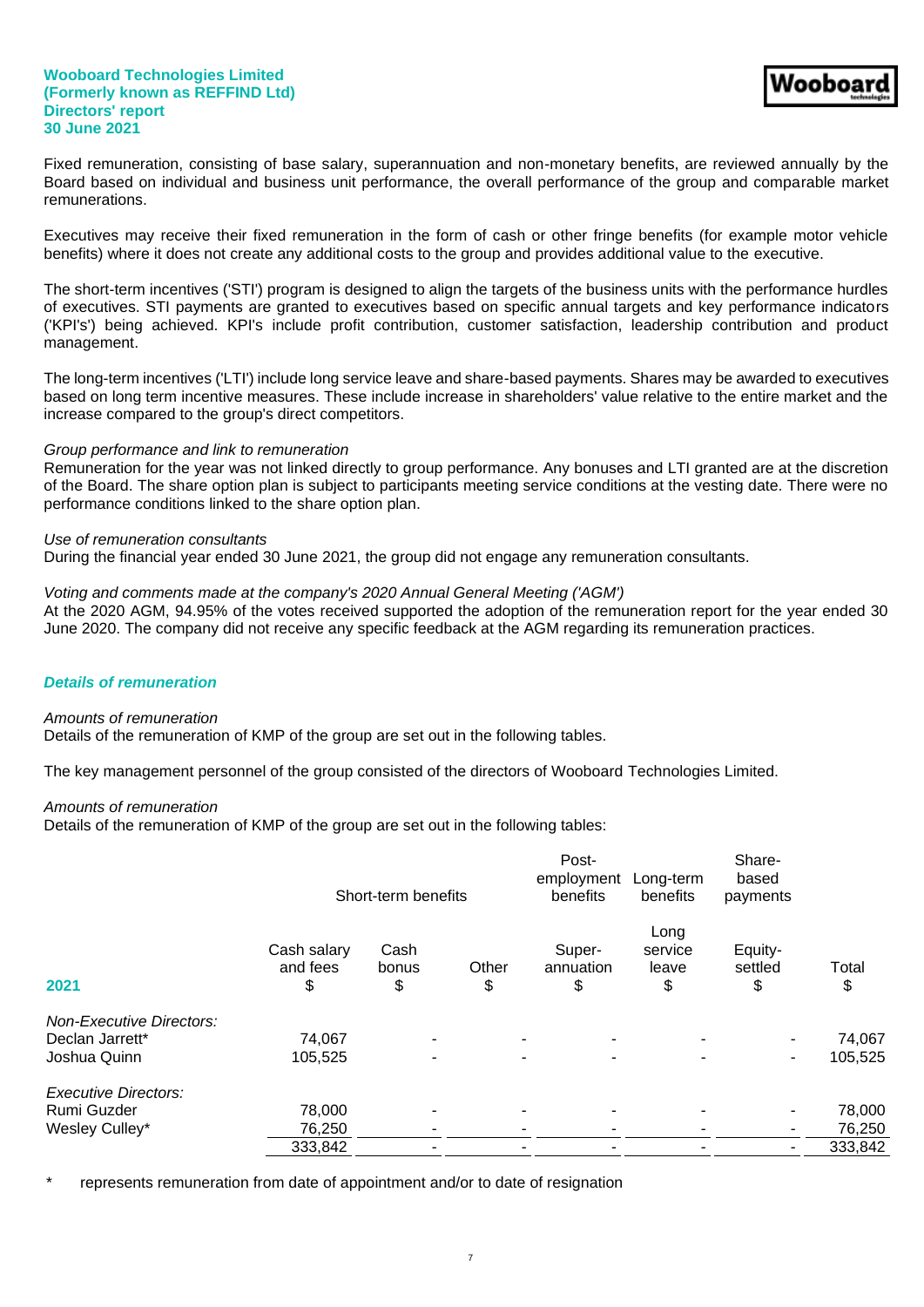| 'W.                 |
|---------------------|
| l<br>oDt<br>92<br>m |
|                     |
|                     |

|                                 |                               | Short-term benefits |             | Post-<br>employment<br>benefits | Long-term<br>benefits          | Share-<br>based<br>payments |             |
|---------------------------------|-------------------------------|---------------------|-------------|---------------------------------|--------------------------------|-----------------------------|-------------|
| 2020                            | Cash salary<br>and fees<br>\$ | Cash<br>bonus<br>\$ | Other<br>\$ | Super-<br>annuation<br>\$       | Long<br>service<br>leave<br>\$ | Equity-<br>settled<br>\$    | Total<br>\$ |
| <b>Non-Executive Directors:</b> |                               |                     |             |                                 |                                |                             |             |
| Declan Jarrett                  | 56,000                        | ٠                   |             | $\overline{\phantom{a}}$        |                                |                             | 56,000      |
| Joshua Quinn*                   | 45,500                        | $\blacksquare$      |             | $\blacksquare$<br>۰             |                                |                             | 45,500      |
| Eugene Loy*                     | 158,578                       | $\blacksquare$      |             | $\overline{\phantom{a}}$<br>۰   | ٠                              | ٠                           | 158,578     |
| <b>Executive Directors:</b>     |                               |                     |             |                                 |                                |                             |             |
| Rumi Guzder*/**                 | 65,000                        | ٠                   |             | $\blacksquare$<br>۰             |                                | ۰                           | 65,000      |
|                                 | 325,078                       |                     |             |                                 |                                |                             | 325,078     |
|                                 |                               |                     |             |                                 |                                |                             |             |

\* represents remuneration from date of appointment and/or to date of resignation<br>\*\* po remuneration was paid during the year ended 30 June 2020, all amounts have

no remuneration was paid during the year ended 30 June 2020, all amounts have been accrued at 30 June 2020.

The proportion of remuneration linked to performance and the fixed proportion are as follows:

|                                 | Fixed remuneration |      | At risk - STI            |                          | At risk - LTI |      |
|---------------------------------|--------------------|------|--------------------------|--------------------------|---------------|------|
| Name                            | 2021               | 2020 | 2021                     | 2020                     | 2021          | 2020 |
| <b>Non-Executive Directors:</b> |                    |      |                          |                          |               |      |
| Declan Jarrett                  | 100%               | 100% | ٠                        | $\overline{\phantom{0}}$ |               |      |
| Joshua Quinn                    | 100%               | 100% | $\overline{\phantom{0}}$ | $\blacksquare$           |               | ۰.   |
| Eugene Loy                      | ۰                  | 100% | ٠                        | ۰                        |               | ۰.   |
| Executive Directors:            |                    |      |                          |                          |               |      |
| Rumi Guzder                     | 100%               | 100% | $\overline{\phantom{0}}$ | $\blacksquare$           |               |      |
| <b>Wesley Culley</b>            | 100%               |      |                          |                          |               |      |

## *Service agreements*

Remuneration and other terms of employment for KMP are formalised in service agreements. Details of these agreements are as follows:

| Name:                | Rumi Guzder                                                                                                                                                                                                                                                                                                                                                                                                                                                                       |
|----------------------|-----------------------------------------------------------------------------------------------------------------------------------------------------------------------------------------------------------------------------------------------------------------------------------------------------------------------------------------------------------------------------------------------------------------------------------------------------------------------------------|
| Title:               | <b>Executive Chairman</b>                                                                                                                                                                                                                                                                                                                                                                                                                                                         |
| Agreement commenced: | 5 September 2019                                                                                                                                                                                                                                                                                                                                                                                                                                                                  |
| Term of agreement:   | Appointment until next Annual General Meeting, at which point he will be eligible for re-<br>election                                                                                                                                                                                                                                                                                                                                                                             |
| Details:             | Based salary fee of \$78,000 per annum to be reviewed annually by the Board. Rumi is<br>eligible for incentive compensation, including fees, salary, fringe benefits,<br>superannuation contributions and non-cash benefits in accordance with company's<br>constitution. Rumi may terminate the agreement at any time by providing written notice<br>to the company. Rumi's appointment may otherwise be terminated at any time for cause<br>by notice to Rumi from the company. |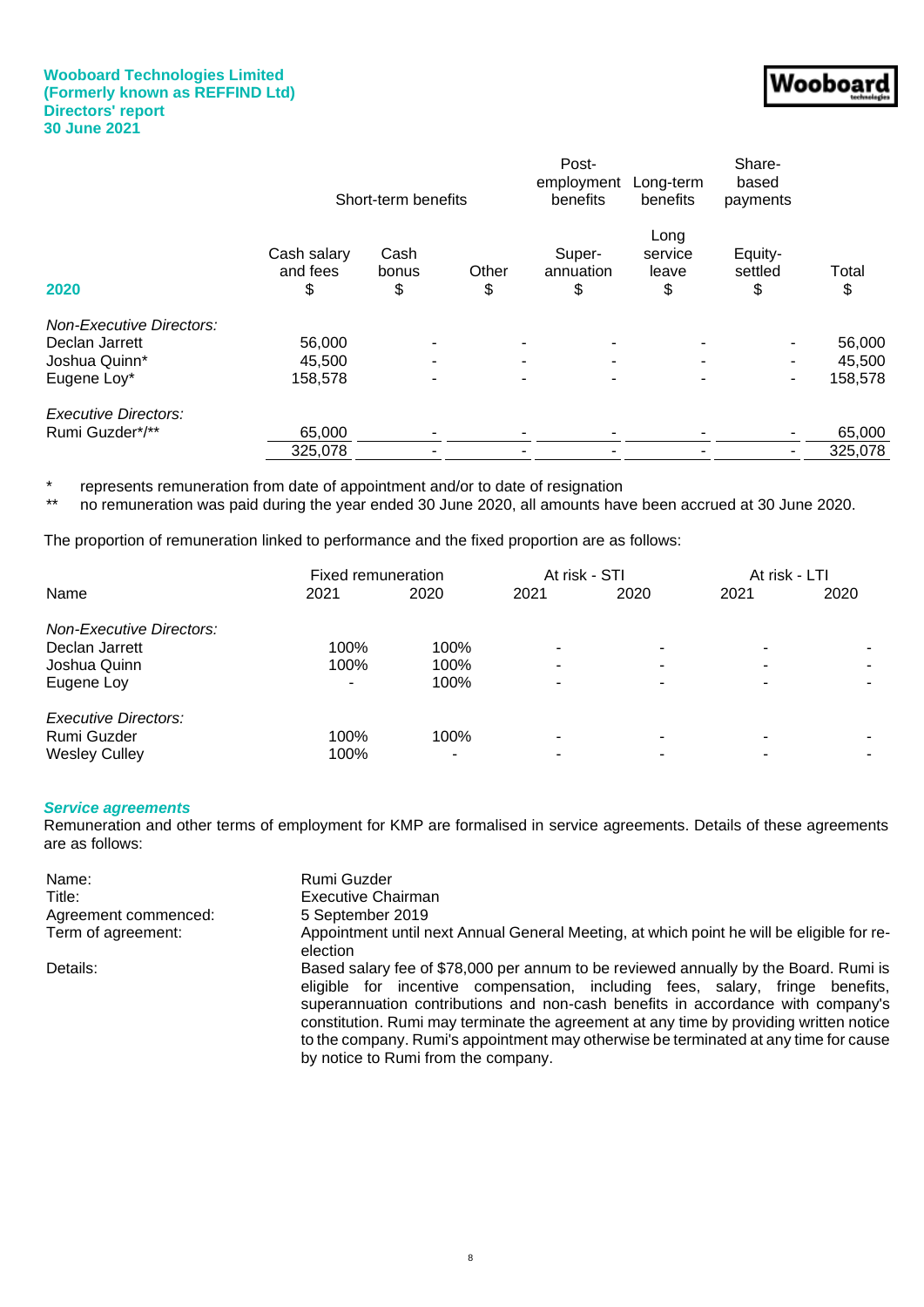| Name:                | Joshua Quinn                                                                                                                                                                                                                                                                                                                                                                                                                                                                              |
|----------------------|-------------------------------------------------------------------------------------------------------------------------------------------------------------------------------------------------------------------------------------------------------------------------------------------------------------------------------------------------------------------------------------------------------------------------------------------------------------------------------------------|
| Title:               | Non-Executive Director                                                                                                                                                                                                                                                                                                                                                                                                                                                                    |
| Agreement commenced: | 30 December 2019                                                                                                                                                                                                                                                                                                                                                                                                                                                                          |
| Term of agreement:   | Appointment until next Annual General Meeting, at which point he will be eligible for re-<br>election                                                                                                                                                                                                                                                                                                                                                                                     |
| Details:             | Based salary fee of \$78,000 per annum to be reviewed annually by the Board. Joshua<br>is eligible for incentive compensation, including fees, salary, fringe benefits,<br>superannuation contributions and non-cash benefits in accordance with company's<br>constitution. Joshua may terminate the agreement at any time by providing written<br>notice to the company. Joshua's appointment may otherwise be terminated at any time<br>for cause by notice to Joshua from the company. |
| Name:                | <b>Wesley Culley</b>                                                                                                                                                                                                                                                                                                                                                                                                                                                                      |
| Title:               | <b>Executive Director</b>                                                                                                                                                                                                                                                                                                                                                                                                                                                                 |
| Agreement commenced: | 14 January 2021                                                                                                                                                                                                                                                                                                                                                                                                                                                                           |
| Term of agreement:   | Appointment until next Annual General Meeting, at which point he will be eligible for re-<br>election                                                                                                                                                                                                                                                                                                                                                                                     |
| Details:             | Based salary fee of \$150,000 per annum to be reviewed annually by the Board. Wes<br>is eligible for incentive compensation, including fees, salary, fringe benefits,<br>superannuation contributions and non-cash benefits in accordance with company's<br>constitution. Wes may terminate the agreement at any time by providing written notice<br>to the company. Wes's appointment may otherwise be terminated at any time for cause                                                  |

KMP have no entitlement to termination payments in the event of removal for misconduct.

# *Share-based compensation*

## *Issue of shares*

There were no shares issued to directors and other KMP as part of compensation during the year ended 30 June 2021.

#### *Options*

There were no options over ordinary shares issued to directors and other key management personnel as part of compensation that were outstanding as at 30 June 2021.

There were no options over ordinary shares granted to or vested in directors and other key management personnel as part of compensation during the year ended 30 June 2021.

## *Additional disclosures relating to key management personnel*

#### *Shareholding*

The number of shares in the company held during the financial year by each director and other members of KMP of the group, including their personally related parties, is set out below:

|                      | Balance at<br>the start of<br>the year | Received<br>as part of<br>remuneration | Additions    | Disposals/<br>other | Balance at<br>the end of<br>the year |
|----------------------|----------------------------------------|----------------------------------------|--------------|---------------------|--------------------------------------|
| Ordinary shares      |                                        |                                        |              |                     |                                      |
| Joshua Quinn         |                                        |                                        | 16.666.667   |                     | 16,666,667                           |
| Rumi Guzder          | ۰                                      |                                        | 33, 333, 333 |                     | 33,333,333                           |
| <b>Wesley Culley</b> | 16,471,689                             | ۰                                      | 16,666,667   |                     | 33,138,356                           |
|                      | 16,471,689                             |                                        | 66,666,667   |                     | 83,138,356                           |
|                      |                                        |                                        |              |                     |                                      |

*This concludes the remuneration report, which has been audited.*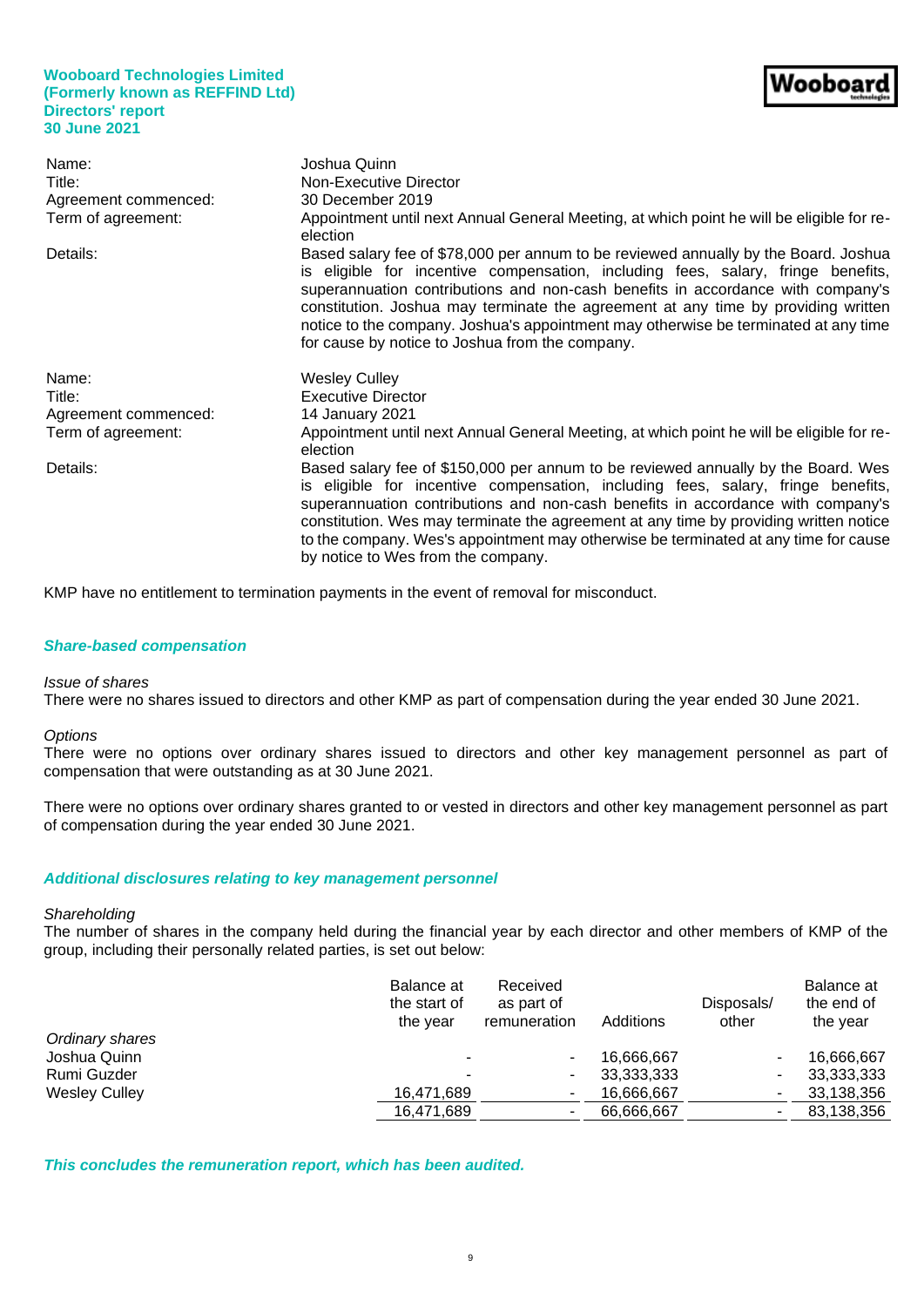There were no unissued ordinary shares of Wooboard Technologies Limited under option outstanding at the date of this report.

Nooboaı

#### **Shares issued on the exercise of options**

There were no ordinary shares of Wooboard Technologies Limited issued on the exercise of options during the year ended 30 June 2021 and up to the date of this report.

#### **Indemnity and insurance of officers**

The company has indemnified the directors and executives of the company for costs incurred, in their capacity as a director or executive, for which they may be held personally liable, except where there is a lack of good faith.

During the financial year, the company paid a premium in respect of a contract to insure the directors and executives of the company against a liability to the extent permitted by the Corporations Act 2001. The contract of insurance prohibits disclosure of the nature of the liability and the amount of the premium.

#### **Indemnity and insurance of auditor**

The company has not, during or since the end of the financial year, indemnified or agreed to indemnify the auditor of the company or any related entity against a liability incurred by the auditor.

During the financial year, the company has not paid a premium in respect of a contract to insure the auditor of the company or any related entity.

#### **Proceedings on behalf of the company**

No person has applied to the Court under section 237 of the Corporations Act 2001 for leave to bring proceedings on behalf of the company, or to intervene in any proceedings to which the company is a party for the purpose of taking responsibility on behalf of the company for all or part of those proceedings.

#### **Non-audit services**

Details of the amounts paid or payable to the auditor for non-audit services provided during the financial year by the auditor are outlined in note 20 to the financial statements.

The directors are satisfied that the provision of non-audit services during the financial year, by the auditor (or by another person or firm on the auditor's behalf), is compatible with the general standard of independence for auditors imposed by the Corporations Act 2001.

The directors are of the opinion that the services as disclosed in note 20 to the financial statements do not compromise the external auditor's independence requirements of the Corporations Act 2001 for the following reasons:

- all non-audit services have been reviewed and approved to ensure that they do not impact the integrity and objectivity of the auditor; and
- none of the services undermine the general principles relating to auditor independence as set out in APES 110 Code of Ethics for Professional Accountants (including Independence Standards) issued by the Accounting Professional and Ethical Standards Board, including reviewing or auditing the auditor's own work, acting in a management or decisionmaking capacity for the company, acting as advocate for the company or jointly sharing economic risks and rewards.

#### **Officers of the company who are former partners of BDO Audit Pty Ltd**

There are no officers of the company who are former partners of BDO Audit Pty Ltd.

## **Auditor's independence declaration**

A copy of the auditor's independence declaration as required under section 307C of the Corporations Act 2001 is set out immediately after this directors' report.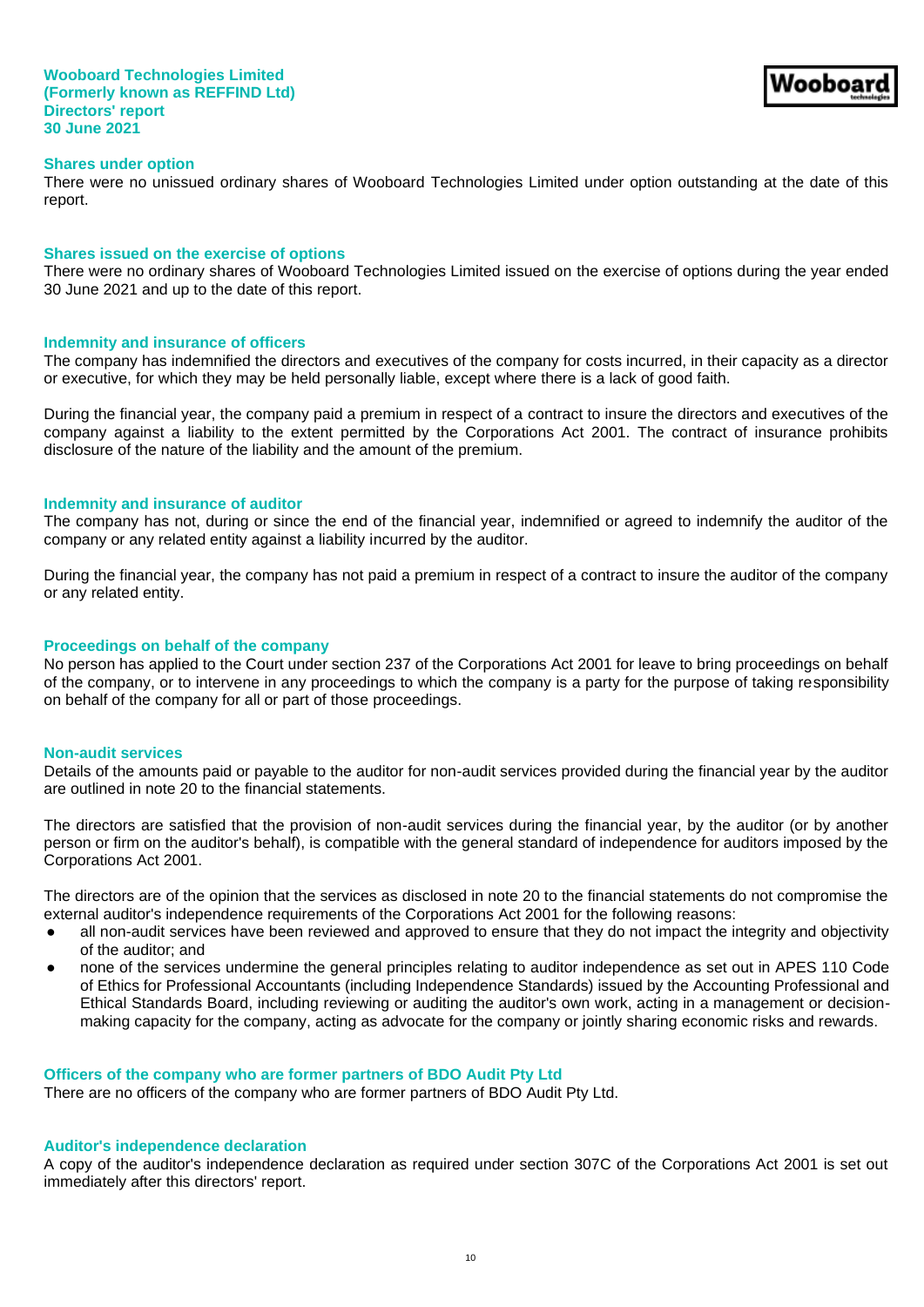Wooboar

This report is made in accordance with a resolution of directors, pursuant to section 298(2)(a) of the Corporations Act 2001.

On behalf of the directors

 $BA$ 

\_\_\_\_\_\_\_\_\_\_\_\_\_\_\_\_\_\_\_\_\_\_\_\_

Rumi Guzder Executive Chairman

26 August 2021 Sydney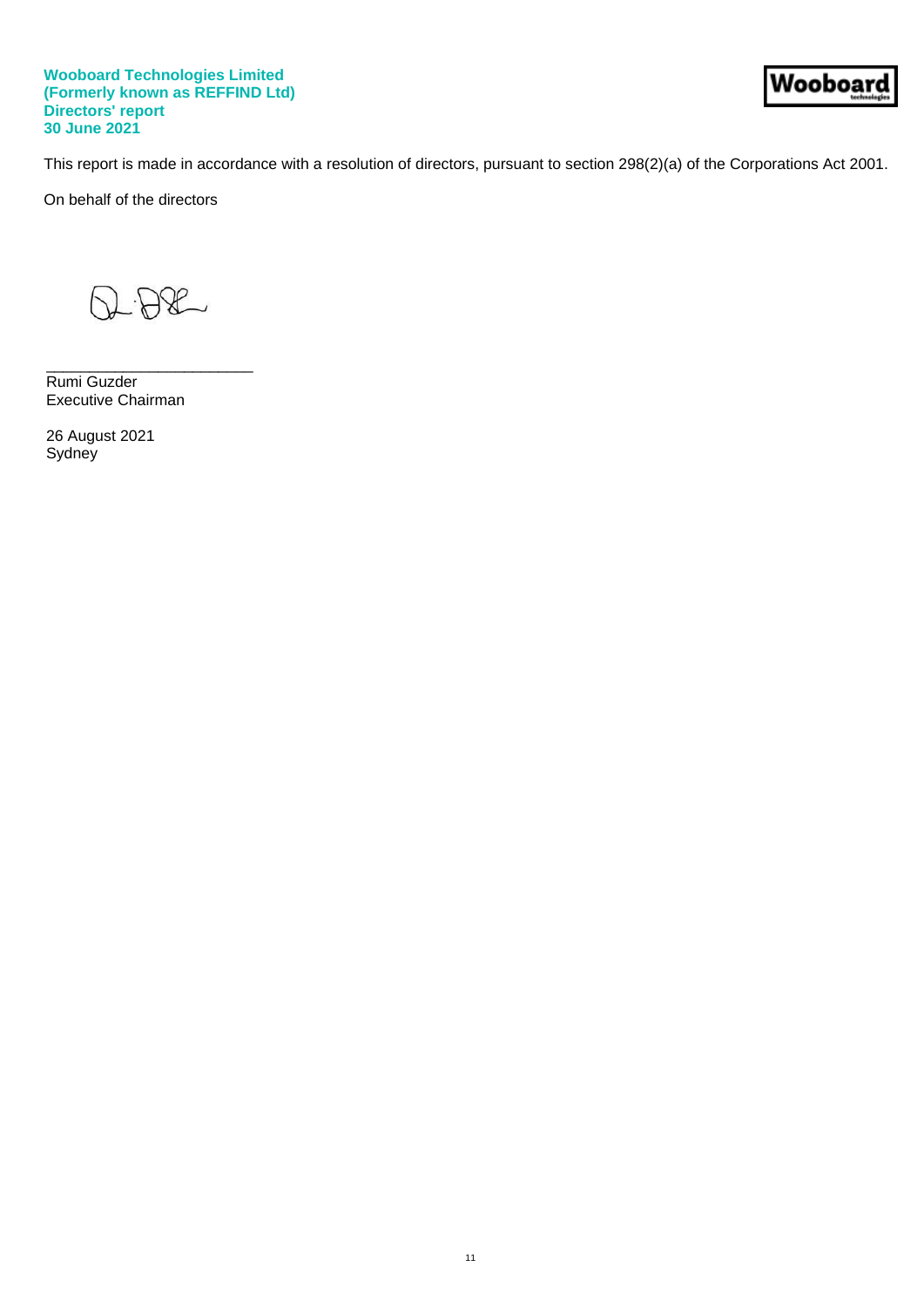

Level 11, 1 Margaret St Sydney NSW 2000 Australia

# **DECLARATION OF INDEPENDENCE BY GEOFF ROONEY TO THE DIRECTORS OF WOOBOARDTECHNOLOGIES LIMITED**

As lead auditor of Wooboard Technologies Limited for the year ended 30 June 2021, I declare that, to the best of my knowledge and belief, there have been:

- 1. No contraventions of the auditor independence requirements of the *Corporations Act 2001* in relation to the audit; and
- 2. No contraventions of any applicable code of professional conduct in relation to the audit.

This declaration is in respect of Company Name and the entities it controlled during the period.

 $U$ 

**Geoff Rooney Director**

**BDO Audit Pty Ltd** Sydney 26 August 2021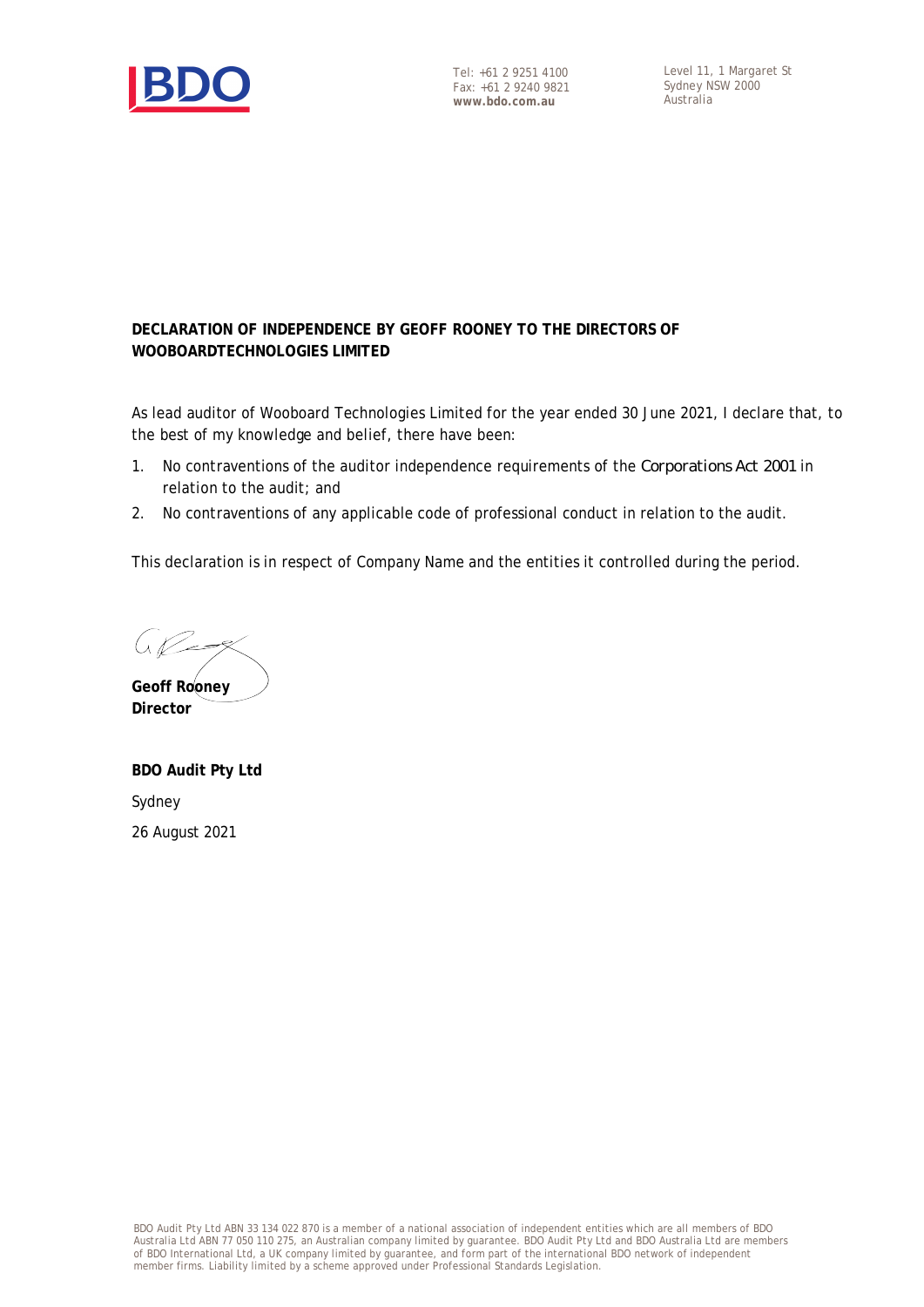**Wooboard Technologies Limited (Formerly known as REFFIND Ltd) Contents 30 June 2021**

| Statement of profit or loss and other comprehensive income                   | 14 |
|------------------------------------------------------------------------------|----|
| Statement of financial position                                              | 15 |
| Statement of changes in equity                                               | 16 |
| Statement of cash flows                                                      | 17 |
| Notes to the financial statements                                            | 18 |
| Directors' declaration                                                       | 42 |
| Independent auditor's report to the members of Wooboard Technologies Limited | 43 |
| Shareholder information                                                      | 46 |
| Corporate directory                                                          | 48 |
|                                                                              |    |

## **General information**

The financial statements cover Wooboard Technologies Limited as a group consisting of Wooboard Technologies Limited and the entities it controlled at the end of, or during, the year. The financial statements are presented in Australian dollars, which is Wooboard Technologies Limited's functional and presentation currency.

Wooboard Technologies Limited is a listed public company limited by shares, incorporated and domiciled in Australia. Its registered office and principal place of business is:

MLC Centre Level 57, 19-29 Martin Place Sydney NSW 2000 Australia

A description of the nature of the group's operations and its principal activities are included in the directors' report, which is not part of the financial statements.

The financial statements were authorised for issue, in accordance with a resolution of directors, on 26 August 2021. The directors have the power to amend and reissue the financial statements.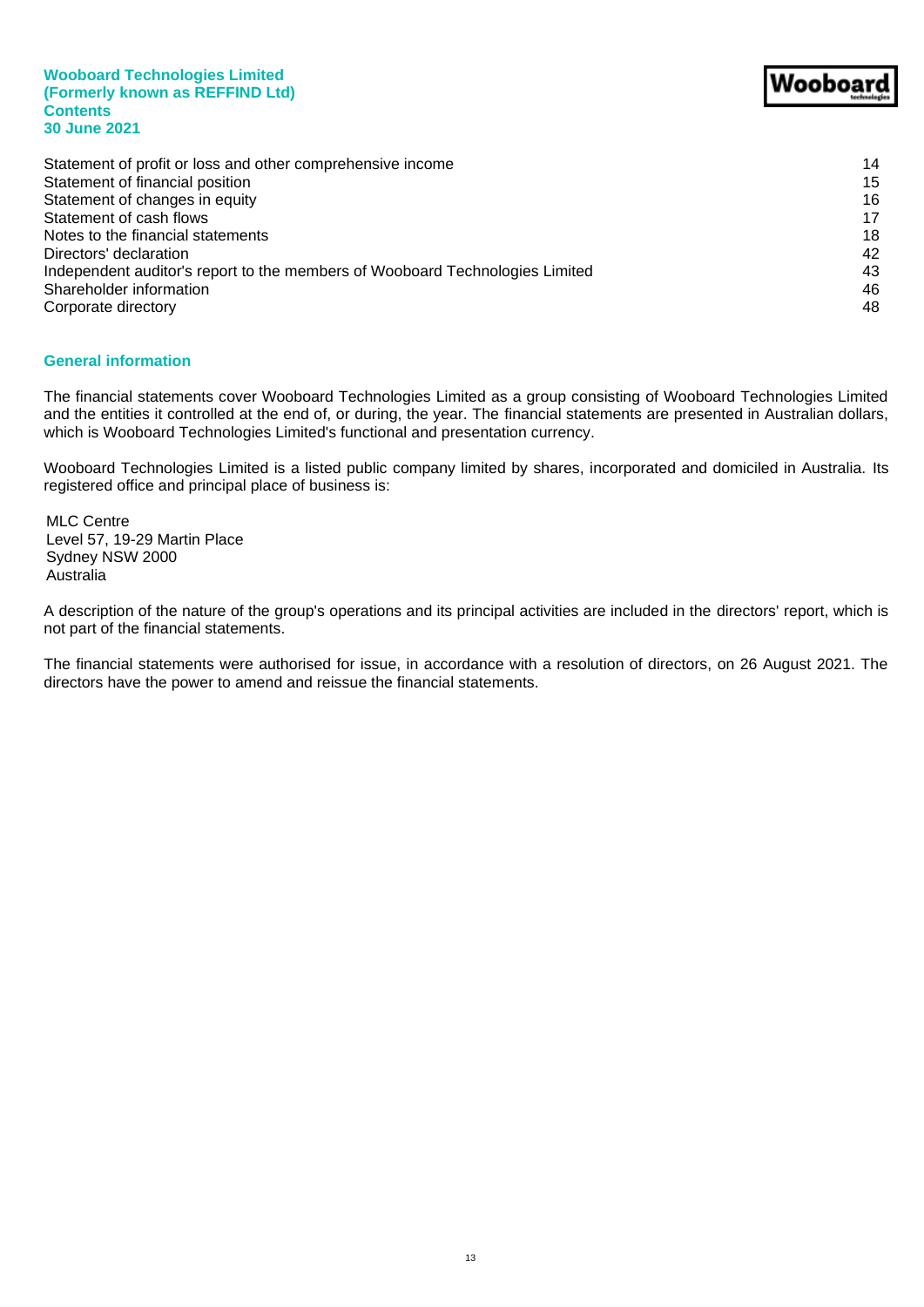## **Wooboard Technologies Limited (Formerly known as REFFIND Ltd) Statement of profit or loss and other comprehensive income For the year ended 30 June 2021**

|                                                                                                                  |             | <b>Consolidated</b> |               |
|------------------------------------------------------------------------------------------------------------------|-------------|---------------------|---------------|
|                                                                                                                  | <b>Note</b> | 2021<br>\$          | 2020<br>\$    |
| <b>Revenue</b>                                                                                                   | 4           | 138,849             | 66,062        |
| Other income                                                                                                     | 5           | 86,230              | 9,852         |
| Interest revenue calculated using the effective interest method                                                  |             | 5,235               | 1,940         |
| <b>Expenses</b>                                                                                                  |             |                     |               |
| Employee benefits expense                                                                                        |             | (552, 395)          | (325,078)     |
| Depreciation and amortisation expense                                                                            |             | (5,300)             |               |
| Advertising and marketing expenses                                                                               |             | (254, 888)          | (138, 335)    |
| Occupancy expenses                                                                                               |             | (2,718)             | (14, 942)     |
| Professional and consulting expenses                                                                             |             | (2, 147, 615)       | (927, 722)    |
| Net fair value loss on investments                                                                               | 10          |                     | (3, 194, 931) |
| Write off of receivables                                                                                         |             | (1,774)             | (37, 434)     |
| Compliance and share registry expenses                                                                           |             | (85, 407)           | (41,072)      |
| Other expenses                                                                                                   |             | (123, 933)          | (136, 958)    |
| Finance costs                                                                                                    | 6           | (4, 148)            |               |
| Loss before income tax expense                                                                                   |             | (2,947,864)         | (4,738,618)   |
| Income tax expense                                                                                               | 7           |                     |               |
| Loss after income tax expense for the year attributable to the owners of<br><b>Wooboard Technologies Limited</b> |             | (2,947,864)         | (4,738,618)   |
| Other comprehensive income for the year, net of tax                                                              |             |                     |               |
| Total comprehensive loss for the year attributable to the owners of Wooboard<br><b>Technologies Limited</b>      |             | (2,947,864)         | (4,738,618)   |
|                                                                                                                  |             |                     |               |
|                                                                                                                  |             | <b>Cents</b>        | <b>Cents</b>  |
| Basic earnings per share                                                                                         | 26          | (0.13)              | (0.61)        |
| Diluted earnings per share                                                                                       | 26          | (0.13)              | (0.61)        |

Wooboard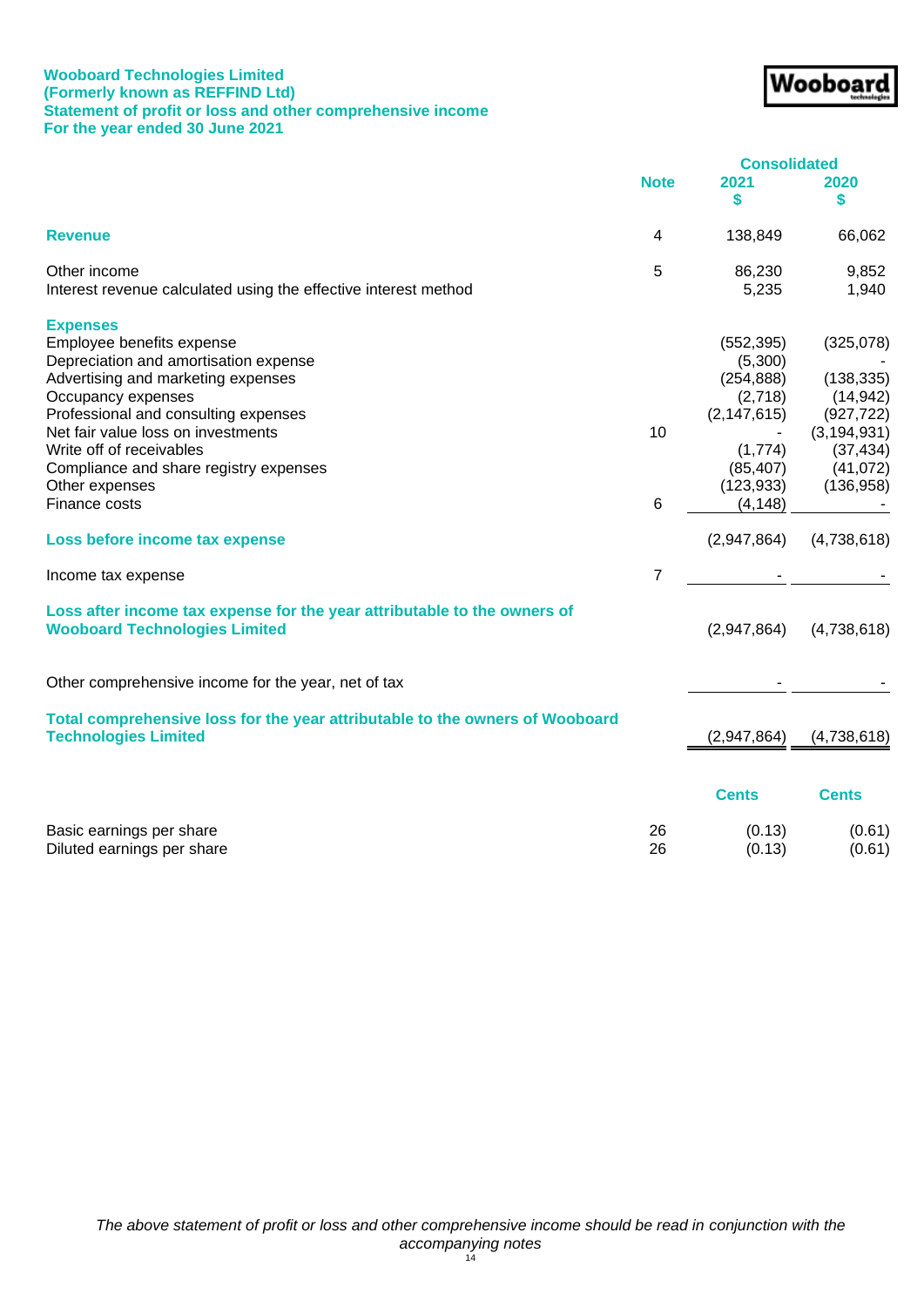## **Wooboard Technologies Limited (Formerly known as REFFIND Ltd) Statement of financial position As at 30 June 2021**

# Wooboarg

|                                                       | <b>Consolidated</b> |                |              |  |
|-------------------------------------------------------|---------------------|----------------|--------------|--|
|                                                       | <b>Note</b>         | 2021<br>\$     | 2020<br>\$   |  |
| <b>Assets</b>                                         |                     |                |              |  |
| <b>Current assets</b>                                 |                     |                |              |  |
| Cash and cash equivalents                             | 8                   | 3,464,591      | 72,590       |  |
| Trade and other receivables                           | 9                   | 112,810        | 36,217       |  |
| Prepayments                                           |                     | 1,400          | 1,736        |  |
| <b>Total current assets</b>                           |                     | 3,578,801      | 110,543      |  |
| <b>Non-current assets</b>                             |                     |                |              |  |
| Financial assets at fair value through profit or loss | 10                  |                | 250,000      |  |
| Property, plant and equipment                         | 11                  | 9,445          |              |  |
| Intangibles                                           | 12                  | 301,760        |              |  |
| Total non-current assets                              |                     | 311,205        | 250,000      |  |
| <b>Total assets</b>                                   |                     | 3,890,006      | 360,543      |  |
| <b>Liabilities</b>                                    |                     |                |              |  |
| <b>Current liabilities</b>                            |                     |                |              |  |
| Trade and other payables                              | 13                  | 335,796        | 241,967      |  |
| Employee benefits                                     |                     | 16,424         |              |  |
| <b>Total current liabilities</b>                      |                     | 352,220        | 241,967      |  |
| <b>Total liabilities</b>                              |                     | 352,220        | 241,967      |  |
| <b>Net assets</b>                                     |                     | 3,537,786      | 118,576      |  |
|                                                       |                     |                |              |  |
| <b>Equity</b>                                         |                     |                |              |  |
| Issued capital                                        | 14                  | 23,791,556     | 17,449,482   |  |
| Reserves                                              | 15                  | 204,174        | 179,174      |  |
| <b>Accumulated losses</b>                             |                     | (20, 457, 944) | (17,510,080) |  |
| <b>Total equity</b>                                   |                     | 3,537,786      | 118,576      |  |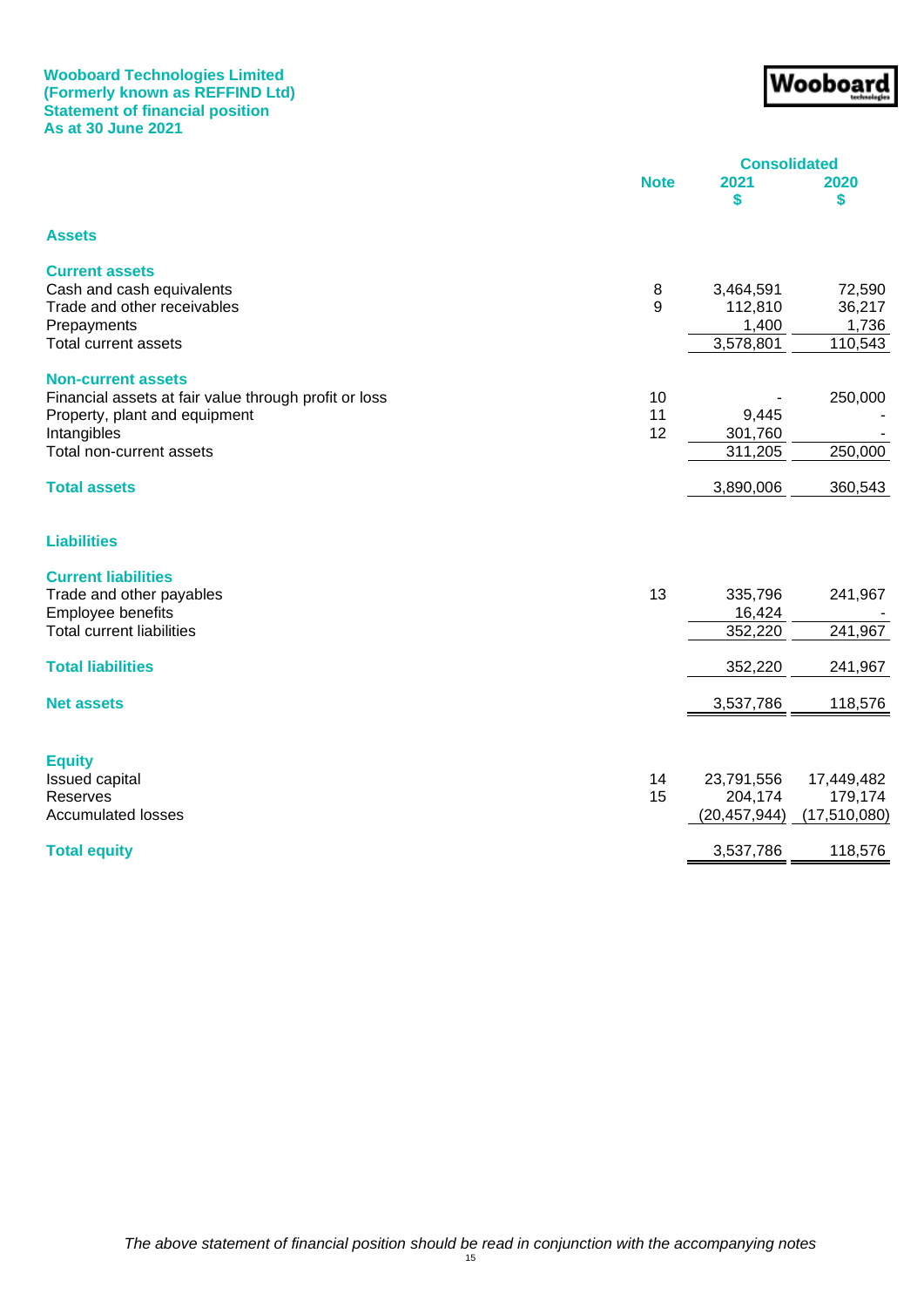## **Wooboard Technologies Limited (Formerly known as REFFIND Ltd) Statement of changes in equity For the year ended 30 June 2021**

# Wooboard

| <b>Consolidated</b>                                                                                                                                                     | <b>Issued</b><br>capital | <b>Reserves</b><br>S | <b>Accumulated</b><br><b>losses</b><br>5 | <b>Total equity</b> |
|-------------------------------------------------------------------------------------------------------------------------------------------------------------------------|--------------------------|----------------------|------------------------------------------|---------------------|
| Balance at 1 July 2019                                                                                                                                                  | 16,131,818               | 179,174              | (12, 771, 462)                           | 3,539,530           |
| Loss after income tax expense for the year<br>Other comprehensive income for the year, net of tax                                                                       |                          |                      | (4,738,618)                              | (4,738,618)         |
| Total comprehensive loss for the year                                                                                                                                   |                          |                      | (4,738,618)                              | (4,738,618)         |
| Transactions with owners in their capacity as owners:<br>Issue of shares (note 14)                                                                                      | 1,317,664                |                      |                                          | 1,317,664           |
| Balance at 30 June 2020                                                                                                                                                 | 17,449,482               | 179,174              | (17,510,080)                             | 118,576             |
| <b>Consolidated</b>                                                                                                                                                     | <b>Issued</b><br>capital | <b>Reserves</b><br>S | <b>Accumulated</b><br><b>losses</b>      | <b>Total equity</b> |
| Balance at 1 July 2020                                                                                                                                                  | 17,449,482               | 179,174              | (17, 510, 080)                           | 118,576             |
| Loss after income tax expense for the year<br>Other comprehensive income for the year, net of tax                                                                       |                          |                      | (2,947,864)                              | (2,947,864)         |
|                                                                                                                                                                         |                          |                      |                                          |                     |
| Total comprehensive loss for the year                                                                                                                                   |                          |                      | (2,947,864)                              | (2,947,864)         |
| Transactions with owners in their capacity as owners:<br>Contributions of equity, net of transaction costs (note 14)<br>Value of conversion rights on convertible notes | 6,342,074                | 25,000               |                                          | 6,342,074<br>25,000 |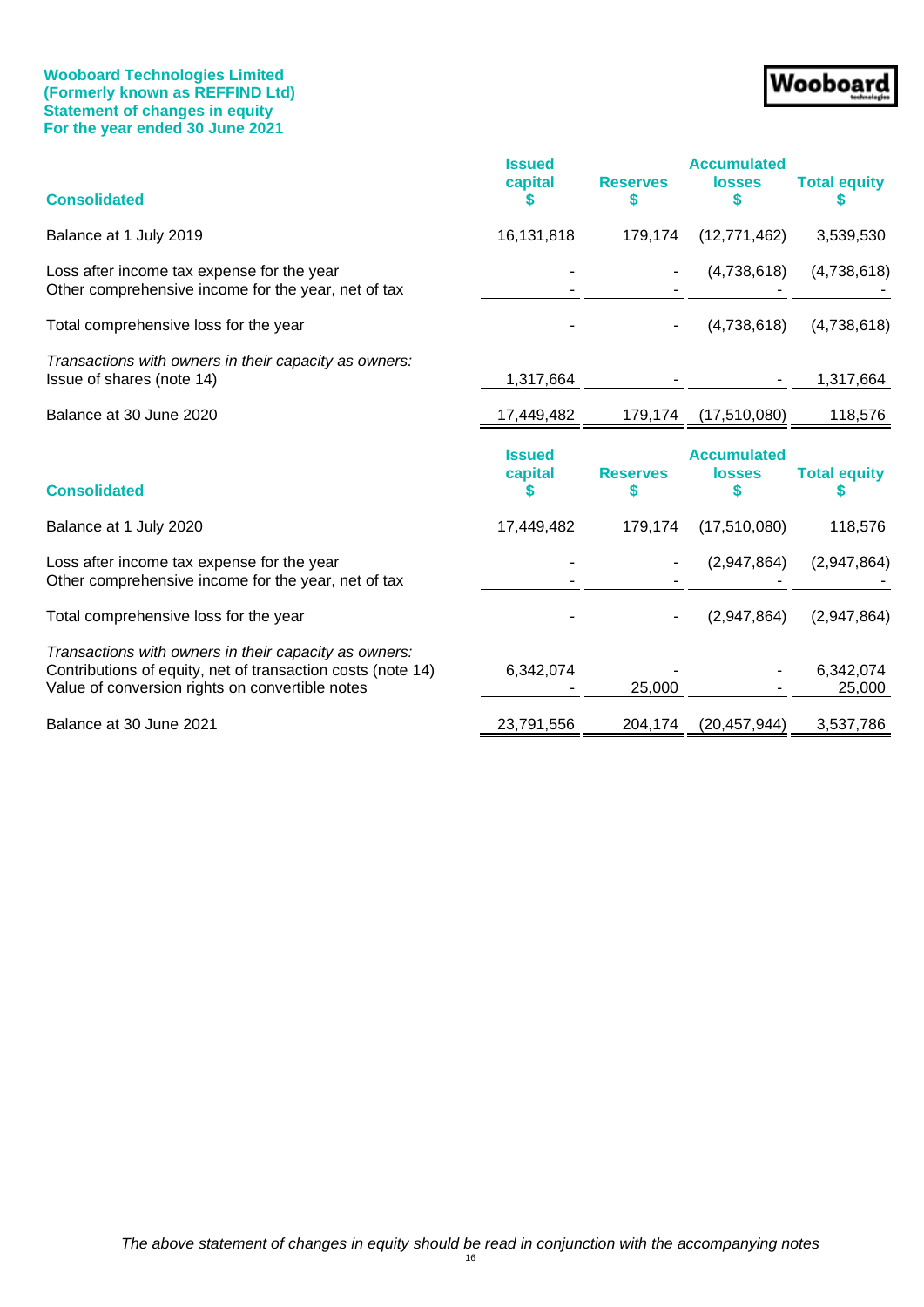## **Wooboard Technologies Limited (Formerly known as REFFIND Ltd) Statement of cash flows For the year ended 30 June 2021**

# Wooboard

|                                                                         | <b>Consolidated</b> |               |               |
|-------------------------------------------------------------------------|---------------------|---------------|---------------|
|                                                                         | <b>Note</b>         | 2021          | 2020          |
|                                                                         |                     | \$            | \$            |
| <b>Cash flows from operating activities</b>                             |                     |               |               |
| Receipts from customers (inclusive of GST)                              |                     | 149,392       | 92,390        |
| Payments to suppliers and employees (inclusive of GST)                  |                     | (3, 145, 427) | (1,467,902)   |
|                                                                         |                     |               |               |
|                                                                         |                     | (2,996,035)   | (1, 375, 512) |
| Interest received                                                       |                     | 5,235         | 1,940         |
| Interest and other finance costs paid                                   |                     | (973)         |               |
| Net cash used in operating activities                                   | 25                  | (2,991,773)   | (1, 373, 572) |
|                                                                         |                     |               |               |
| <b>Cash flows from investing activities</b><br>Payments for investments |                     | (71, 388)     | (153, 681)    |
| Payments for property, plant and equipment                              | 11                  | (14, 745)     |               |
| Payments for intangibles                                                |                     | (301, 760)    |               |
| Proceeds from disposal of subsidiary, net of cash disposed              |                     | (250, 527)    |               |
| Proceeds from disposal of investments                                   |                     | 365,971       |               |
| Net cash used in investing activities                                   |                     | (272, 449)    | (153, 681)    |
|                                                                         |                     |               |               |
| <b>Cash flows from financing activities</b>                             |                     |               |               |
| Proceeds from issue of shares                                           | 14                  | 5,040,000     | 1,405,000     |
| Share issue transaction costs                                           | 14                  | (466, 101)    | (87, 336)     |
| Proceed from issue of convertible notes                                 |                     | 1,790,000     |               |
| Loans provided to external parties                                      |                     | 1,179,883     |               |
| Loans repaid by external parties                                        |                     | (887, 559)    |               |
| Net cash from financing activities                                      |                     | 6,656,223     | 1,317,664     |
|                                                                         |                     |               |               |
| Net increase/(decrease) in cash and cash equivalents                    |                     | 3,392,001     | (209, 589)    |
| Cash and cash equivalents at the beginning of the financial year        |                     | 72,590        | 282,179       |
| Cash and cash equivalents at the end of the financial year              | 8                   | 3,464,591     | 72,590        |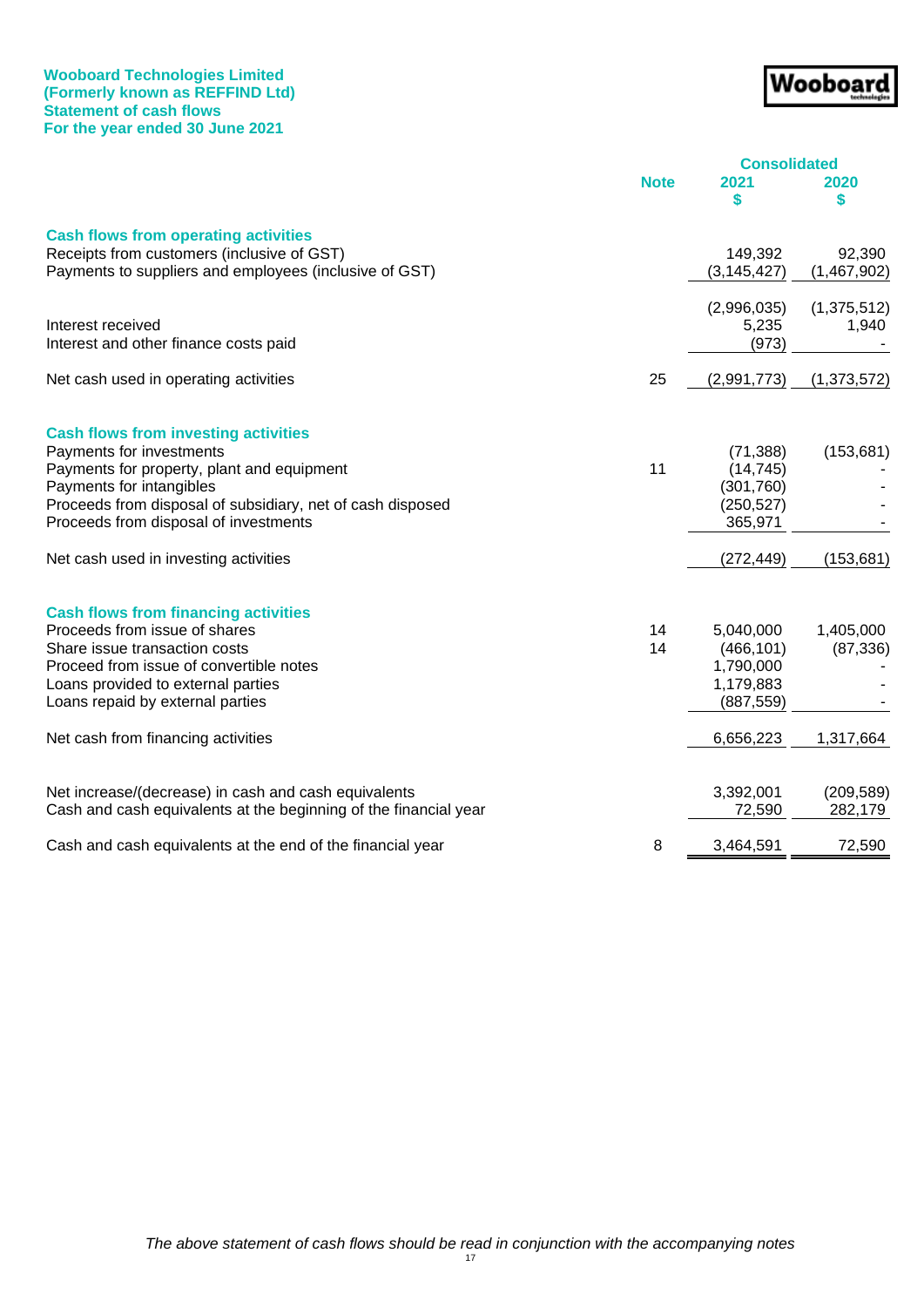## **Note 1. Significant accounting policies**

The principal accounting policies adopted in the preparation of the financial statements are set out below. These policies have been consistently applied to all the years presented, unless otherwise stated.

#### **New or amended Accounting Standards and Interpretations adopted**

The group has adopted all of the new, revised or amending Accounting Standards and Interpretations issued by the Australian Accounting Standards Board ('AASB') that are mandatory for the current reporting period. The adoption of these Accounting Standards and Interpretations did not have any significant impact on the financial performance or position of the group.

Any new or amended Accounting Standards or Interpretations that are not yet mandatory have not been early adopted.

The following Accounting Standards and Interpretations are most relevant to the group:

#### *Conceptual Framework for Financial Reporting (Conceptual Framework)*

The group has adopted the revised Conceptual Framework from 1 July 2020. The Conceptual Framework contains new definition and recognition criteria as well as new guidance on measurement that affects several Accounting Standards, but it has not had a material impact on the group's financial statements.

#### **Going concern**

The financial statements have been prepared on a going concern basis.

During the year ended 30 June 2021 the group incurred a loss of \$2,947,864 (30 June 2020: loss of \$4,738,618). The cash outflow from operating activities was \$2,991,773 (30 June 2020: \$1,373,572). As at 30 June 2021 the group has cash reserves of \$3,464,591 (30 June 2020: \$72,590) and net current assets of \$3,226,581 (30 June 2020: net current liabilities of 131,424).

The group's ability to continue as a going concern is dependent upon the generation of cash from operations and the sufficiency of current cash reserves to meet existing obligations. The Directors believe current cash reserves are sufficient for the group to be able to pay its debts as and when they fall due for a period of at least 12 months from the date of these financial statements.

Notwithstanding the above, the directors believe that the group will continue as a going concern after consideration of the following factors:

- The group has cash reserves of \$3,464,591 at 30 June 2021.
- The group has the ability and intention to conduct future capital raises as and when required to meet operational and investment requirements.

## **Basis of preparation**

These general purpose financial statements have been prepared in accordance with Australian Accounting Standards and Interpretations issued by the Australian Accounting Standards Board ('AASB') and the Corporations Act 2001, as appropriate for for-profit oriented entities. These financial statements also comply with International Financial Reporting Standards as issued by the International Accounting Standards Board ('IASB').

#### *Historical cost convention*

The financial statements have been prepared under the historical cost convention except for financial assets at fair value through profit or loss.

#### *Critical accounting estimates*

The preparation of the financial statements requires the use of certain critical accounting estimates. It also requires management to exercise its judgement in the process of applying the group's accounting policies. The areas involving a higher degree of judgement or complexity, or areas where assumptions and estimates are significant to the financial statements, are disclosed in note 2.

#### **Parent entity information**

In accordance with the Corporations Act 2001, these financial statements present the results of the group only. Supplementary information about the parent entity is disclosed in note 23.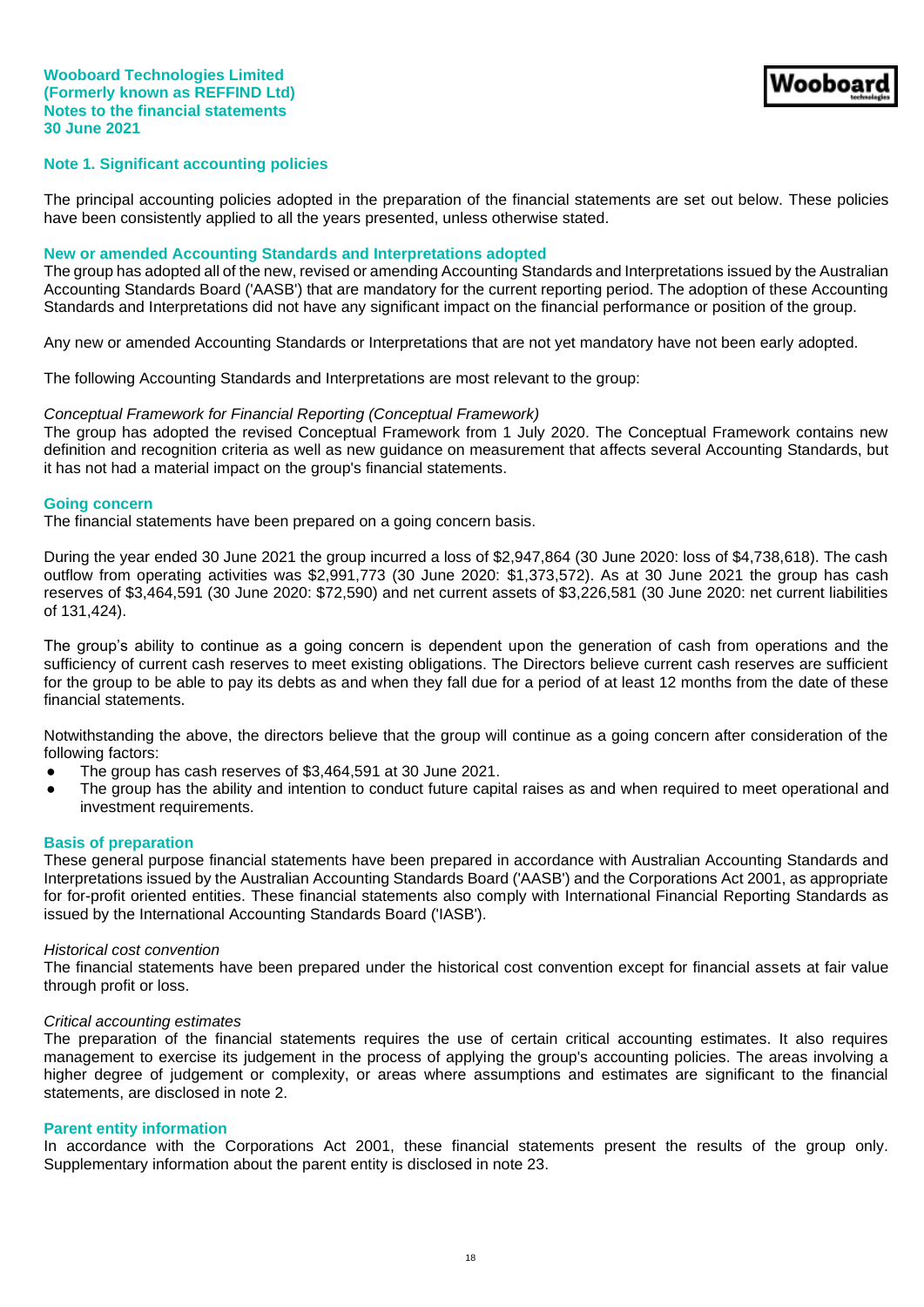#### **Principles of consolidation**

The consolidated financial statements incorporate the assets and liabilities of all subsidiaries of Wooboard Technologies Limited ('company' or 'parent entity') as at 30 June 2021 and the results of all subsidiaries for the year then ended. Wooboard Technologies Limited and its subsidiaries together are referred to in these financial statements as the 'group'.

Subsidiaries are all those entities over which the group has control. The group controls an entity when the group is exposed to, or has rights to, variable returns from its involvement with the entity and has the ability to affect those returns through its power to direct the activities of the entity. Subsidiaries are fully consolidated from the date on which control is transferred to the group. They are de-consolidated from the date that control ceases.

Intercompany transactions, balances and unrealised gains on transactions between entities in the group are eliminated. Unrealised losses are also eliminated unless the transaction provides evidence of the impairment of the asset transferred. Accounting policies of subsidiaries have been changed where necessary to ensure consistency with the policies adopted by the group.

The acquisition of subsidiaries is accounted for using the acquisition method of accounting. A change in ownership interest, without the loss of control, is accounted for as an equity transaction, where the difference between the consideration transferred and the book value of the share of the non-controlling interest acquired is recognised directly in equity attributable to the parent.

Where the group loses control over a subsidiary, it derecognises the assets including goodwill, liabilities and non-controlling interest in the subsidiary together with any cumulative translation differences recognised in equity. The group recognises the fair value of the consideration received and the fair value of any investment retained together with any gain or loss in profit or loss.

#### **Operating segments**

Operating segments are presented using the 'management approach', where the information presented is on the same basis as the internal reports provided to the Chief Operating Decision Makers ('CODM'). The CODM is responsible for the allocation of resources to operating segments and assessing their performance.

#### **Foreign currency translation**

The financial statements are presented in Australian dollars, which is Wooboard Technologies Limited's functional and presentation currency.

#### *Foreign currency transactions*

Foreign currency transactions are translated into the company's functional currency using the exchange rates prevailing at the dates of the transactions. Foreign exchange gains and losses resulting from the settlement of such transactions and from the translation at financial year-end exchange rates of monetary assets and liabilities denominated in foreign currencies are recognised in profit or loss.

#### *Foreign operations*

The assets and liabilities of foreign operations are translated into Australian dollars using the exchange rates at the reporting date. The revenues and expenses of foreign operations are translated into Australian dollars using the average exchange rates, which approximate the rates at the dates of the transactions, for the period. All resulting foreign exchange differences are recognised in other comprehensive income through the foreign currency reserve in equity.

The foreign currency reserve is recognised in profit or loss when the foreign operation or net investment is disposed of.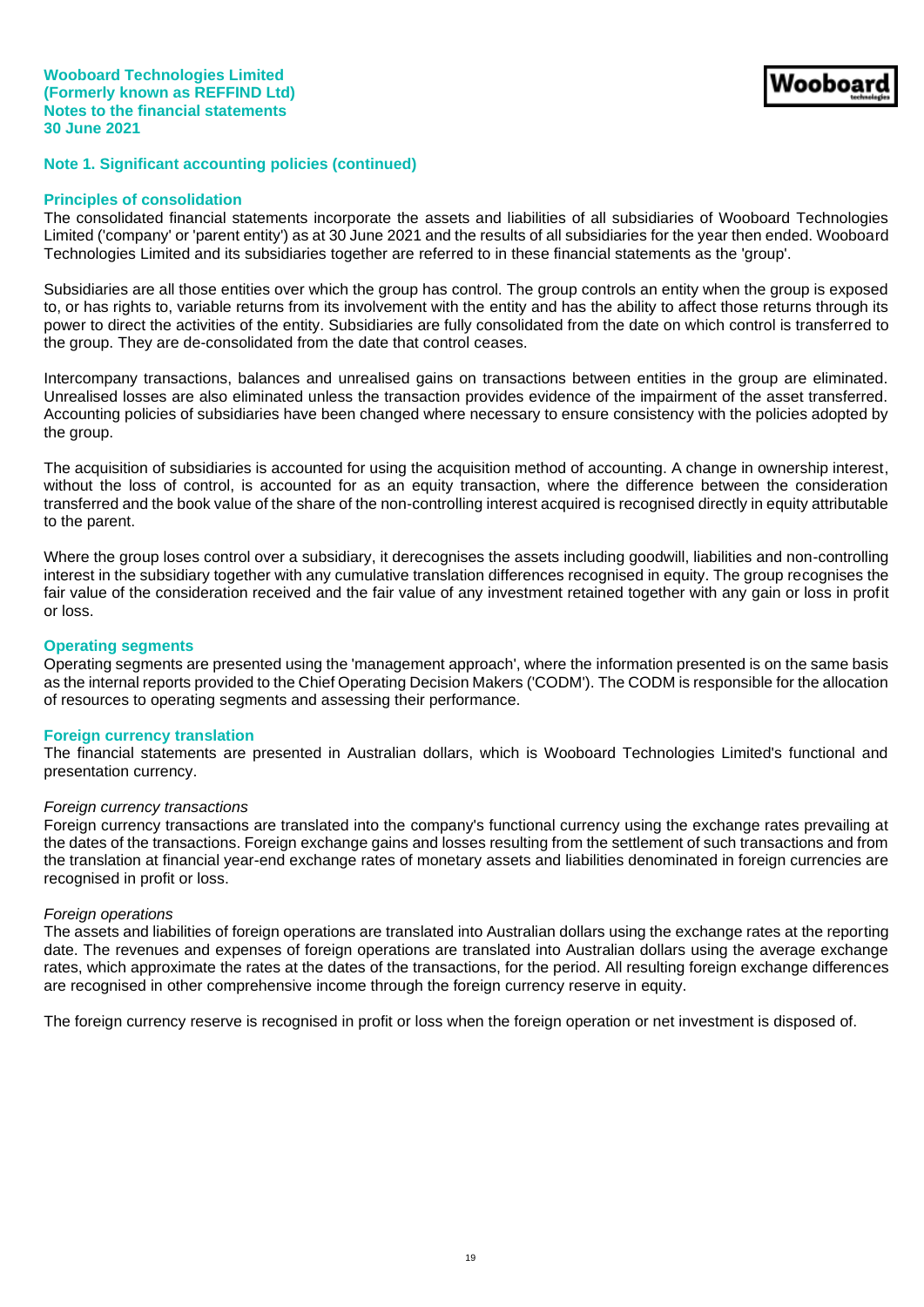## **Revenue recognition**

The group recognises revenue as follows:

#### *Revenue from contracts with customers*

Revenue is recognised at an amount that reflects the consideration to which the group is expected to be entitled in exchange for transferring goods or services to a customer. For each contract with a customer, the group: identifies the contract with a customer; identifies the performance obligations in the contract; determines the transaction price which takes into account estimates of variable consideration and the time value of money; allocates the transaction price to the separate performance obligations on the basis of the relative stand-alone selling price of each distinct good or service to be delivered; and recognises revenue when or as each performance obligation is satisfied in a manner that depicts the transfer to the customer of the goods or services promised.

#### *Subscription fees*

Subscription fees from licence of Software-as-a-Service ('SaaS') products are recognised over time, being on a straight-line basis over the period the performance obligation, when the right to access is satisfied in accordance with the terms of the contract. Contract liabilities relate to revenue which has been billed to the customers for which the services are yet to be performed.

#### *Interest*

Interest revenue is recognised as interest accrues using the effective interest method. This is a method of calculating the amortised cost of a financial asset and allocating the interest income over the relevant period using the effective interest rate, which is the rate that exactly discounts estimated future cash receipts through the expected life of the financial asset to the net carrying amount of the financial asset.

#### *Other revenue*

Other revenue is recognised when it is received or when the right to receive payment is established.

#### **Income tax**

The income tax expense or benefit for the period is the tax payable on that period's taxable income based on the applicable income tax rate for each jurisdiction, adjusted by the changes in deferred tax assets and liabilities attributable to temporary differences, unused tax losses and the adjustment recognised for prior periods, where applicable.

Deferred tax assets and liabilities are recognised for temporary differences at the tax rates expected to be applied when the assets are recovered or liabilities are settled, based on those tax rates that are enacted or substantively enacted, except for:

- When the deferred income tax asset or liability arises from the initial recognition of goodwill or an asset or liability in a transaction that is not a business combination and that, at the time of the transaction, affects neither the accounting nor taxable profits; or
- When the taxable temporary difference is associated with interests in subsidiaries, associates or joint ventures, and the timing of the reversal can be controlled and it is probable that the temporary difference will not reverse in the foreseeable future.

Deferred tax assets are recognised for deductible temporary differences and unused tax losses only if it is probable that future taxable amounts will be available to utilise those temporary differences and losses.

The carrying amount of recognised and unrecognised deferred tax assets are reviewed at each reporting date. Deferred tax assets recognised are reduced to the extent that it is no longer probable that future taxable profits will be available for the carrying amount to be recovered. Previously unrecognised deferred tax assets are recognised to the extent that it is probable that there are future taxable profits available to recover the asset.

Deferred tax assets and liabilities are offset only where there is a legally enforceable right to offset current tax assets against current tax liabilities and deferred tax assets against deferred tax liabilities; and they relate to the same taxable authority on either the same taxable entity or different taxable entities which intend to settle simultaneously.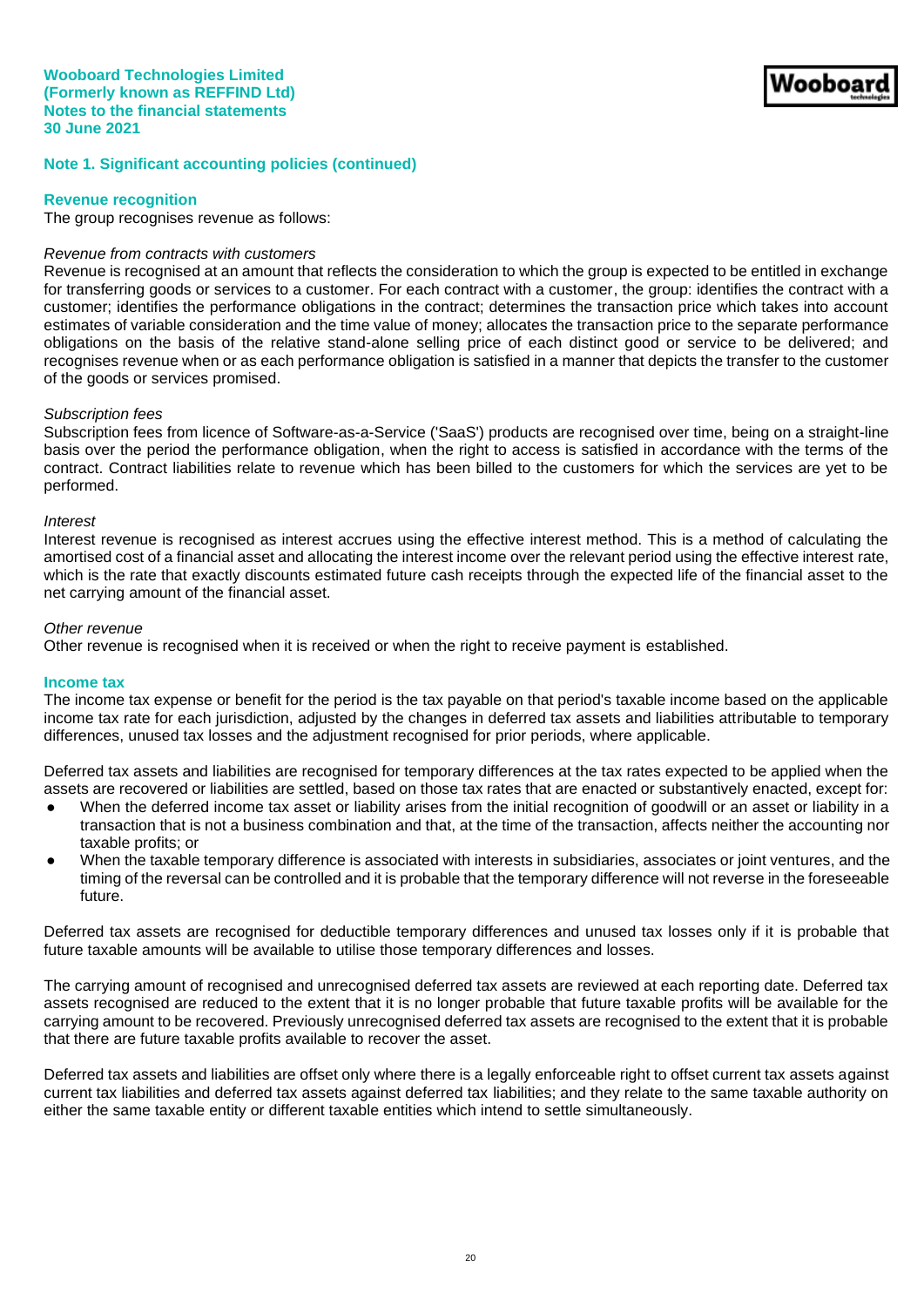Wooboard Technologies Limited (the 'head entity') and its wholly-owned Australian subsidiaries have formed an income tax consolidated group under the tax consolidation regime. The head entity and each subsidiary in the tax consolidated group continue to account for their own current and deferred tax amounts. The tax consolidated group has applied the 'separate taxpayer within group' approach in determining the appropriate amount of taxes to allocate to members of the tax consolidated group.

In addition to its own current and deferred tax amounts, the head entity also recognises the current tax liabilities (or assets) and the deferred tax assets arising from unused tax losses and unused tax credits assumed from each subsidiary in the tax consolidated group.

Assets or liabilities arising under tax funding agreements with the tax consolidated entities are recognised as amounts receivable from or payable to other entities in the tax consolidated group. The tax funding arrangement ensures that the intercompany charge equals the current tax liability or benefit of each tax consolidated group member, resulting in neither a contribution by the head entity to the subsidiaries nor a distribution by the subsidiaries to the head entity.

#### **Current and non-current classification**

Assets and liabilities are presented in the statement of financial position based on current and non-current classification.

An asset is classified as current when: it is either expected to be realised or intended to be sold or consumed in the group's normal operating cycle; it is held primarily for the purpose of trading; it is expected to be realised within 12 months after the reporting period; or the asset is cash or cash equivalent unless restricted from being exchanged or used to settle a liability for at least 12 months after the reporting period. All other assets are classified as non-current.

A liability is classified as current when: it is either expected to be settled in the group's normal operating cycle; it is held primarily for the purpose of trading; it is due to be settled within 12 months after the reporting period; or there is no unconditional right to defer the settlement of the liability for at least 12 months after the reporting period. All other liabilities are classified as non-current.

Deferred tax assets and liabilities are always classified as non-current.

#### **Cash and cash equivalents**

Cash and cash equivalents includes cash on hand, deposits held at call with financial institutions, other short-term, highly liquid investments with original maturities of three months or less that are readily convertible to known amounts of cash and which are subject to an insignificant risk of changes in value.

#### **Trade and other receivables**

Trade receivables are initially recognised at fair value and subsequently measured at amortised cost using the effective interest method, less any allowance for expected credit losses. Trade receivables are generally due for settlement within 30 days.

The group has adopted the simplified approach to measuring expected credit losses, which uses a lifetime expected loss allowance. To measure the expected credit losses, trade receivables have been grouped based on days overdue.

Other receivables are recognised at amortised cost, less any allowance for expected credit losses.

#### **Investments and other financial assets**

Investments and other financial assets are initially measured at fair value. Transaction costs are included as part of the initial measurement, except for financial assets at fair value through profit or loss. Such assets are subsequently measured at either amortised cost or fair value depending on their classification. Classification is determined based on both the business model within which such assets are held and the contractual cash flow characteristics of the financial asset unless an accounting mismatch is being avoided.

Financial assets are derecognised when the rights to receive cash flows have expired or have been transferred and the group has transferred substantially all the risks and rewards of ownership. When there is no reasonable expectation of recovering part or all of a financial asset, its carrying value is written off.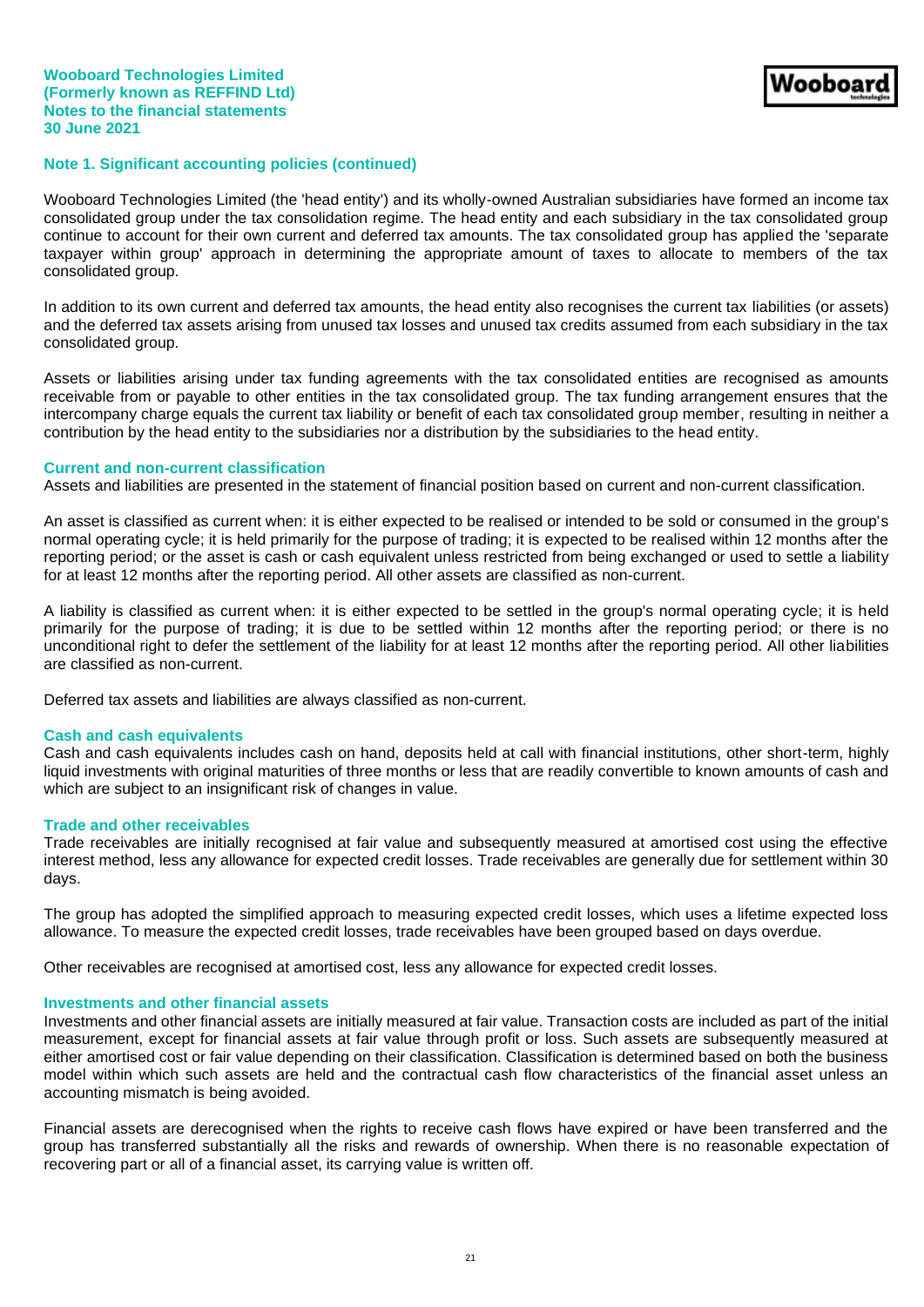#### *Financial assets at amortised cost*

A financial asset is measured at amortised cost only if both of the following conditions are met: (i) it is held within a business model whose objective is to hold assets in order to collect contractual cash flows; and (ii) the contractual terms of the financial asset represent contractual cash flows that are solely payments of principal and interest.

## *Financial assets at fair value through profit or loss*

Financial assets at fair value through profit or loss are either: (i) held for trading, where they are acquired for the purpose of selling in the short-term with an intention of making a profit; or (ii) designated as such upon initial recognition, where they are managed on a fair value basis or to eliminate or significantly reduce an accounting mismatch. Except for effective hedging instruments, derivatives are also categorised as fair value through profit or loss. Fair value movements are recognised in profit or loss.

#### *Impairment of financial assets*

The group recognises a loss allowance for expected credit losses on financial assets which are either measured at amortised cost or fair value through other comprehensive income. The measurement of the loss allowance depends upon the group's assessment at the end of each reporting period as to whether the financial instrument's credit risk has increased significantly since initial recognition, based on reasonable and supportable information that is available, without undue cost or effort to obtain.

Where there has not been a significant increase in exposure to credit risk since initial recognition, a 12-month expected credit loss allowance is estimated. This represents a portion of the asset's lifetime expected credit losses that is attributable to a default event that is possible within the next 12 months. Where a financial asset has become credit impaired or where it is determined that credit risk has increased significantly, the loss allowance is based on the asset's lifetime expected credit losses. The amount of expected credit loss recognised is measured on the basis of the probability weighted present value of anticipated cash shortfalls over the life of the instrument discounted at the original effective interest rate.

## **Intangible assets**

Intangible assets acquired as part of a business combination, other than goodwill, are initially measured at their fair value at the date of the acquisition. Intangible assets acquired separately are initially recognised at cost. Indefinite life intangible assets are not amortised and are subsequently measured at cost less any impairment. Finite life intangible assets are subsequently measured at cost less amortisation and any impairment. The gains or losses recognised in profit or loss arising from the derecognition of intangible assets are measured as the difference between net disposal proceeds and the carrying amount of the intangible asset. The method and useful lives of finite life intangible assets are reviewed annually. Changes in the expected pattern of consumption or useful life are accounted for prospectively by changing the amortisation method or period.

#### *Research and development*

Research costs are expensed in the period in which they are incurred. Development costs are capitalised when it is probable that the project will be a success considering its commercial and technical feasibility; the group is able to use or sell the asset; the group has sufficient resources and intent to complete the development; and its costs can be measured reliably. Capitalised development costs are amortised on a straight-line basis over the period of their expected benefit, being their finite life of 5 years.

#### **Trade and other payables**

Trade and other payables represent liabilities for goods and services provided to the group prior to the end of the financial year and which are unpaid. Due to their short-term nature they are measured at amortised cost and are not discounted. The amounts are unsecured and are usually paid within 30 days of recognition.

#### **Borrowings**

Loans and borrowings are initially recognised at the fair value of the consideration received, net of transaction costs. They are subsequently measured at amortised cost using the effective interest method.

The component of the convertible notes that exhibits characteristics of a liability is recognised as a liability in the statement of financial position, net of transaction costs.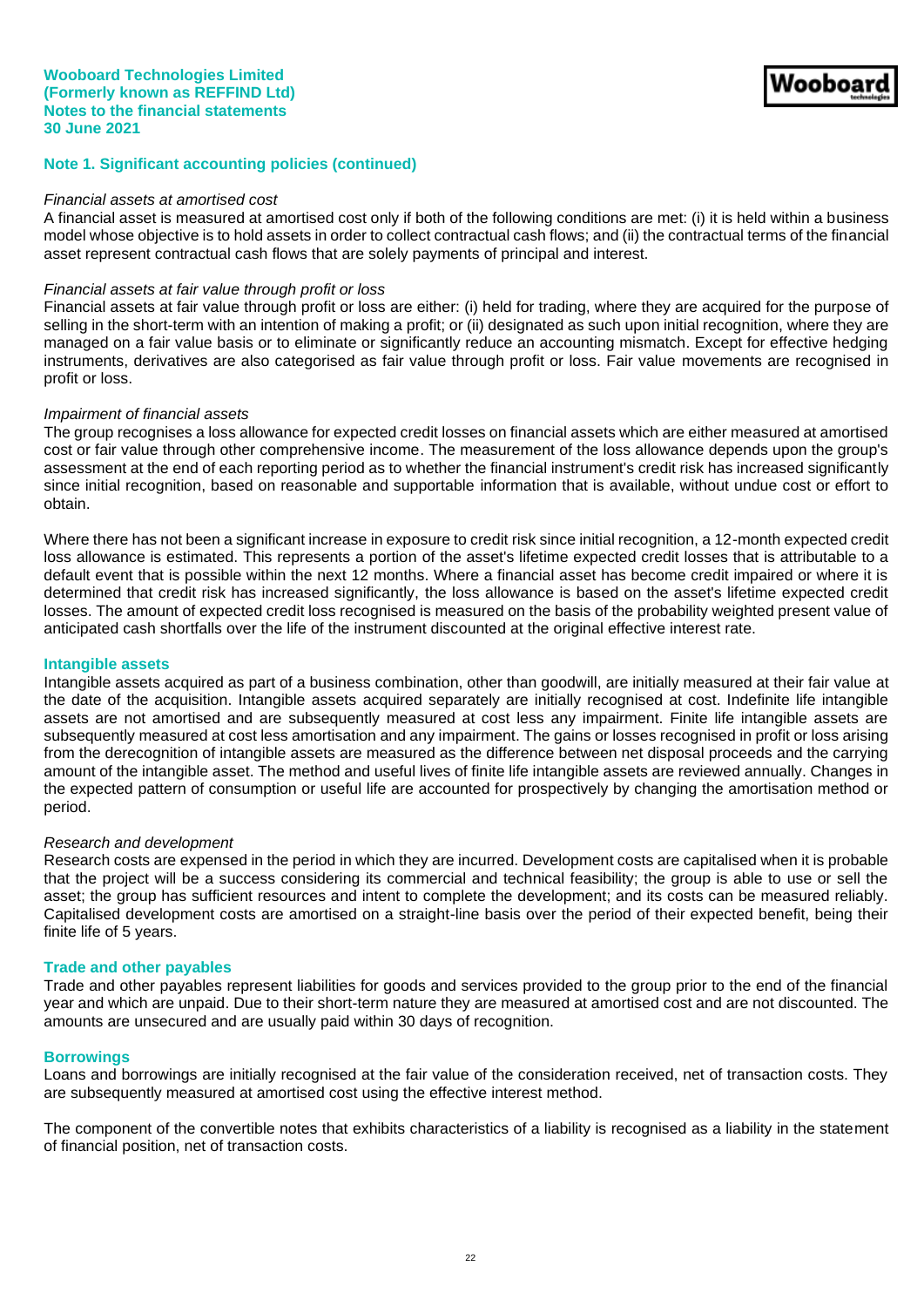On the issue of the convertible notes the fair value of the liability component is determined using a market rate for an equivalent non-convertible bond and this amount is carried as a non-current liability on the amortised cost basis until extinguished on conversion or redemption. The increase in the liability due to the passage of time is recognised as a finance cost. The remainder of the proceeds are allocated to the conversion option that is recognised and included in shareholders equity as a convertible note reserve, net of transaction costs. The carrying amount of the conversion option is not remeasured in the subsequent years. The corresponding interest on convertible notes is expensed to profit or loss.

## **Employee benefits**

#### *Short-term employee benefits*

Liabilities for wages and salaries, including non-monetary benefits, annual leave and long service leave expected to be settled wholly within 12 months of the reporting date are measured at the amounts expected to be paid when the liabilities are settled.

#### *Other long-term employee benefits*

The liability for annual leave and long service leave not expected to be settled within 12 months of the reporting date are measured as the present value of expected future payments to be made in respect of services provided by employees up to the reporting date. Consideration is given to expected future wage and salary levels, experience of employee departures and periods of service. Expected future payments are discounted using market yields at the reporting date on high quality corporate bonds with terms to maturity and currency that match, as closely as possible, the estimated future cash outflows.

## *Defined contribution superannuation expense*

Contributions to defined contribution superannuation plans are expensed in the period in which they are incurred.

#### *Share-based payments*

Equity-settled share-based compensation benefits are provided to employees.

Equity-settled transactions are awards of shares, or options over shares, that are provided to employees in exchange for the rendering of services.

The cost of equity-settled transactions is measured at fair value on grant date. Fair value is independently determined using either the Binomial or Black-Scholes option pricing model that takes into account the exercise price, the term of the option, the impact of dilution, the share price at grant date and expected price volatility of the underlying share, the expected dividend yield and the risk free interest rate for the term of the option, together with non-vesting conditions that do not determine whether the group receives the services that entitle the employees to receive payment. No account is taken of any other vesting conditions.

The cost of equity-settled transactions is recognised as an expense with a corresponding increase in equity over the vesting period. The cumulative charge to profit or loss is calculated based on the grant date fair value of the award, the best estimate of the number of awards that are likely to vest and the expired portion of the vesting period. The amount recognised in profit or loss for the period is the cumulative amount calculated at each reporting date less amounts already recognised in previous periods.

Market conditions are taken into consideration in determining fair value. Therefore any awards subject to market conditions are considered to vest irrespective of whether or not that market condition has been met, provided all other conditions are satisfied.

If equity-settled awards are modified, as a minimum an expense is recognised as if the modification has not been made. An additional expense is recognised, over the remaining vesting period, for any modification that increases the total fair value of the share-based compensation benefit as at the date of modification.

If the non-vesting condition is within the control of the group or employee, the failure to satisfy the condition is treated as a cancellation. If the condition is not within the control of the group or employee and is not satisfied during the vesting period, any remaining expense for the award is recognised over the remaining vesting period, unless the award is forfeited.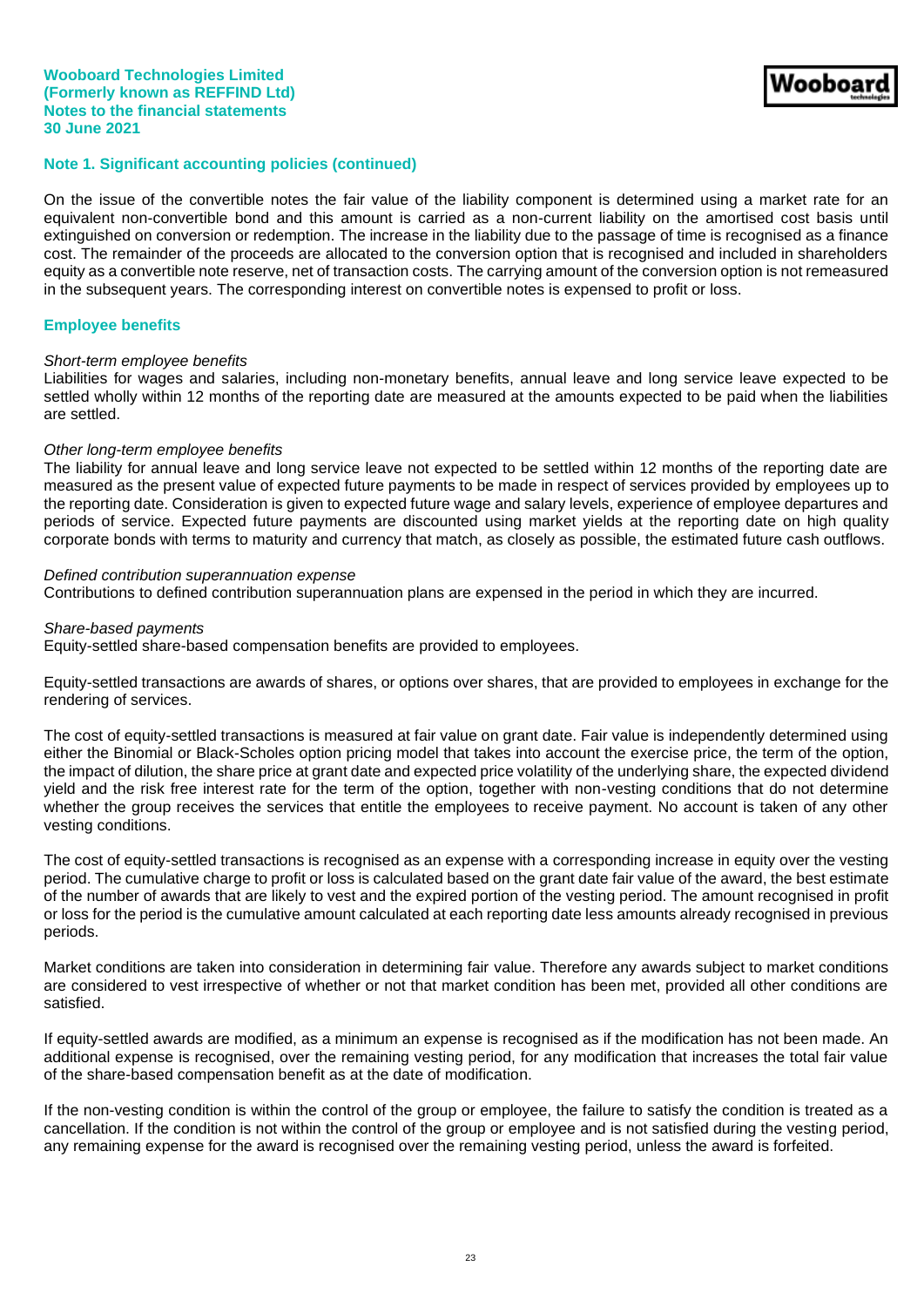If equity-settled awards are cancelled, they are treated as if they have vested on the date of cancellation, and any remaining expense is recognised immediately. If a new replacement award is substituted for the cancelled award, the cancelled and new award is treated as if they were a modification.

#### **Fair value measurement**

When an asset or liability, financial or non-financial, is measured at fair value for recognition or disclosure purposes, the fair value is based on the price that would be received to sell an asset or paid to transfer a liability in an orderly transaction between market participants at the measurement date; and assumes that the transaction will take place either: in the principal market; or in the absence of a principal market, in the most advantageous market.

Fair value is measured using the assumptions that market participants would use when pricing the asset or liability, assuming they act in their economic best interests. For non-financial assets, the fair value measurement is based on its highest and best use. Valuation techniques used to measure fair value are those that are appropriate in the circumstances and which maximise the use of relevant observable inputs and minimise the use of unobservable inputs.

Assets and liabilities measured at fair value are classified into three levels, using a fair value hierarchy that reflects the significance of the inputs used in making the measurements. Classifications are reviewed at each reporting date and transfers between levels are determined based on a reassessment of the lowest level of input that is significant to the fair value measurement.

For recurring and non-recurring fair value measurements, external valuers may be used when internal expertise is either not available or when the valuation is deemed to be significant. External valuers are selected based on market knowledge and reputation. Where there is a significant change in fair value of an asset or liability from one period to another, an analysis is undertaken, which includes a verification of the major inputs applied in the latest valuation and a comparison, where applicable, with external sources of data.

#### **Issued capital**

Ordinary shares are classified as equity.

Incremental costs directly attributable to the issue of new shares or options are shown in equity as a deduction, net of tax, from the proceeds.

## **Earnings per share**

#### *Basic earnings per share*

Basic earnings per share is calculated by dividing the profit attributable to the owners of Wooboard Technologies Limited, excluding any costs of servicing equity other than ordinary shares, by the weighted average number of ordinary shares outstanding during the financial year, adjusted for bonus elements in ordinary shares issued during the financial year.

#### *Diluted earnings per share*

Diluted earnings per share adjusts the figures used in the determination of basic earnings per share to take into account the after income tax effect of interest and other financing costs associated with dilutive potential ordinary shares and the weighted average number additional ordinary shares that would have been outstanding assuming conversion of all dilutive potential ordinary shares.

#### **Goods and Services Tax ('GST') and other similar taxes**

Revenues, expenses and assets are recognised net of the amount of associated GST, unless the GST incurred is not recoverable from the tax authority. In this case it is recognised as part of the cost of the acquisition of the asset or as part of the expense.

Receivables and payables are stated inclusive of the amount of GST receivable or payable. The net amount of GST recoverable from, or payable to, the tax authority is included in other receivables or other payables in the statement of financial position.

Cash flows are presented on a gross basis. The GST components of cash flows arising from investing or financing activities which are recoverable from, or payable to the tax authority, are presented as operating cash flows.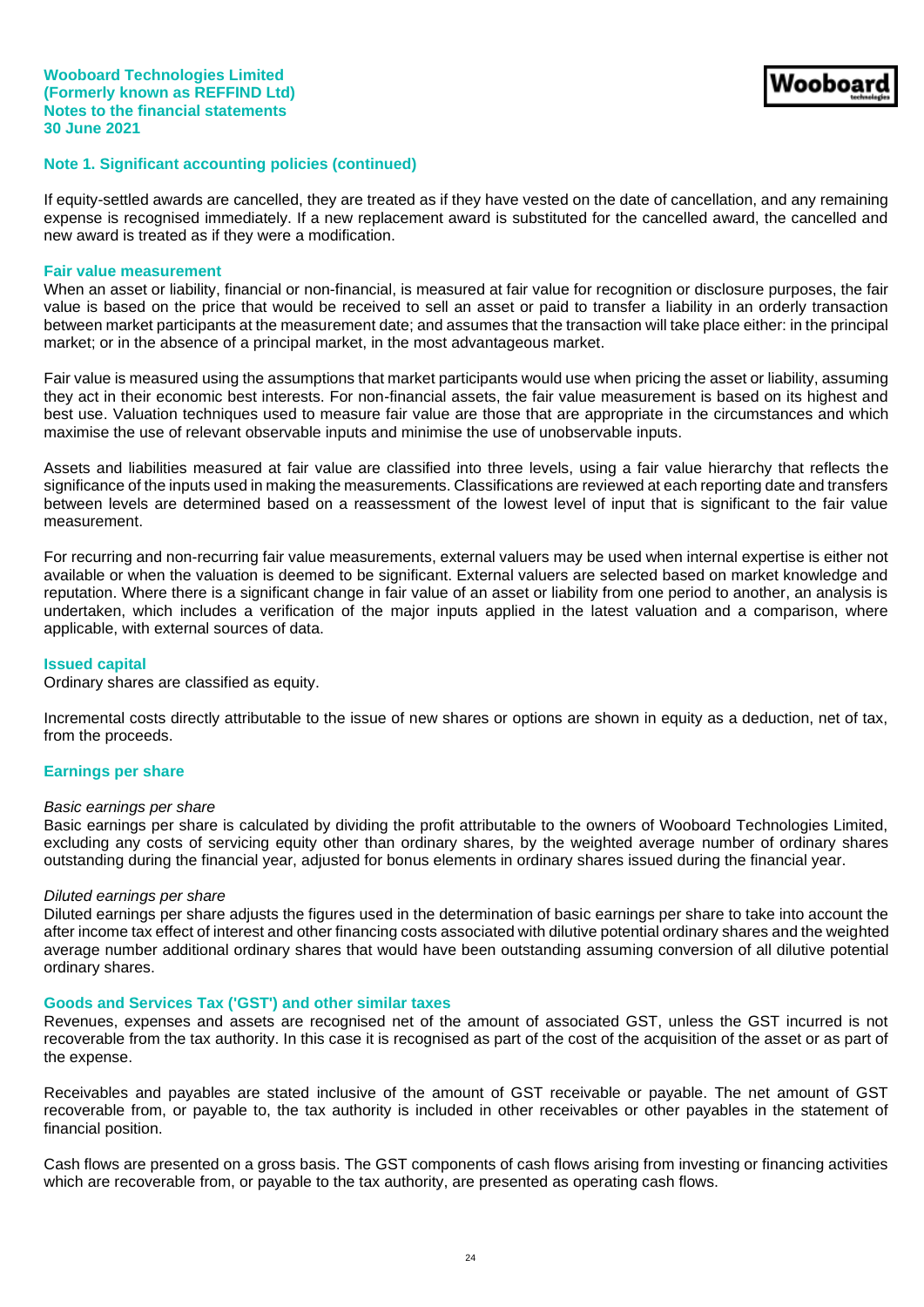Commitments and contingencies are disclosed net of the amount of GST recoverable from, or payable to, the tax authority.

#### **New Accounting Standards and Interpretations not yet mandatory or early adopted**

Australian Accounting Standards and Interpretations that have recently been issued or amended but are not yet mandatory, have not been early adopted by the group for the annual reporting period ended 30 June 2021. The group has not yet assessed the impact of these new or amended Accounting Standards and Interpretations.

### **Note 2. Critical accounting judgements, estimates and assumptions**

The preparation of the financial statements requires management to make judgements, estimates and assumptions that affect the reported amounts in the financial statements. Management continually evaluates its judgements and estimates in relation to assets, liabilities, contingent liabilities, revenue and expenses. Management bases its judgements, estimates and assumptions on historical experience and on other various factors, including expectations of future events, management believes to be reasonable under the circumstances. The resulting accounting judgements and estimates will seldom equal the related actual results. The judgements, estimates and assumptions that have a significant risk of causing a material adjustment to the carrying amounts of assets and liabilities (refer to the respective notes) within the next financial year are discussed below.

#### *Coronavirus (COVID-19) pandemic*

Judgement has been exercised in considering the impacts that the Coronavirus (COVID-19) pandemic has had, or may have, on the group based on known information. This consideration extends to the nature of the services offered, customers, supply chain, staffing; geographic regions in which the group operates and the group's investments in financial assets. Other than as addressed in specific notes, there does not currently appear to be either any significant impact upon the financial statements or any significant uncertainties with respect to events or conditions which may impact the group unfavourably as at the reporting date or subsequently as a result of the Coronavirus (COVID-19) pandemic.

## *Allowance for expected credit losses*

The allowance for expected credit losses assessment requires a degree of estimation and judgement. It is based on the lifetime expected credit loss, grouped based on days overdue, and makes assumptions to allocate an overall expected credit loss rate for each group. These assumptions include recent sales experience, historical collection rates, the impact of the Coronavirus (COVID-19) pandemic and forward-looking information that is available. The allowance for expected credit losses, as disclosed in note 9, is calculated based on the information available at the time of preparation. The actual credit losses in future years may be higher or lower.

#### *Fair value measurement hierarchy*

The group is required to classify all assets and liabilities, measured at fair value, using a three level hierarchy, based on the lowest level of input that is significant to the entire fair value measurement, being: Level 1: Quoted prices (unadjusted) in active markets for identical assets or liabilities that the entity can access at the measurement date; Level 2: Inputs other than quoted prices included within Level 1 that are observable for the asset or liability, either directly or indirectly; and Level 3: Unobservable inputs for the asset or liability. Considerable judgement is required to determine what is significant to fair value and therefore which category the asset or liability is placed in can be subjective.

The fair value of assets and liabilities classified as level 3 is determined by the use of valuation models. These include discounted cash flow analysis or the use of observable inputs that require significant adjustments based on unobservable inputs.

#### *Income tax*

The group is subject to income taxes in the jurisdictions in which it operates. Significant judgement is required in determining the provision for income tax. There are many transactions and calculations undertaken during the ordinary course of business for which the ultimate tax determination is uncertain. The group recognises liabilities for anticipated tax audit issues based on the group's current understanding of the tax law. Where the final tax outcome of these matters is different from the carrying amounts, such differences will impact the current and deferred tax provisions in the period in which such determination is made.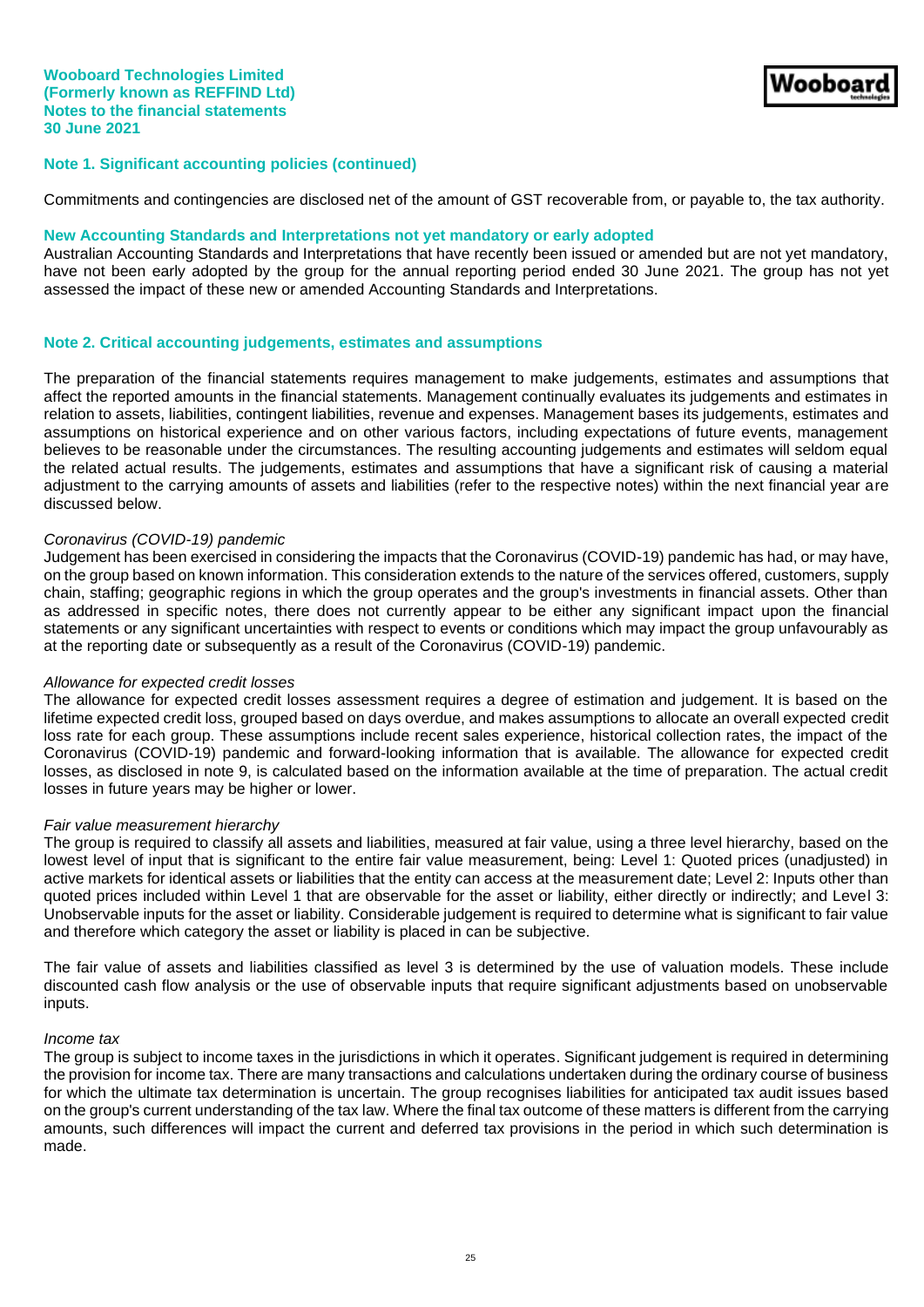### **Note 2. Critical accounting judgements, estimates and assumptions (continued)**

#### *Recovery of deferred tax assets*

Deferred tax assets are recognised for deductible temporary differences only if the group considers it is probable that future taxable amounts will be available to utilise those temporary differences and losses.

#### **Note 3. Operating segments**

#### *Identification of reportable operating segments*

The group is organised into two operating segments: Wooboard Technologies (previously 'REFFIND') and Wooboard Software-as-a-Service products ('Wooboard SaaS'). These operating segments are based on the internal reports that are reviewed and used by the Board of Directors (who are identified as the Chief Operating Decision Makers ('CODM')) in assessing performance and in determining the allocation of resources. There is no aggregation of operating segments.

The CODM reviews adjusted EBITDA (earnings before interest, tax, depreciation and amortisation adjusted for impairment of assets and non-recurring income and expenses). The accounting policies adopted for internal reporting to the CODM are consistent with those adopted in the financial statements.

The information reported to the CODM is on a monthly basis.

Geographical information is disclosed in note 4.

## *Types of products and services*

The principal products and services of each of these operating segments are as follows:

Wooboard Technologies Product development and investment operations including short term share trades. Wooboard SaaS Sale of cloud based Software as a Service ('SaaS') products that enabled subscribed companies to communicate with their employees in an innovative, engaging and effective manner.

#### *Major customers*

During the year ended 30 June 2021 approximately 39% of the group's sales to external customers was derived from one customer. During the year ended 30 June 2020, no customer contributed more than 10% of the group's sales to external customers.

#### *Operating segment information*

| <b>Consolidated - 2021</b>         | Wooboard<br>Technologies<br>S | Wooboard<br>SaaS<br>\$ | Total<br>\$ |
|------------------------------------|-------------------------------|------------------------|-------------|
| <b>Revenue</b>                     |                               |                        |             |
| Sales to external customers        |                               | 138,849                | 138,849     |
| Interest                           | 5,235                         |                        | 5,235       |
| <b>Total revenue</b>               | 5,235                         | 138,849                | 144,084     |
| <b>Adjusted EBITDA</b>             | (3, 164, 965)                 | 135,084                | (3,029,881) |
| Depreciation and amortisation      |                               |                        | (5,300)     |
| Net fair value gain on investments |                               |                        | 44,583      |
| Gain on disposal of subsidiary     |                               |                        | 41,647      |
| Interest revenue                   |                               |                        | 5,235       |
| Finance costs                      |                               |                        | (4, 148)    |
| Loss before income tax expense     |                               |                        | (2,947,864) |
| Income tax expense                 |                               |                        |             |
| Loss after income tax expense      |                               |                        | (2,947,864) |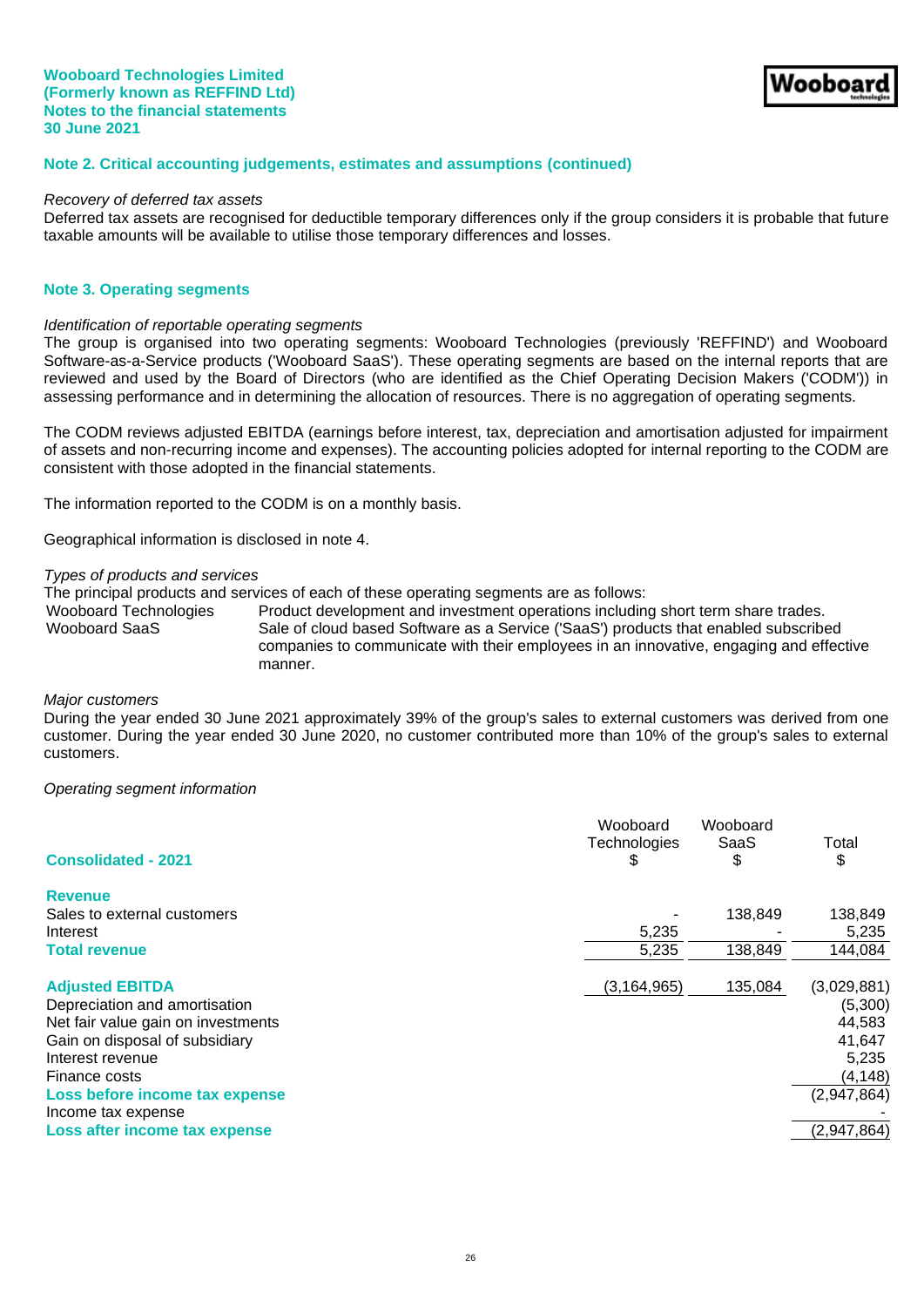## **Note 3. Operating segments (continued)**

| <b>Consolidated - 2020</b>         | Wooboard<br>Technologies<br>\$ | Wooboard<br>SaaS<br>\$ | Total<br>\$   |
|------------------------------------|--------------------------------|------------------------|---------------|
| <b>Revenue</b>                     |                                |                        |               |
| Sales to external customers        |                                | 66.062                 | 66,062        |
| Interest                           | 1,940                          |                        | 1,940         |
| <b>Total revenue</b>               | 1,940                          | 66,062                 | 68,002        |
| <b>Adjusted EBITDA</b>             | (1,598,646)                    | 53,019                 | (1,545,627)   |
| Net fair value loss on investments |                                |                        | (3, 194, 931) |
| Interest revenue                   |                                |                        | 1,940         |
| Loss before income tax expense     |                                |                        | (4,738,618)   |
| Income tax expense                 |                                |                        |               |
| Loss after income tax expense      |                                |                        | (4,738,618)   |

All assets and liabilities, including taxes are not allocated to the operating segments as they are managed on an overall group basis.

## **Note 4. Revenue**

|                                        |         | <b>Consolidated</b> |  |
|----------------------------------------|---------|---------------------|--|
|                                        | 2021    | 2020                |  |
| Subscription fees recognised over time | 138,849 | 66,062              |  |

## *Disaggregation of revenue*

All revenue from contracts with customers is recognised over time and in Australia. Revenue by product line is disclosed in note 3.

## **Note 5. Other income**

|                                                                 | <b>Consolidated</b> |       |
|-----------------------------------------------------------------|---------------------|-------|
|                                                                 | 2021                | 2020  |
| Net foreign exchange gain<br>Net fair value gain on investments | 44,583              | 9,852 |
| Net gain on disposal of subsidiary                              | 41,647              |       |
| Other income                                                    | 86,230              | 9,852 |

#### *Net gain on fair value of investments*

Net fair value gain on investments represents the fair value movement on ordinary shares that were acquired and subsequently disposed during the year ended 30 June 2021. Refer to note 10 for further details.

#### *Net gain on fair value of subsidiary*

Reffind Ventures Pty Ltd, a wholly owned subsidiary of the company, was incorporated on 14 August 2020. On 16 January 2021, the company disposed of its entire interest in Reffind Ventures Pty Ltd for total consideration of \$100. At the date of sale the, Reffind Ventures Pty Ltd had total net liabilities of \$41,547.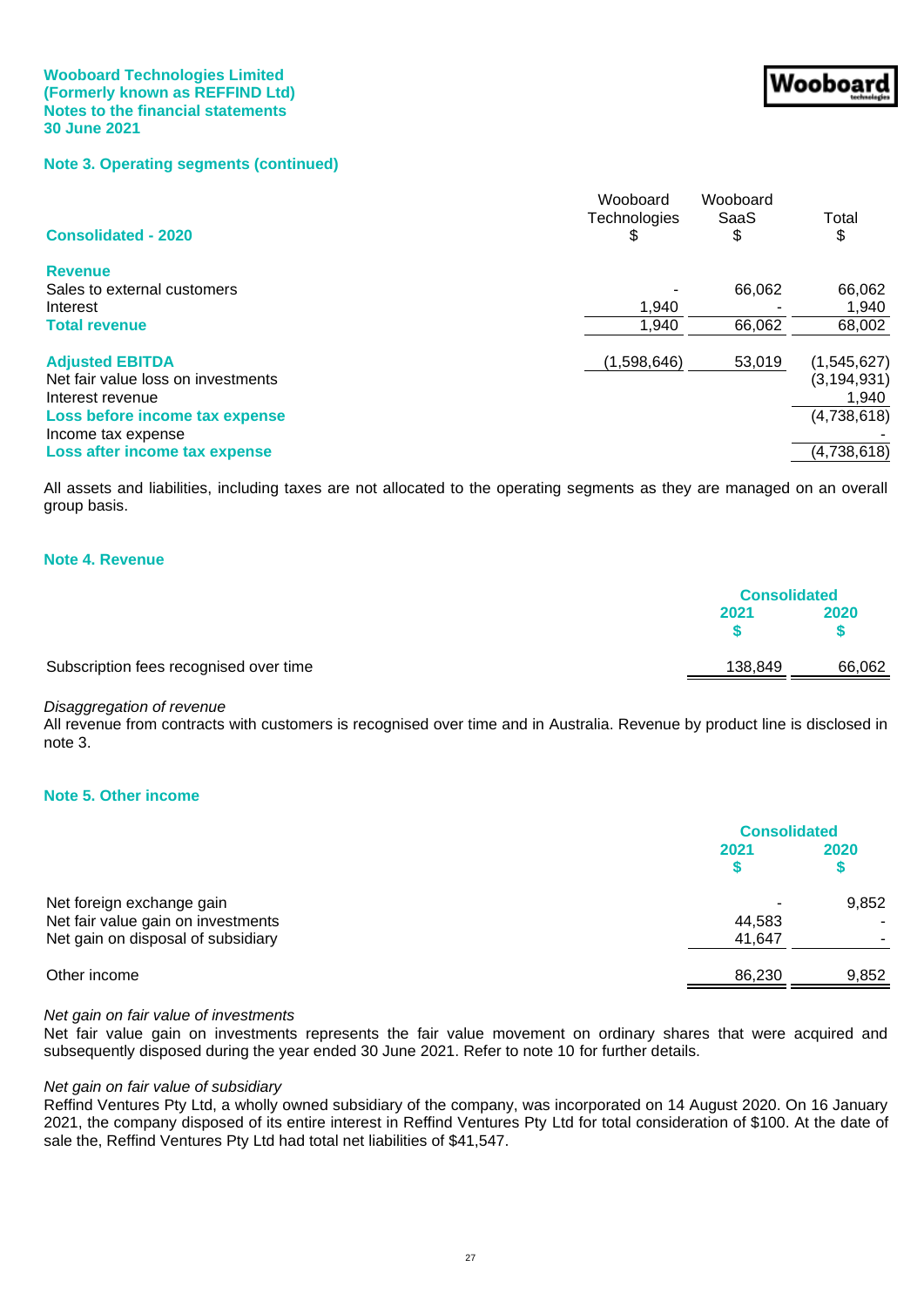## **Note 6. Expenses**

|                                                                  | <b>Consolidated</b> |           |
|------------------------------------------------------------------|---------------------|-----------|
|                                                                  | 2021<br>S           | 2020<br>S |
| Loss before income tax includes the following specific expenses: |                     |           |
| Finance costs                                                    |                     |           |
| Interest and finance charges paid/payable on borrowings          | 973                 |           |
| Interest and finance charges on convertible notes                | 3,175               |           |
| Finance costs expensed                                           | 4,148               |           |
| Net foreign exchange loss                                        |                     |           |
| Net foreign exchange loss                                        | 1,953               |           |
| Leases                                                           |                     |           |
| Short-term lease payments                                        | 2,718               | 14,942    |
| Superannuation expense                                           |                     |           |
| Defined contribution superannuation expense                      | 17,363              |           |

## **Note 7. Income tax expense**

|                                                                                      | <b>Consolidated</b> |             |
|--------------------------------------------------------------------------------------|---------------------|-------------|
|                                                                                      | 2021<br>S           | 2020        |
| Numerical reconciliation of income tax expense and tax at the statutory rate         |                     |             |
| Loss before income tax expense                                                       | (2,947,864)         | (4,738,618) |
| Tax at the statutory tax rate of 26% (2020: 27.5%)                                   | (766, 445)          | (1,303,120) |
| Tax effect amounts which are not deductible/(taxable) in calculating taxable income: |                     |             |
| Non-deductible expenses                                                              | 59,724              | 917,378     |
| Non-assessable income                                                                |                     | (3,321)     |
| Other deductible expenses                                                            | (50, 270)           | (110, 137)  |
|                                                                                      | (756, 991)          | (499, 200)  |
| Current year tax losses and temporary differences not recognised                     | 756,991             | 499,200     |
| Income tax expense                                                                   |                     |             |
|                                                                                      | <b>Consolidated</b> |             |
|                                                                                      | 2021<br>S           | 2020<br>S   |
| Tax losses not recognised                                                            |                     |             |
| Unused tax losses for which no deferred tax asset has been recognised                | 14,951,944          | 12,078,771  |
| Potential tax benefit at statutory tax rates @ 26% (2020: 27.5%)                     | 3,887,505           | 3,321,662   |

The above potential tax benefit for tax losses has not been recognised in the statement of financial position. These tax losses can only be utilised in the future if the continuity of ownership test is passed, or failing that, the same business test is passed.

# Wooboar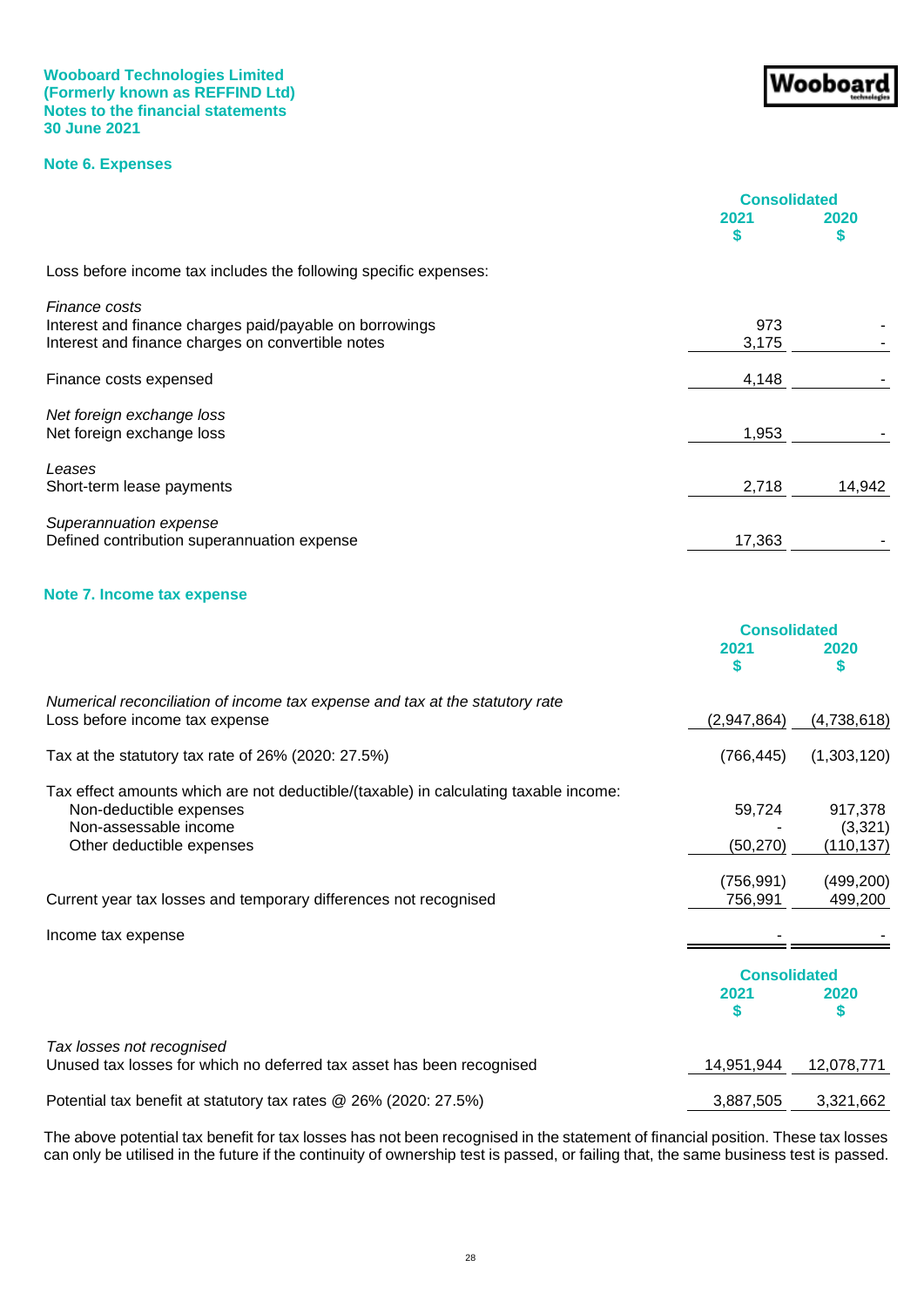**Note 7. Income tax expense (continued)**

|                                                                                                                           | <b>Consolidated</b> |         |
|---------------------------------------------------------------------------------------------------------------------------|---------------------|---------|
|                                                                                                                           | 2021                | 2020    |
| Deferred tax assets not recognised<br>Deferred tax assets not recognised comprises temporary differences attributable to: |                     |         |
| Accrued expenses                                                                                                          | 12.684              | 3.900   |
| Blackhole expenditure                                                                                                     | 122.164             | 168,564 |
| Total deferred tax assets not recognised                                                                                  | 134.848             | 172.464 |

The above potential tax benefit, which excludes tax losses, for deductible temporary differences has not been recognised in the statement of financial position as the recovery of this benefit is uncertain.

As at 30 June 2021, unused capital losses for which no deferred tax asset has been recognised amounted to \$3,054,668 (2020: \$nil). The potential tax benefit at 26% is \$238,683 (2020: \$nil).

## **Note 8. Current assets - cash and cash equivalents**

|              |           | <b>Consolidated</b> |
|--------------|-----------|---------------------|
|              | 2021      | 2020                |
| Cash at bank | 3,464,591 | 72,590              |

## **Note 9. Current assets - trade and other receivables**

|                                                                 | <b>Consolidated</b>       |                        |
|-----------------------------------------------------------------|---------------------------|------------------------|
|                                                                 | 2021                      | 2020<br>\$             |
| Trade receivables<br>Other receivables<br><b>GST</b> receivable | 5,535<br>3,208<br>104,067 | 6,314<br>861<br>29,042 |
|                                                                 | 112,810                   | 36,217                 |

*Allowance for expected credit losses*

The group has recognised a loss of \$nil (2020: \$nil) in profit or loss in respect of the expected credit losses for the year ended 30 June 2021.

Trade receivables amounting to \$1,774 (2020: \$nil) were written off during the year ended 30 June 2021.

Convertible note interest receivable amounting to \$37,434, was written off during the year ended 30 June 2020.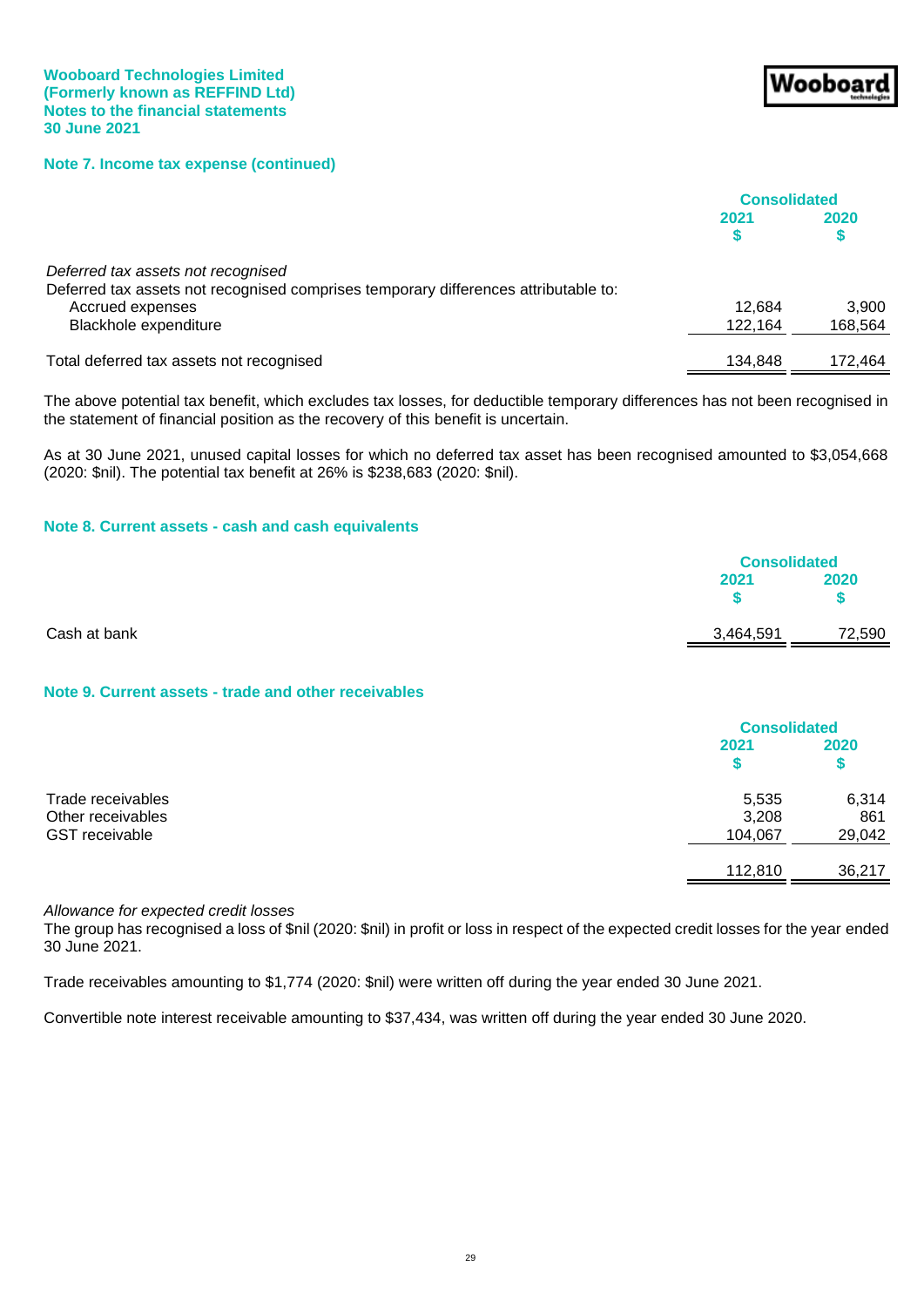## **Note 9. Current assets - trade and other receivables (continued)**

The ageing of the receivables and allowance for expected credit losses provided for above are as follows:

|                       |                          | <b>Expected credit loss rate</b> | <b>Carrying amount</b> |       | <b>Allowance for expected</b><br>credit losses |      |
|-----------------------|--------------------------|----------------------------------|------------------------|-------|------------------------------------------------|------|
| <b>Consolidated</b>   | 2021<br>$\%$             | 2020<br>$\%$                     | 2021                   | 2020  | 2021                                           | 2020 |
| Not overdue           |                          | ٠                                |                        | 1.082 |                                                |      |
| 0 to 3 months overdue |                          | ٠                                | 1.843                  | 1,375 |                                                |      |
| Over 3 months overdue | $\overline{\phantom{a}}$ | $\sim$                           | 3,692                  | 3,857 | -                                              |      |
|                       |                          |                                  | 5,535                  | 6.314 | -                                              |      |

## **Note 10. Non-current assets - financial assets at fair value through profit or loss**

|                                                                                                                                                         | <b>Consolidated</b>                                    |                                                 |
|---------------------------------------------------------------------------------------------------------------------------------------------------------|--------------------------------------------------------|-------------------------------------------------|
|                                                                                                                                                         | 2021<br>S                                              | <b>2020</b>                                     |
| Convertible note                                                                                                                                        |                                                        | 250,000                                         |
| Reconciliation<br>Reconciliation of the fair values at the beginning and end of the current and previous<br>financial year are set out below:           |                                                        |                                                 |
| Opening fair value<br>Additions<br>Net fair value movement<br>Foreign exchange movements<br>Disposals - convertible note<br>Disposals - ordinary shares | 250,000<br>71,388<br>44,583<br>(250,000)<br>(115, 971) | 3,281,201<br>153,681<br>(3, 194, 931)<br>10,049 |
| Closing fair value                                                                                                                                      |                                                        | 250,000                                         |

On 29 October 2020, the company executed a sale agreement with Loyyal Holdings Pty Ltd for the sale of the company's convertible note in Loyyal Corporation for total consideration of \$250,000.

During the year ended 30 June 2021, the group acquired ordinary shares in a company listed on the Australian Securities Exchange ('ASX') for \$71,388 which were subsequently disposed for \$115,971. A net fair value gain of \$44,583 was recognised in the statement of profit or loss during the year ended 30 June 2021 and is included in other income. Refer to note 5.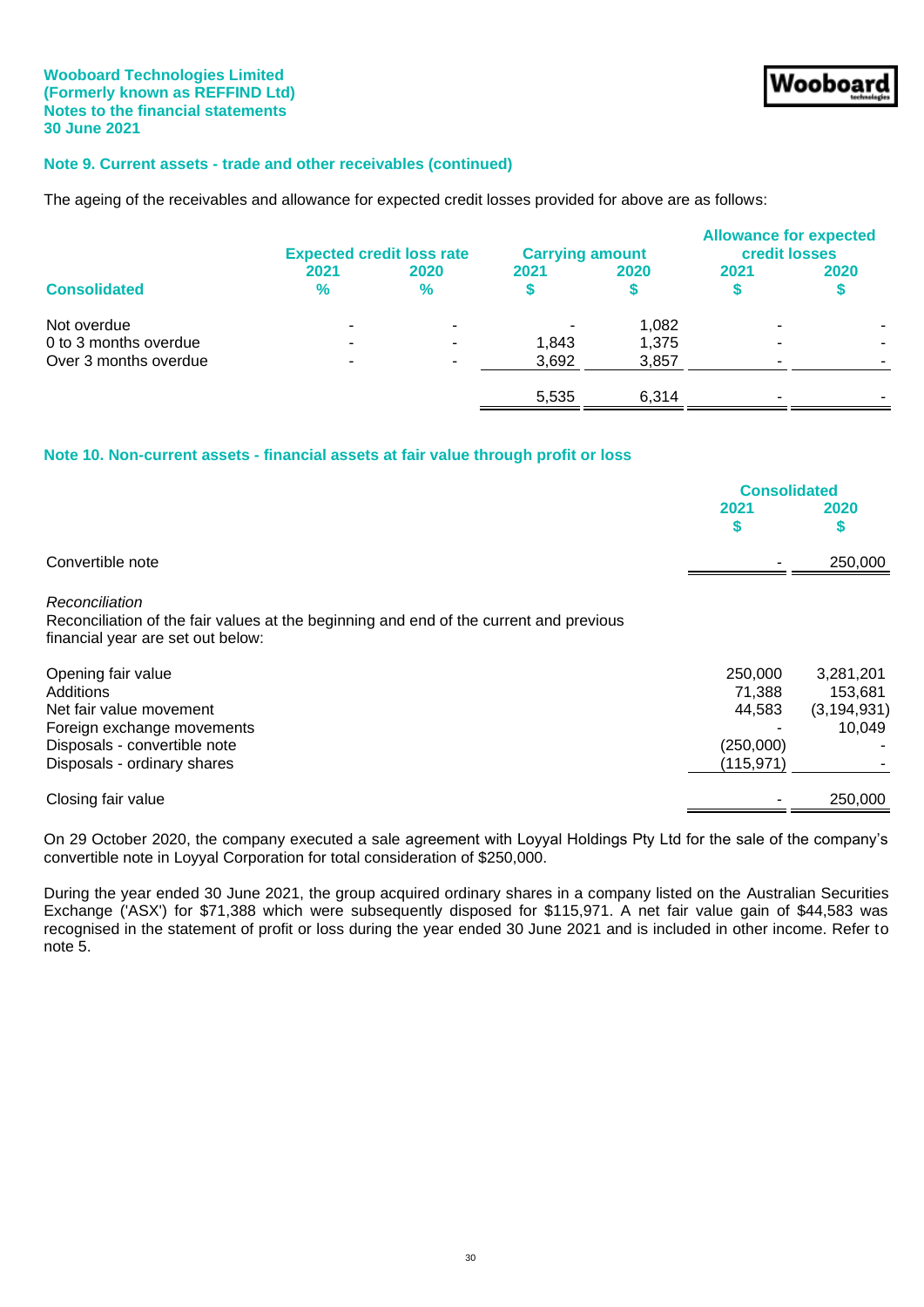# **Note 11. Non-current assets - property, plant and equipment**

|                                                                    | <b>Consolidated</b> |                     |
|--------------------------------------------------------------------|---------------------|---------------------|
|                                                                    | 2021                | 2020                |
| Leasehold improvements - at cost<br>Less: Accumulated depreciation | 3,200<br>(3,200)    | 3,200<br>(3,200)    |
|                                                                    |                     |                     |
| Computer equipment - at cost<br>Less: Accumulated depreciation     | 70,157<br>(63, 492) | 61,876<br>(61, 876) |
|                                                                    | 6,665               |                     |
| Office furniture - at cost<br>Less: Accumulated depreciation       | 10,884<br>(8, 104)  | 4,420<br>(4, 420)   |
|                                                                    | 2,780               |                     |
|                                                                    | 9,445               |                     |

Wooboar

#### *Reconciliations*

Reconciliations of the written down values at the beginning and end of the current and previous financial year are set out below:

| <b>Consolidated</b>                                          | Computer<br>equipment | Office<br>furniture<br>\$ | Total<br>\$       |
|--------------------------------------------------------------|-----------------------|---------------------------|-------------------|
| Balance at 1 July 2019                                       |                       |                           |                   |
| Balance at 30 June 2020<br>Additions<br>Depreciation expense | 8,281                 | 6,464<br>(5,300)          | 14,745<br>(5,300) |
| Balance at 30 June 2021                                      | 8,281                 | 1.164                     | 9,445             |

## **Note 12. Non-current assets - intangibles**

|                                |         | <b>Consolidated</b> |
|--------------------------------|---------|---------------------|
|                                | 2021    | 2020                |
| Software development - at cost | 301,760 | -                   |

Software development relates to websites and customer platforms that are under construction at 30 June 2021. The assets are not in use at 30 June 2021 and were not amortised during the financial year then ended.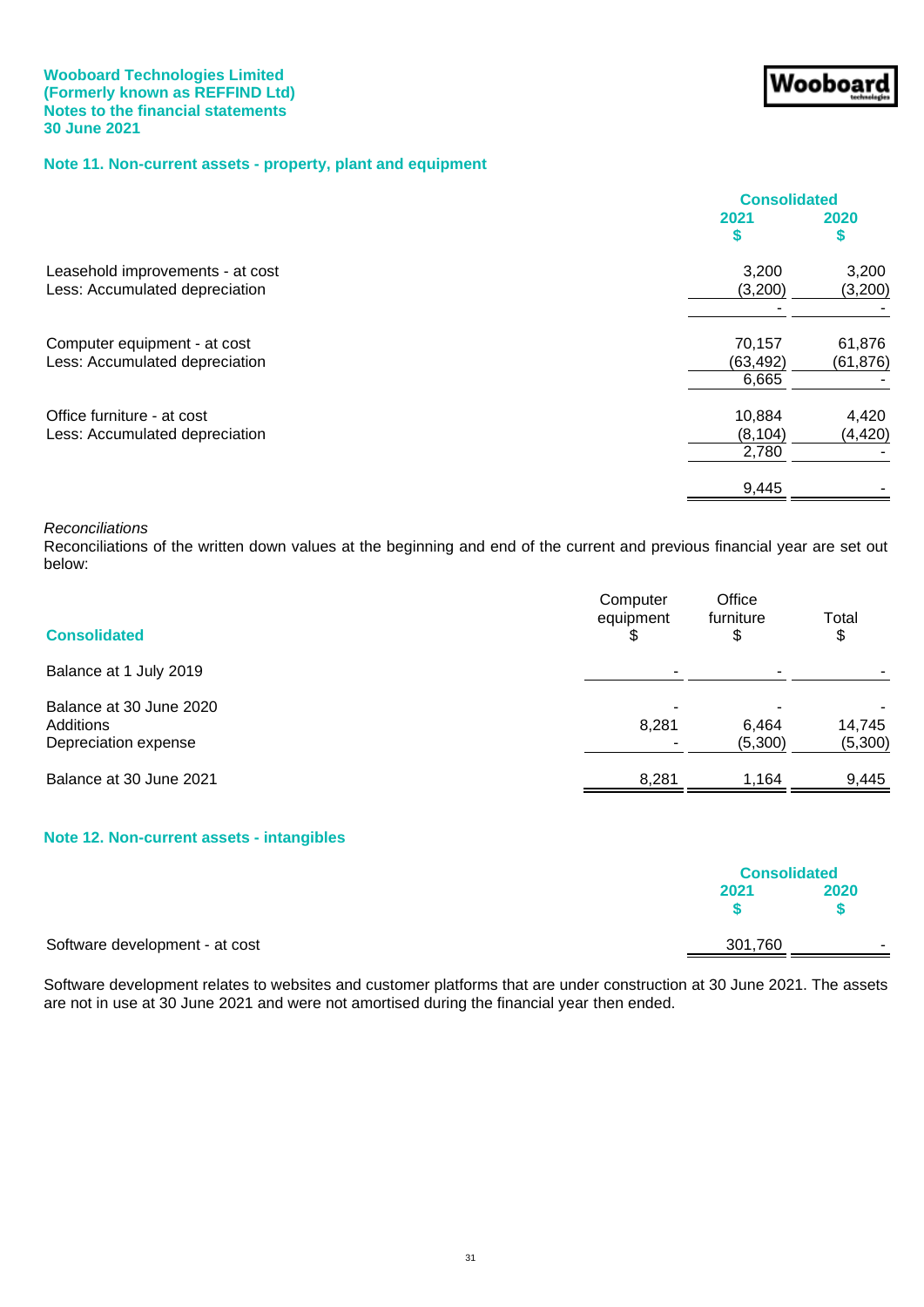## **Note 13. Current liabilities - trade and other payables**

|                                    |                    | <b>Consolidated</b> |  |
|------------------------------------|--------------------|---------------------|--|
|                                    | 2021               | 2020                |  |
| Trade payables<br>Accrued expenses | 181,835<br>153,961 | 161,846<br>80,121   |  |
|                                    | 335,796            | 241,967             |  |

Refer to note 17 for further information on financial instruments - risk management.

## **Note 14. Equity - issued capital**

|                                                                                                                                                                                                                                                                                                                        |                                                                                                                                                                 | <b>Consolidated</b>                                                                                                                 |                                                                                                          |                                                                                                                       |  |
|------------------------------------------------------------------------------------------------------------------------------------------------------------------------------------------------------------------------------------------------------------------------------------------------------------------------|-----------------------------------------------------------------------------------------------------------------------------------------------------------------|-------------------------------------------------------------------------------------------------------------------------------------|----------------------------------------------------------------------------------------------------------|-----------------------------------------------------------------------------------------------------------------------|--|
|                                                                                                                                                                                                                                                                                                                        | 2021<br><b>Shares</b>                                                                                                                                           | 2020<br><b>Shares</b>                                                                                                               | 2021<br>\$                                                                                               | 2020<br>\$                                                                                                            |  |
| Ordinary shares - fully paid                                                                                                                                                                                                                                                                                           | 3,822,162,741                                                                                                                                                   | 1,023,258,621                                                                                                                       | 23,791,556                                                                                               | 17,449,482                                                                                                            |  |
| Movements in ordinary share capital                                                                                                                                                                                                                                                                                    |                                                                                                                                                                 |                                                                                                                                     |                                                                                                          |                                                                                                                       |  |
| <b>Details</b>                                                                                                                                                                                                                                                                                                         | <b>Date</b>                                                                                                                                                     | <b>Shares</b>                                                                                                                       |                                                                                                          | \$                                                                                                                    |  |
| <b>Balance</b><br>Issue of shares<br><b>Issue of shares</b><br>Issue of shares<br>Issue of shares<br><b>Issue of shares</b><br><b>Issue of shares</b><br>Share issue transaction costs, net of tax                                                                                                                     | 1 July 2019<br>15 July 2019<br>8 August 2019<br>20 January 2020<br>30 January 2020<br>28 February 2020<br>28 February 2020                                      | 515,500,000<br>73,333,333<br>51,666,667<br>30,400,000<br>169,600,000<br>27,586,207<br>155,172,414                                   | \$0.0030<br>\$0.0030<br>\$0.0025<br>\$0.0025<br>\$0.0029<br>\$0.0029<br>\$0.0000                         | 16,131,818<br>220,000<br>155,000<br>76,000<br>424,000<br>80,000<br>450,000<br>(87, 336)                               |  |
| <b>Balance</b><br>Issue of shares<br>Conversion of convertible notes to shares<br><b>Issue of shares</b><br>Conversion of convertible notes to shares<br>Conversion of convertible notes to shares<br>Issue of shares<br><b>Issue of shares</b><br><b>Issue of shares</b><br>Share issue transaction costs, net of tax | 30 June 2020<br>22 July 2020<br>16 November 2020<br>1 December 2020<br>15 January 2021<br>8 February 2021<br>18 February 2021<br>31 March 2021<br>29 April 2021 | 1,023,258,621<br>220,000,000<br>220,000,000<br>219,178,082<br>698,630,135<br>41,095,890<br>605,540,680<br>727,792,666<br>66,666,667 | \$0.0020<br>\$0.0020<br>\$0.0018<br>\$0.0018<br>\$0.0018<br>\$0.0030<br>\$0.0030<br>\$0.0030<br>\$0.0000 | 17,449,482<br>440,000<br>440,000<br>400,000<br>1,254,300<br>73,875<br>1,816,622<br>2,183,378<br>200,000<br>(466, 101) |  |
| <b>Balance</b>                                                                                                                                                                                                                                                                                                         | 30 June 2021                                                                                                                                                    | 3,822,162,741                                                                                                                       |                                                                                                          | 23,791,556                                                                                                            |  |

#### *Ordinary shares*

Ordinary shares entitle the holder to participate in any dividends declared and any proceeds attributable to shareholders should the company be wound up in proportions that consider both the number of shares held and the extent to which those shares are paid up. The fully paid ordinary shares have no par value and the company does not have a limited amount of authorised capital.

On a show of hands every member present at a meeting in person or by proxy shall have one vote and upon a poll each share shall have one vote.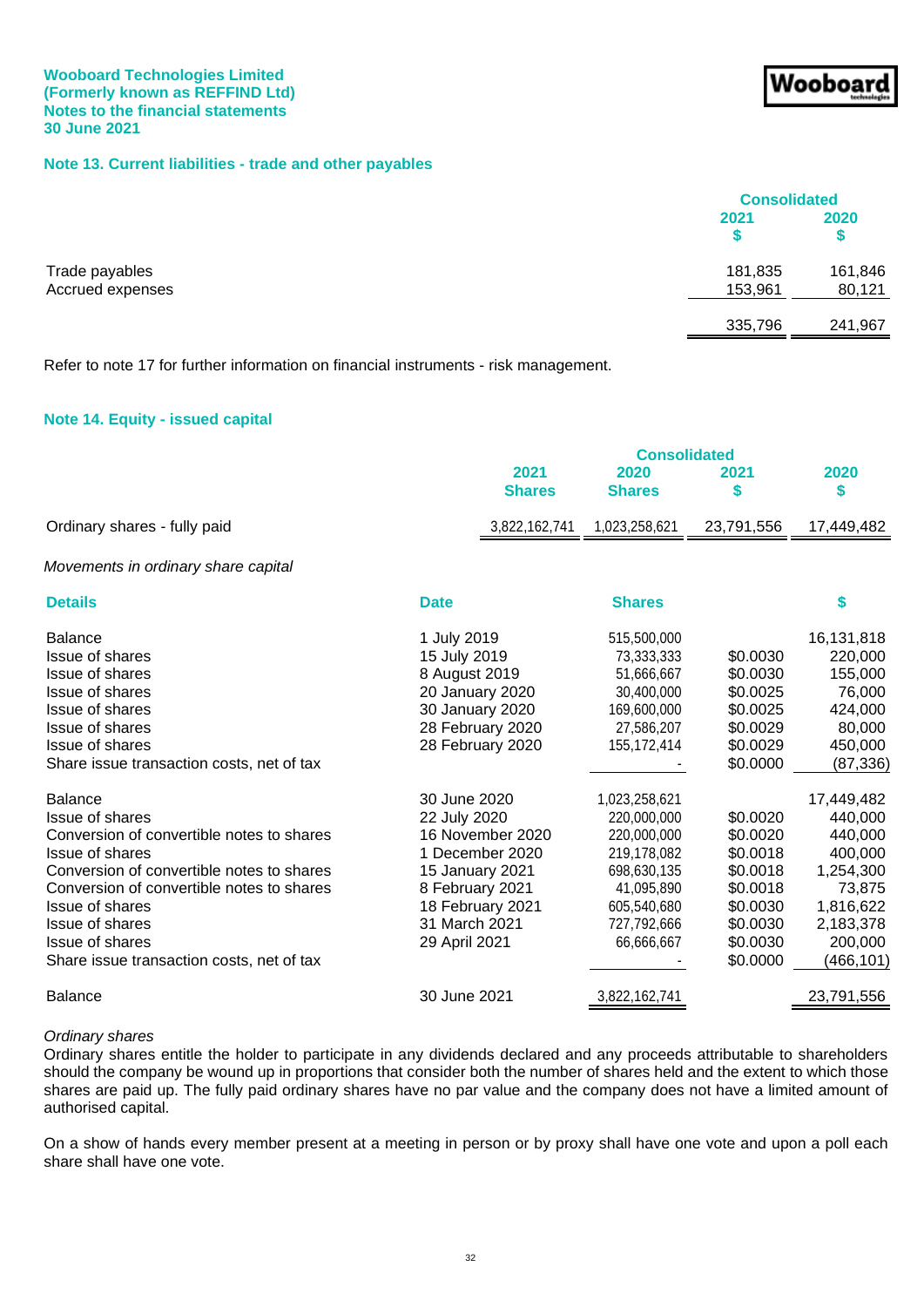## **Note 14. Equity - issued capital (continued)**

#### *Convertible notes*

During the year the company issued the following convertible notes:

- On 22 July 2020, the company issued convertible notes totalling \$440,000. The notes are convertible to share capital at a conversion price of \$0.002, redeemable within 12 months with a capitalised interest rate of 6% per annum paid on maturity. On 16 November 2020, convertible notes which had a face value of \$440,000 and carrying value of \$440,000 were converted into 220,000,000 ordinary shares in the company.
- On 1 December 2020, the company issued convertible notes totalling \$1,350,000. The notes are convertible to share capital at a conversion price of \$0.001825, redeemable within 12 months with a capitalised interest rate of 6% per annum paid on maturity. On 15 January 2021, convertible notes which had a face value of \$1,275,000 and a carrying value of \$1,254,300 were converted into 698,630,135 ordinary shares in the company and on 8 February 2021, the remaining convertible notes which had a face value of \$75,000 and a carrying value of \$73,875 were converted into 41,095,890 ordinary shares in the company.

#### *Capital risk management*

The group's objectives when managing capital is to safeguard its ability to continue as a going concern, so that it can provide returns for shareholders and benefits for other stakeholders and to maintain an optimum capital structure to reduce the cost of capital.

Capital is regarded as total equity, as recognised in the statement of financial position, plus net debt. Net debt is calculated as total borrowings less cash and cash equivalents.

In order to maintain or adjust the capital structure, the group may adjust the amount of dividends paid to shareholders, return capital to shareholders, issue new shares or sell assets to reduce debt.

The group would look to raise capital when an opportunity to invest in a business or company was seen as value adding relative to the current company's share price at the time of the investment. The group is not actively pursuing additional investments in the short term as it continues to integrate and grow its existing businesses in order to maximise synergies.

The capital risk management policy remains unchanged from the 2020 Annual Report.

#### **Note 15. Equity - reserves**

|                                                                 |                   | <b>Consolidated</b> |  |
|-----------------------------------------------------------------|-------------------|---------------------|--|
|                                                                 | 2021              | 2020                |  |
| Share-based payments reserve<br>Convertible note option reserve | 179,174<br>25,000 | 179,174             |  |
|                                                                 | 204.174           | 179.174             |  |

#### *Share-based payments reserve*

The reserve is used to recognise the value of equity benefits provided to employees and directors as part of their remuneration, and other parties as part of their compensation for services.

*Convertible note option reserve*

This reserve is used to recognise the value of the conversion rights relating to the convertible notes.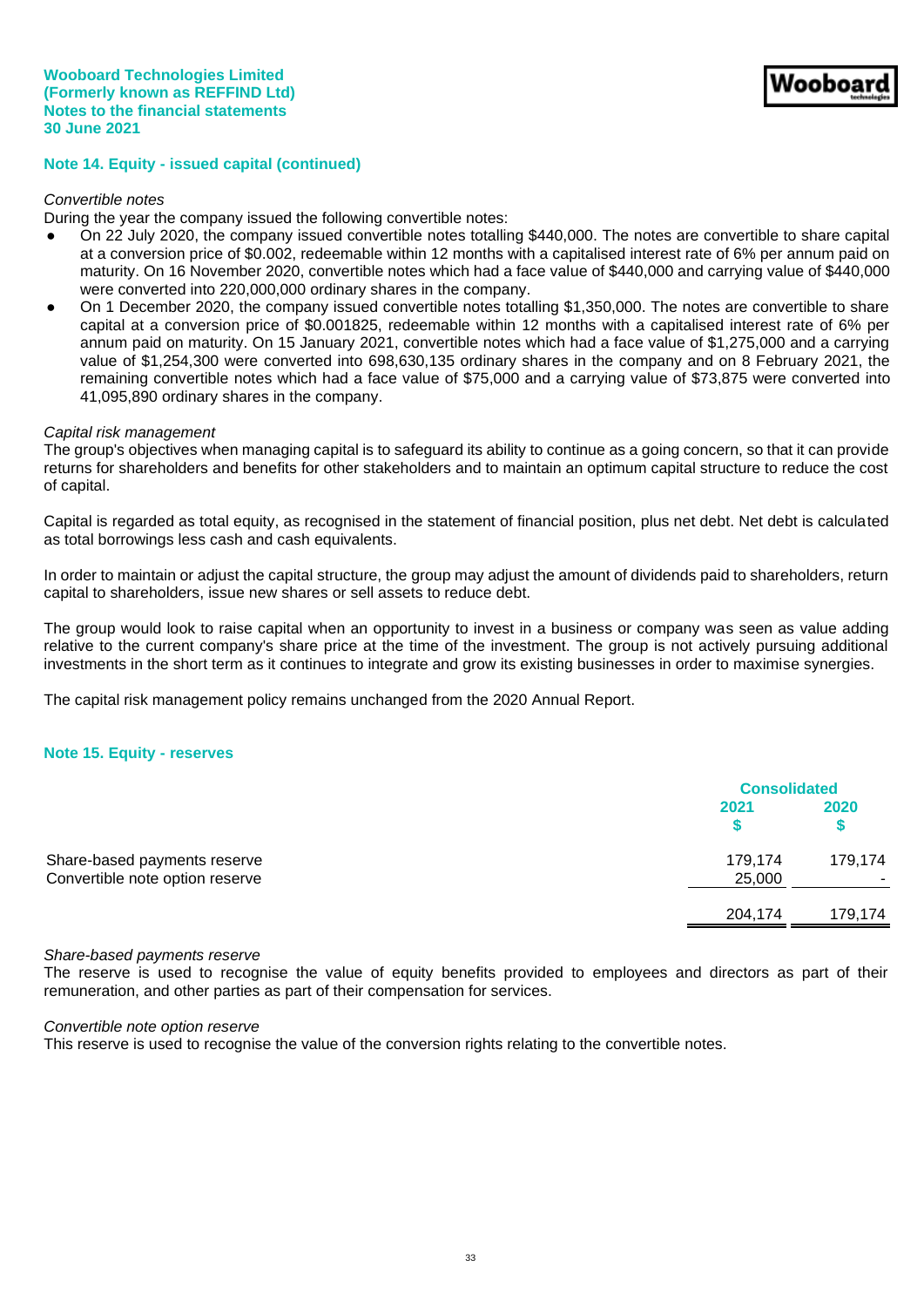## **Note 15. Equity - reserves (continued)**

#### *Movements in reserves*

Movements in each class of reserve during the current and previous financial year are set out below:

|                                                                           | Convertible             |                |                   |
|---------------------------------------------------------------------------|-------------------------|----------------|-------------------|
| <b>Consolidated</b>                                                       | Share-based<br>payments | note<br>option | Total<br>\$       |
| Balance at 1 July 2019                                                    | 179,174                 |                | 179,174           |
| Balance at 30 June 2020<br>Value of conversion rights - convertible notes | 179.174                 | 25,000         | 179,174<br>25,000 |
| Balance at 30 June 2021                                                   | 179,174                 | 25,000         | 204,174           |

### **Note 16. Equity - dividends**

There were no dividends paid, recommended or declared during the current or previous financial year.

#### **Note 17. Financial instruments - Risk management**

#### *Financial risk management objectives*

The group's activities expose it to a variety of financial risks: market risk (including foreign currency risk, price risk and interest rate risk), credit risk and liquidity risk. The group's overall risk management program focuses on the unpredictability of financial markets and seeks to minimise potential adverse effects on the financial performance of the group. The group uses different methods to measure different types of risk to which it is exposed. These methods include sensitivity analysis in the case of interest rate risk and ageing analysis for credit risk.

Risk management is carried out by senior finance executives ('finance') under policies approved by the Board of Directors ('the Board'). These policies include identification and analysis of the risk exposure of the group and appropriate procedures, controls and risk limits. Finance identifies and evaluates financial risks within the group's operating units. Finance reports to the Board on a monthly basis.

#### *Market risk*

#### *Foreign currency risk*

The group undertakes certain transactions denominated in foreign currency and is exposed to foreign currency risk through foreign exchange rate fluctuations.

Foreign exchange risk arises from future commercial transactions and recognised financial assets and financial liabilities denominated in a currency that is not the entity's functional currency.

The group's foreign exchange risk is managed to ensure sufficient funds are available to meet foreign denominated financial commitments in a timely and cost-effective manner. The group will continually monitor this risk.

The carrying amount of the group's foreign currency denominated financial assets and financial liabilities at the reporting date were as follows:

|                     | <b>Assets</b> |         | <b>Liabilities</b> |        |
|---------------------|---------------|---------|--------------------|--------|
| <b>Consolidated</b> | 2021          | 2020    | 2021               | 2020   |
| US dollars          | 19,495        | 250,000 | ۰.                 | 40,049 |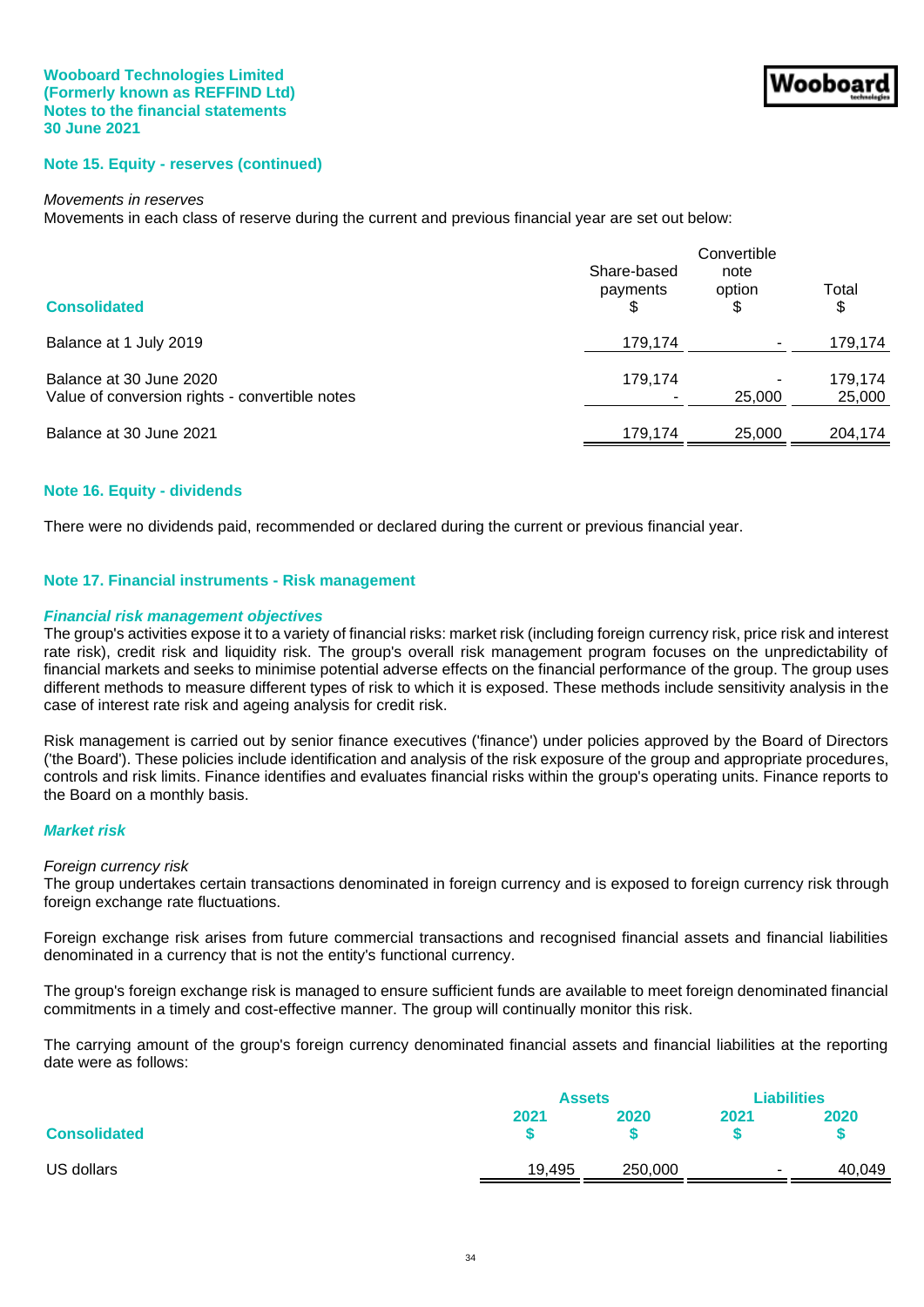## **Note 17. Financial instruments - Risk management (continued)**

The group had net assets denominated in foreign currencies of \$19,495 (2020: net assets of \$209,951). Based on this exposure, had the Australian dollars weakened by 5%/strengthened by 5% (2020: weakened by 5%/strengthened by 5%) against these foreign currencies with all other variables held constant, the group's profit before tax for the year would have been \$1,026 higher/\$928 lower (2020: \$11,051 higher/\$9,997 lower) and equity would have been \$1,026 higher/\$928 lower (2020: \$11,051 higher/\$9,997 lower). The percentage change is the expected overall volatility of the significant currencies, based on management's assessment of reasonable possible fluctuations.

Nooboa

#### *Price risk*

The group is not exposed to any significant price risk.

#### *Interest rate risk*

Interest rate risk rises from the group's exposure to variable interest rates. The group is not exposed to any significant interest rate risk. The group's interest rate risk is limited to interest income on cash at bank. An official increase/decrease in interest rates of 50 (2020: 50) basis points would have an adverse/favourable effect on profit before tax of \$17,326 (2020: \$363) per annum.

#### *Credit risk*

Credit risk refers to the risk that a counterparty will default on its contractual obligations resulting in financial loss to the group. The group has a strict code of credit, including obtaining agency credit information, confirming references and setting appropriate credit limits. The group obtains guarantees where appropriate to mitigate credit risk. The maximum exposure to credit risk at the reporting date to recognised financial assets is the carrying amount, net of any provisions for impairment of those assets, as disclosed in the statement of financial position and notes to the financial statements. The group does not hold any collateral.

The group has adopted a lifetime expected loss allowance in estimating expected credit losses to trade receivables through the use of a provisions matrix using fixed rates of credit loss provisioning. These provisions are considered representative across all customers of the group based on recent sales experience, historical collection rates and forward-looking information that is available.

Generally, trade receivables are written off when there is no reasonable expectation of recovery. Indicators of this include the failure of a debtor to engage in a repayment plan, no active enforcement activity and a failure to make contractual payments for a period greater than 1 year.

The group has no significant credit risk exposure at 30 June 2021. The group had a significant credit risk exposure at 30 June 2020 with Loyyal Corporation, which owed the group \$1,148,310 in convertible notes plus \$37,434 in interest (2019: \$1,141,287 in convertible notes plus \$37,434 in interest). The convertible note expired on 24 January 2020 but was unable to be repaid by Loyyal Corporation. On 24 June 2020 the group filed a claim in the United States District Court (Northern District of California) in the amount of USD\$883,969. On 28 July 2020, Loyyal Corporation entered Chapter 7 bankruptcy protection in the United States. Due to Loyyal Corporation's inability to repay the convertible note and the interest, the fair value of the convertible note was reduced to \$250,000 on 30 June 2020 and the interest receivable was written off on 30 June 2020. Refer to note 18 for further details.

## *Liquidity risk*

Vigilant liquidity risk management requires the group to maintain sufficient liquid assets (mainly cash and cash equivalents) and available borrowing facilities to be able to pay debts as and when they become due and payable.

The group manages liquidity risk by maintaining adequate cash reserves and available borrowing facilities by continuously monitoring actual and forecast cash flows and matching the maturity profiles of financial assets and liabilities.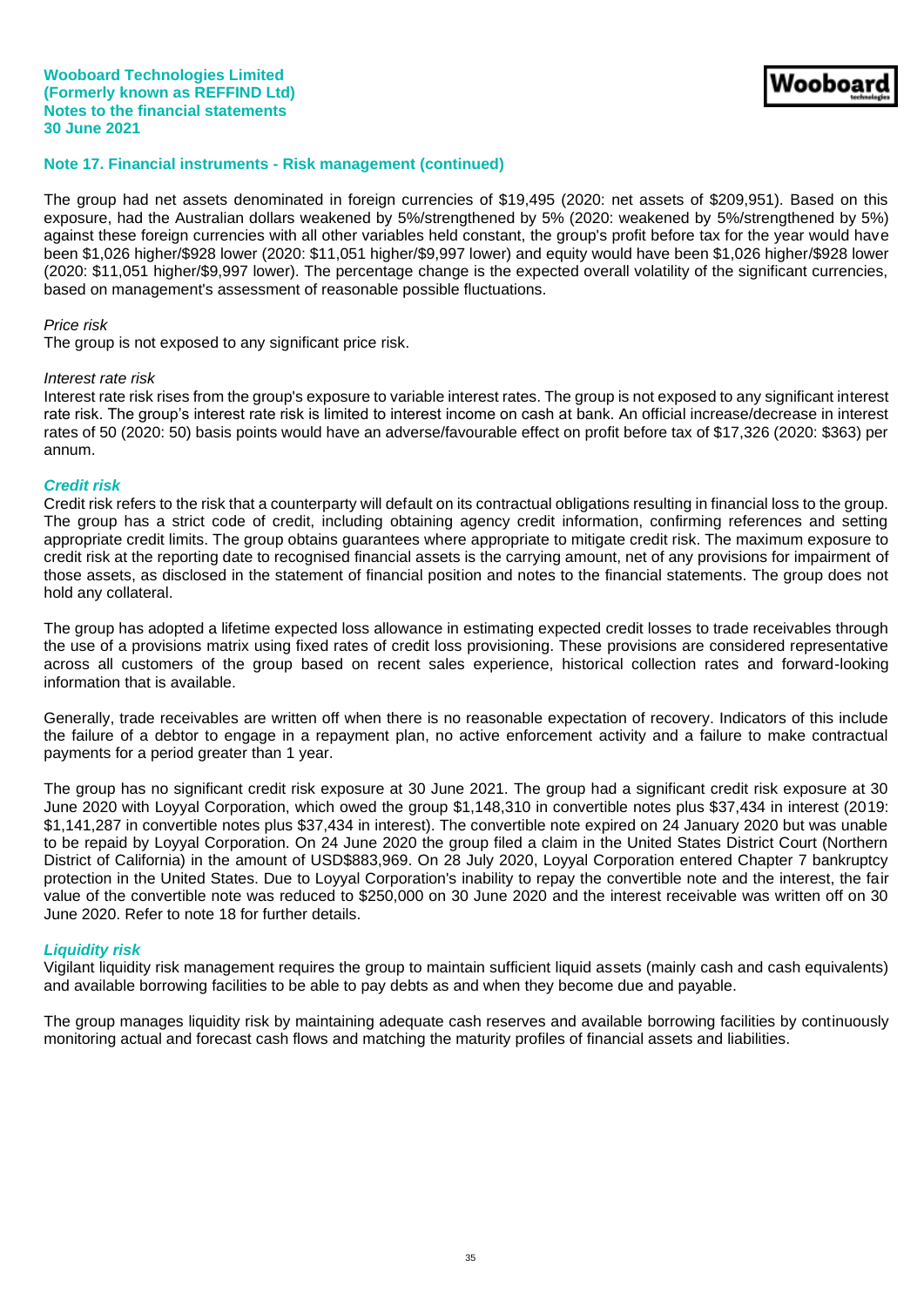## **Wooboard Technologies Limited (Formerly known as REFFIND Ltd) Notes to the financial statements 30 June 2021**

## **Note 17. Financial instruments - Risk management (continued)**

#### *Remaining contractual maturities*

The following tables detail the group's remaining contractual maturity for its financial instrument liabilities. The tables have been drawn up based on the undiscounted cash flows of financial liabilities based on the earliest date on which the financial liabilities are required to be paid. The tables include both interest and principal cash flows disclosed as remaining contractual maturities and therefore these totals may differ from their carrying amount in the statement of financial position.

| <b>Consolidated - 2021</b>                                       | 1 year or less<br>S | Between 1<br>and 2 years | Between 2<br>and 5 years | Over 5 years | Remaining<br>contractual<br>maturities |
|------------------------------------------------------------------|---------------------|--------------------------|--------------------------|--------------|----------------------------------------|
| <b>Non-derivatives</b><br>Non-interest bearing                   |                     |                          |                          |              |                                        |
| Trade payables                                                   | 181,835             |                          |                          |              | 181,835                                |
| Total non-derivatives                                            | 181,835             |                          |                          |              | 181,835                                |
| <b>Consolidated - 2020</b>                                       | 1 year or less<br>S | Between 1<br>and 2 years | Between 2<br>and 5 years | Over 5 years | Remaining<br>contractual<br>maturities |
| <b>Non-derivatives</b><br>Non-interest bearing<br>Trade payables | 161,846             |                          |                          |              | 161,846                                |
| Total non-derivatives                                            | 161,846             |                          |                          |              | 161,846                                |
|                                                                  |                     |                          |                          |              |                                        |

The cash flows in the maturity analysis above are not expected to occur significantly earlier than contractually disclosed above.

#### **Note 18. Fair value measurement**

#### *Fair value hierarchy*

The following tables detail the group's assets and liabilities, measured or disclosed at fair value, using a three level hierarchy, based on the lowest level of input that is significant to the entire fair value measurement, being:

Level 1: Quoted prices (unadjusted) in active markets for identical assets or liabilities that the entity can access at the measurement date

Level 2: Inputs other than quoted prices included within Level 1 that are observable for the asset or liability, either directly or indirectly

Level 3: Unobservable inputs for the asset or liability

As at 30 June 2021, the group does not have any assets or liabilities that are measured or disclosed at fair value.

| <b>Consolidated - 2020</b> | Level 1 | Level 2                  | Level 3<br>\$ | Total<br>S |
|----------------------------|---------|--------------------------|---------------|------------|
| Assets                     |         |                          |               |            |
| Convertible note           |         | $\overline{\phantom{a}}$ | 250,000       | 250,000    |
| Total assets               | $\sim$  | $\overline{\phantom{a}}$ | 250,000       | 250,000    |

The carrying amounts of trade and other receivables and trade and other payables are assumed to approximate their fair values due to their short-term nature. The fair value of financial liabilities is estimated by discounting the remaining contractual maturities at the current market interest rate that is available for similar financial liabilities.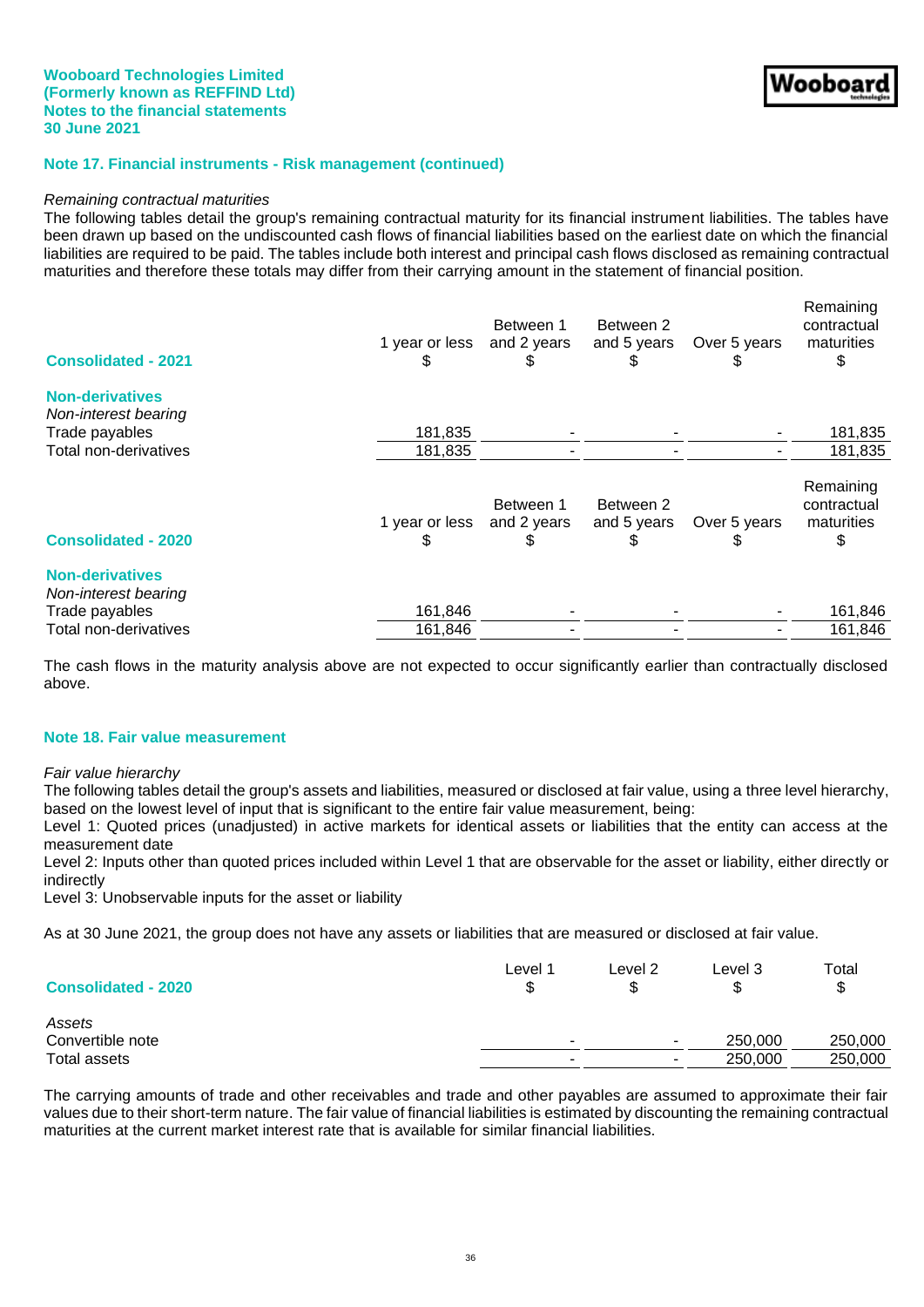## **Note 18. Fair value measurement (continued)**

There were no transfers between levels during the current financial year. During the year ended 30 June 2020, financial assets at fair value through profit and loss was transferred out of level 2 and into level 3. During the year ended 30 June 2019, the investment in Loyyal was valued using the price of recent investment ('PORI') method. Due to inactivity in the market, primarily as a result of the COVID-19 pandemic, there were no new significant investments made in Loyyal from which to estimate the fair value. Therefore, as at 30 June 2020 management valued the investment using a discounted cash flow methodology, a valuation technique categorised within level 3 for which there were no observable inputs.

#### *Valuation techniques for fair value measurements categorised within level 2 and level 3*

As at 30 June 2020, the Investment in Loyyal Corporation at fair value through profit or loss was valued by an independent expert using:

- Series A-3 preferred stock discounted cash flow method;
- Convertible note discounted cash flow method; and
- Convertible note SAFE Note discounted cash flow method.

## *Level 3 assets and liabilities*

Movements in level 3 assets and liabilities during the current and previous financial year are set out below:

| <b>Consolidated</b>                              | Investment in<br>Loyyal |
|--------------------------------------------------|-------------------------|
| Balance at 1 July 2019                           |                         |
| Transfers from level 2 into level 3              | 3,281,201               |
| Additions                                        | 153,681                 |
| Fair value movement recognised in profit of loss | (3, 194, 931)           |
| Net foreign exchange movement                    | 10,049                  |
| Balance at 30 June 2020                          | 250,000                 |
| <b>Disposals</b>                                 | (250,000)               |
| Balance at 30 June 2021                          |                         |

On 29 October 2020, the company executed a sale agreement with Loyyal Holdings Pty Ltd for the sale of the company's convertible note in Loyyal Corporation for total consideration of \$250,000.

#### **Note 19. Key management personnel disclosures**

#### *Compensation*

The aggregate compensation made to directors and other members of key management personnel of the group is set out below:

|                              | <b>Consolidated</b> |         |
|------------------------------|---------------------|---------|
|                              | 2021                | 2020    |
| Short-term employee benefits | 333,842             | 325,078 |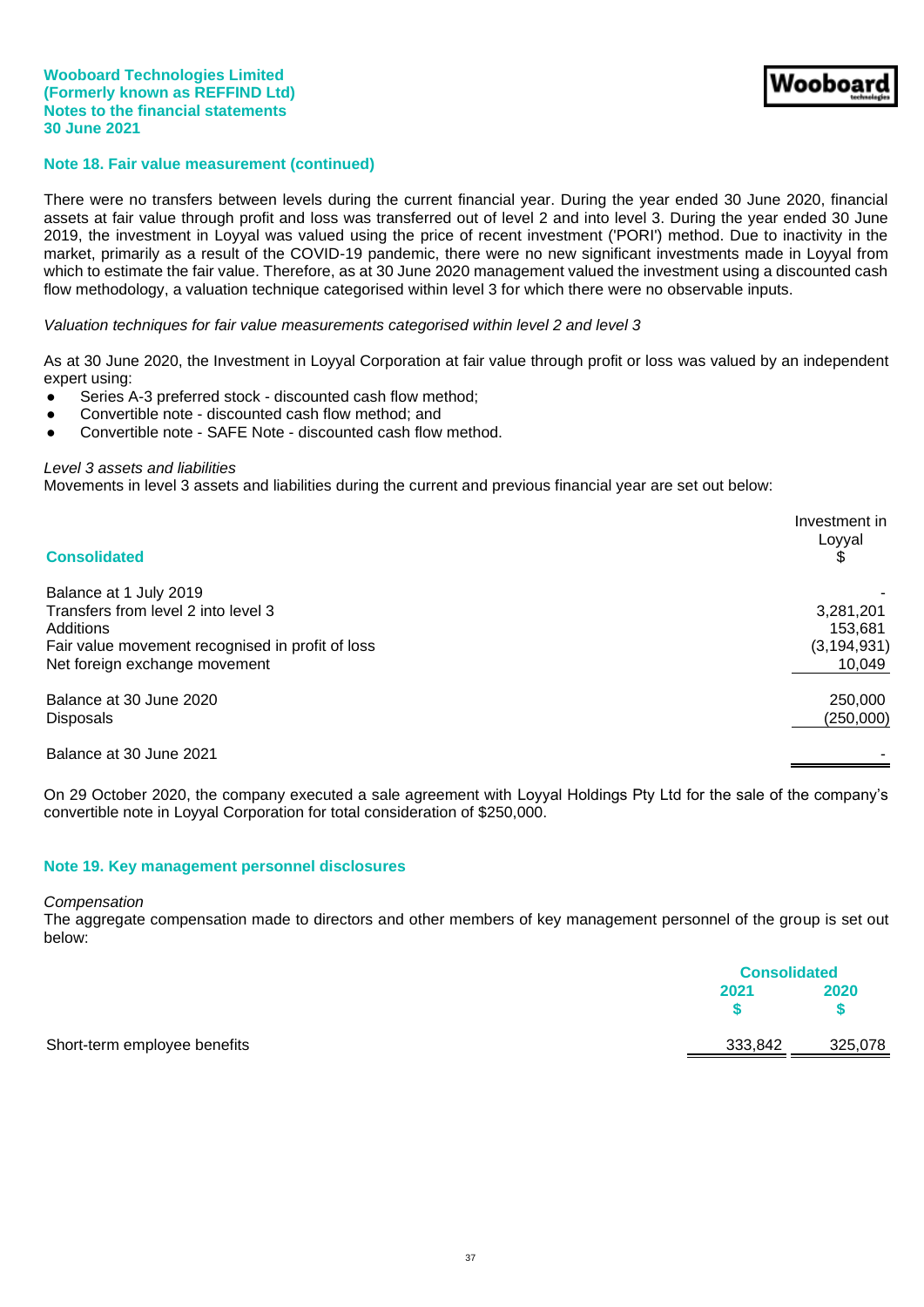## **Note 20. Remuneration of auditors**

During the financial year the following fees were paid or payable for services provided by BDO Audit Pty Ltd, the auditor of the company:

|                                             | <b>Consolidated</b> |        |
|---------------------------------------------|---------------------|--------|
|                                             | 2021                | 2020   |
|                                             |                     |        |
| Audit services - BDO Audit Pty Ltd          |                     |        |
| Audit or review of the financial statements | 40,959              | 30,459 |
| Other services - BDO Audit Pty Ltd          |                     |        |
| <b>Taxation services</b>                    | 10,123              | 25,389 |
| Corporate advisory services                 |                     | 4,500  |
|                                             | 10,123              | 29,889 |
|                                             | 51,082              | 60,348 |

#### **Note 21. Contingent liabilities**

The group has no contingent liabilities at 30 June 2021 and 30 June 2020.

#### **Note 22. Related party transactions**

*Parent entity* Wooboard Technologies Limited is the parent entity.

*Subsidiaries* Interests in subsidiaries are set out in note 24.

#### *Key management personnel*

Disclosures relating to key management personnel are set out in note 19 and the remuneration report included in the directors' report.

*Transactions with related parties* There were no transactions with related parties during the current and previous financial year.

#### *Receivable from and payable to related parties*

The following balances are outstanding at the reporting date in relation to transactions with related parties:

|                                                                                                                                                                                                                                                                       | <b>Consolidated</b> |        |
|-----------------------------------------------------------------------------------------------------------------------------------------------------------------------------------------------------------------------------------------------------------------------|---------------------|--------|
|                                                                                                                                                                                                                                                                       | 2021                | 2020   |
| Current payables:<br>Trade payables and accrued expenses to key management personnel                                                                                                                                                                                  | 43,000              | 65,000 |
| Loans to/from related parties<br>. The contract of the contract of the contract of the contract of the contract of the contract of the contract of the contract of the contract of the contract of the contract of the contract of the contract of the contrac<br>$-$ |                     |        |

There were no loans to or from related parties at the current and previous reporting date.

#### *Terms and conditions*

All transactions were made on normal commercial terms and conditions and at market rates.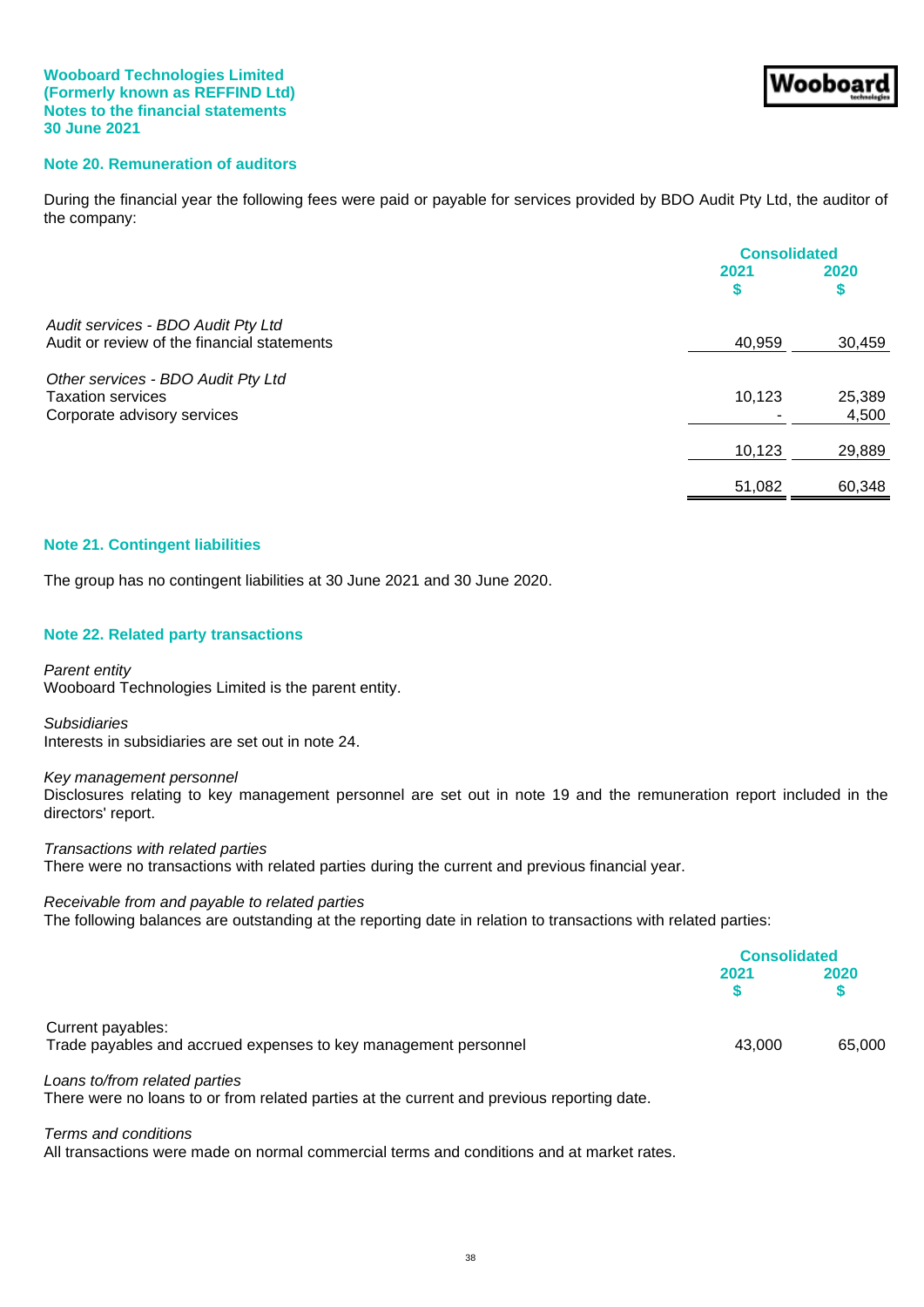## **Note 23. Parent entity information**

Set out below is the supplementary information about the parent entity.

*Statement of profit or loss and other comprehensive income*

|                          |             | <b>Parent</b> |  |
|--------------------------|-------------|---------------|--|
|                          | 2021        | 2020          |  |
| Loss after income tax    | (3,082,948) | (4,791,636)   |  |
| Total comprehensive loss | (3,082,948) | (4,791,636)   |  |

## *Statement of financial position*

|                                                                                                                          | <b>Parent</b>                                   |                                         |
|--------------------------------------------------------------------------------------------------------------------------|-------------------------------------------------|-----------------------------------------|
|                                                                                                                          | 2021<br>S                                       | 2020<br>\$                              |
| Total current assets                                                                                                     | 3,029,929                                       | 67,231                                  |
| Total assets                                                                                                             | 3,341,135                                       | 317,231                                 |
| <b>Total current liabilities</b>                                                                                         | 352,036                                         | 612,258                                 |
| <b>Total liabilities</b>                                                                                                 | 352,036                                         | 612,258                                 |
| Equity<br>Issued capital<br>Share-based payments reserve<br>Convertible note option reserve<br><b>Accumulated losses</b> | 23,791,556<br>179,174<br>25,000<br>(21,006,631) | 17,449,482<br>179,174<br>(17, 923, 683) |
| Total equity/(deficiency)                                                                                                | 2,989,099                                       | (295, 027)                              |

*Guarantees entered into by the parent entity in relation to the debts of its subsidiaries*

The parent entity had no guarantees in relation to the debts of its subsidiaries as at 30 June 2021 and 30 June 2020.

## *Contingent liabilities*

The parent entity had no contingent liabilities as at 30 June 2021 and 30 June 2020.

## *Capital commitments - Property, plant and equipment*

The parent entity had no capital commitments for property, plant and equipment as at 30 June 2021 and 30 June 2020.

#### *Significant accounting policies*

The accounting policies of the parent entity are consistent with those of the group, as disclosed in note 1, except for the following:

- Investments in subsidiaries are accounted for at cost, less any impairment, in the parent entity.
- Dividends received from subsidiaries are recognised as other income by the parent entity and its receipt may be an indicator of an impairment of the investment.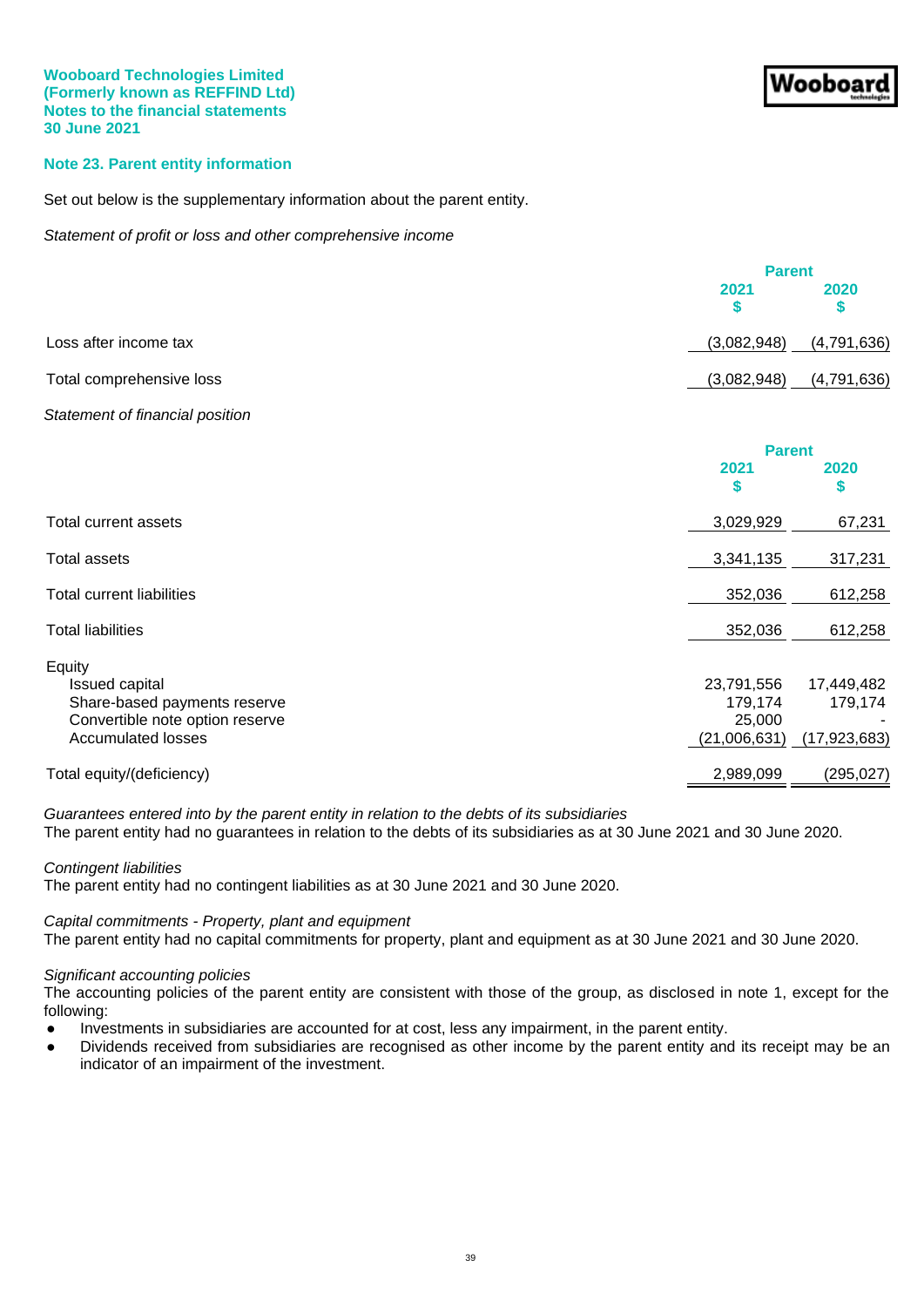# **Note 24. Interests in subsidiaries**

The consolidated financial statements incorporate the assets, liabilities and results of the following subsidiary in accordance with the accounting policy described in note 1:

|                  |                                                                         | <b>Ownership interest</b> |                       |
|------------------|-------------------------------------------------------------------------|---------------------------|-----------------------|
| <b>Name</b>      | <b>Principal place of business /</b><br><b>Country of incorporation</b> | 2021<br>%                 | 2020<br>$\frac{9}{6}$ |
| WooBoard Pty Ltd | Australia                                                               | 100%                      | 100%                  |

## **Note 25. Cash flow information**

*Reconciliation of loss after income tax to net cash used in operating activities*

|                                                                                     | <b>Consolidated</b> |               |
|-------------------------------------------------------------------------------------|---------------------|---------------|
|                                                                                     | 2021<br>\$          | 2020<br>S     |
| Loss after income tax expense for the year                                          | (2,947,864)         | (4,738,618)   |
| Adjustments for:                                                                    |                     |               |
| Depreciation and amortisation                                                       | 5,300               |               |
| Net fair value loss/(gain) on financial assets                                      | (44, 583)           | 3,194,931     |
| Net fair value gain on disposal of subsidiary                                       | (41, 647)           |               |
| Write off of receivables                                                            | 1.774               | 37,434        |
| Non-cash interest expense                                                           | 3,175               |               |
| Foreign exchange differences                                                        |                     | (10,049)      |
| Change in operating assets and liabilities:                                         |                     |               |
| Decrease/(increase) in trade and other receivables                                  | (78, 517)           | 21,748        |
| Decrease in prepayments                                                             | 336                 | 26,380        |
| Increase in trade and other payables                                                | 93,829              | 96,629        |
| Increase in employee benefits                                                       | 16,424              |               |
| Decrease in contract liabilities                                                    |                     | (2,027)       |
| Net cash used in operating activities                                               | (2,991,773)         | (1, 373, 572) |
| Non-cash investing and financing activities                                         |                     |               |
|                                                                                     | <b>Consolidated</b> |               |
|                                                                                     | 2021                | 2020          |
|                                                                                     | \$                  | \$            |
| Fersian avahongo mayamanta an finangial agasta at fair value through profit ar loos |                     | 10.010        |

| Foreign exchange movements on financial assets at fair value through profit or loss |           | 10.049    |
|-------------------------------------------------------------------------------------|-----------|-----------|
| Net fair value (gain)/loss on financial assets at fair value through profit or loss | (44.853)  | 3,194,931 |
| Share issued on conversion of convertible notes                                     | 1,768,175 |           |
|                                                                                     |           |           |

1,723,322 3,204,980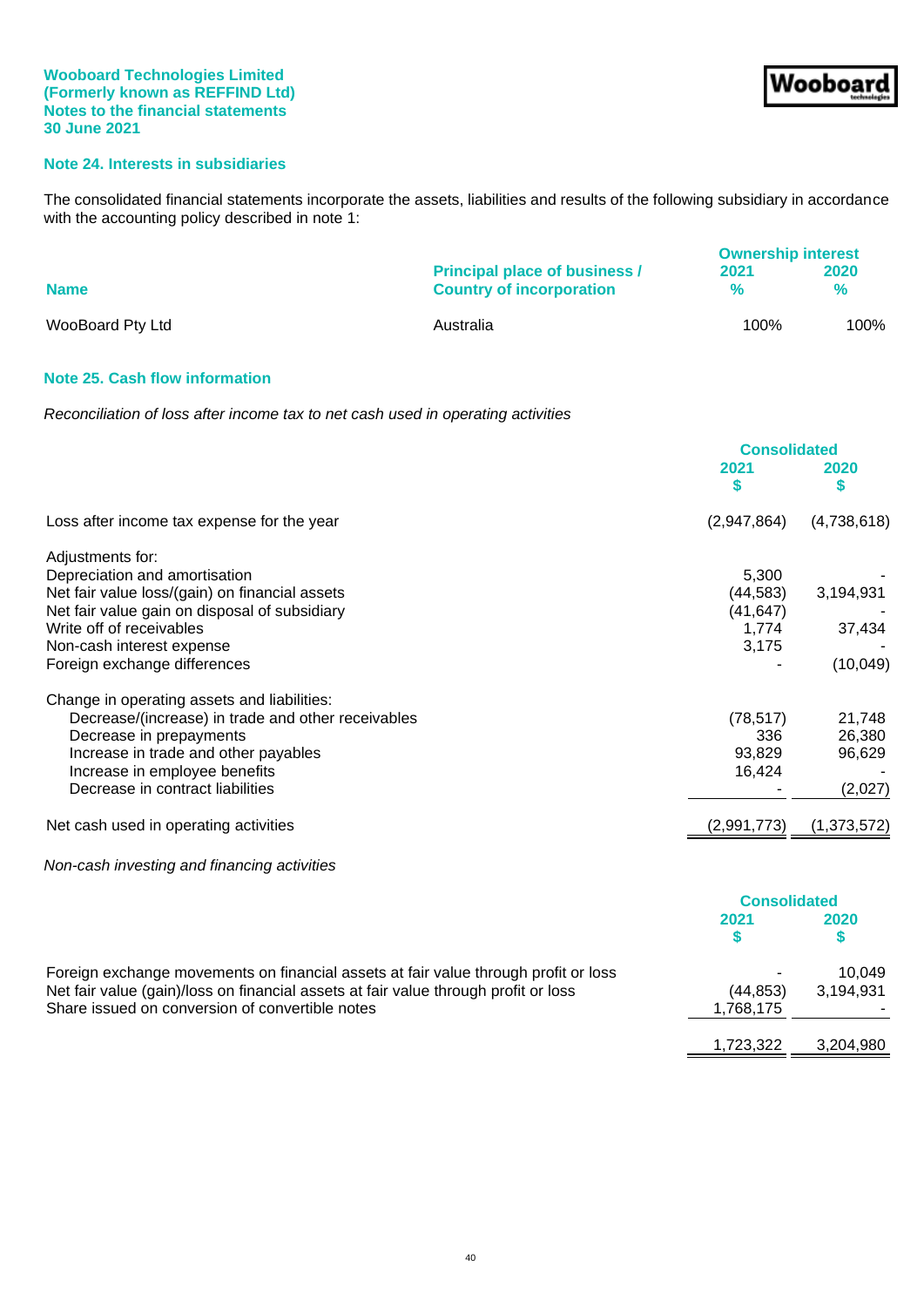## **Note 25. Cash flow information (continued)**

## *Changes in liabilities arising from financing activities*

| <b>Consolidated</b>                                    | Convertible<br>loan notes<br>\$ | Loans<br>receivable | Total<br>\$ |
|--------------------------------------------------------|---------------------------------|---------------------|-------------|
| Balance at 1 July 2019                                 |                                 |                     |             |
| Balance at 30 June 2020                                |                                 |                     |             |
| Net cash from financing activities                     | 1.790.000                       | 292.324             | 2.082.324   |
| Conversion for convertible notes to ordinary shares    | (1,768,175)                     |                     | (1,768,175) |
| Loan receivable recognised from disposal of subsidiary |                                 | (292, 324)          | (292, 324)  |
| Recognition of convertible note option reserve         | (25,000)                        |                     | (25,000)    |
| Interest expense on convertible note                   | 3,175                           |                     | 3,175       |
| Balance at 30 June 2021                                |                                 |                     |             |
|                                                        |                                 |                     |             |

#### **Note 26. Earnings per share**

|                                                                                           | <b>Consolidated</b><br>2021<br>S | 2020<br>\$       |
|-------------------------------------------------------------------------------------------|----------------------------------|------------------|
| Loss after income tax attributable to the owners of Wooboard Technologies Limited         | (2,947,864)                      | (4,738,618)      |
|                                                                                           | <b>Number</b>                    | <b>Number</b>    |
| Weighted average number of ordinary shares used in calculating basic earnings per share   | 2,246,073,783                    | 778,685,981      |
| Weighted average number of ordinary shares used in calculating diluted earnings per share | 2,246,073,783                    | 778,685,981      |
|                                                                                           | <b>Cents</b>                     | <b>Cents</b>     |
| Basic earnings per share<br>Diluted earnings per share                                    | (0.13)<br>(0.13)                 | (0.61)<br>(0.61) |

## **Note 27. Events after the reporting period**

The consequences of the Coronavirus (COVID-19) pandemic are continuing to be felt around the world, and its impact on the group, if any, has been reflected in its published results to date. Whilst it would appear that control measures and related government policies, including the roll out of the vaccine, have started to mitigate the risks caused by COVID-19, it is not possible at this time to state that the pandemic will not subsequently impact the group's operations going forward. The group now has experience in the swift implementation of business continuation processes should future lockdowns of the population occur, and these processes continue to evolve to minimise any operational disruption. Management continues to monitor the situation both locally and internationally.

No other matter or circumstance has arisen since 30 June 2021 that has significantly affected, or may significantly affect the group's operations, the results of those operations, or the group's state of affairs in future financial years.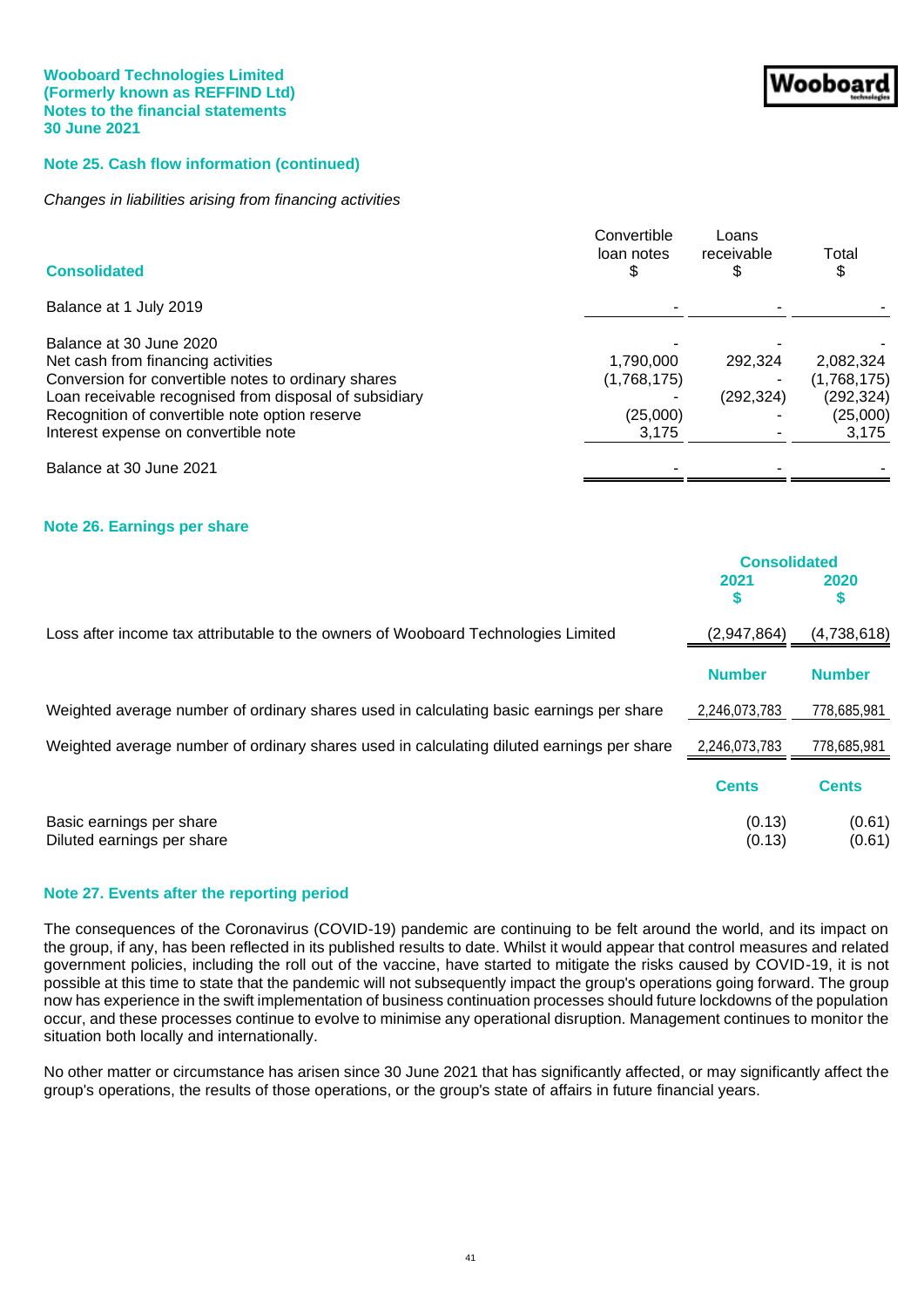In the directors' opinion:

- the attached financial statements and notes comply with the Corporations Act 2001, the Accounting Standards, the Corporations Regulations 2001 and other mandatory professional reporting requirements;
- the attached financial statements and notes comply with International Financial Reporting Standards as issued by the International Accounting Standards Board as described in note 1 to the financial statements;
- the attached financial statements and notes give a true and fair view of the group's financial position as at 30 June 2021 and of its performance for the financial year ended on that date; and
- there are reasonable grounds to believe that the company will be able to pay its debts as and when they become due and payable.

The directors have been given the declarations required by section 295A of the Corporations Act 2001.

Signed in accordance with a resolution of directors made pursuant to section 295(5)(a) of the Corporations Act 2001.

On behalf of the directors

\_\_\_\_\_\_\_\_\_\_\_\_\_\_\_\_\_\_\_\_\_\_\_\_\_\_\_

Rumi Guzder Executive Chairman

26 August 2021 **Sydney**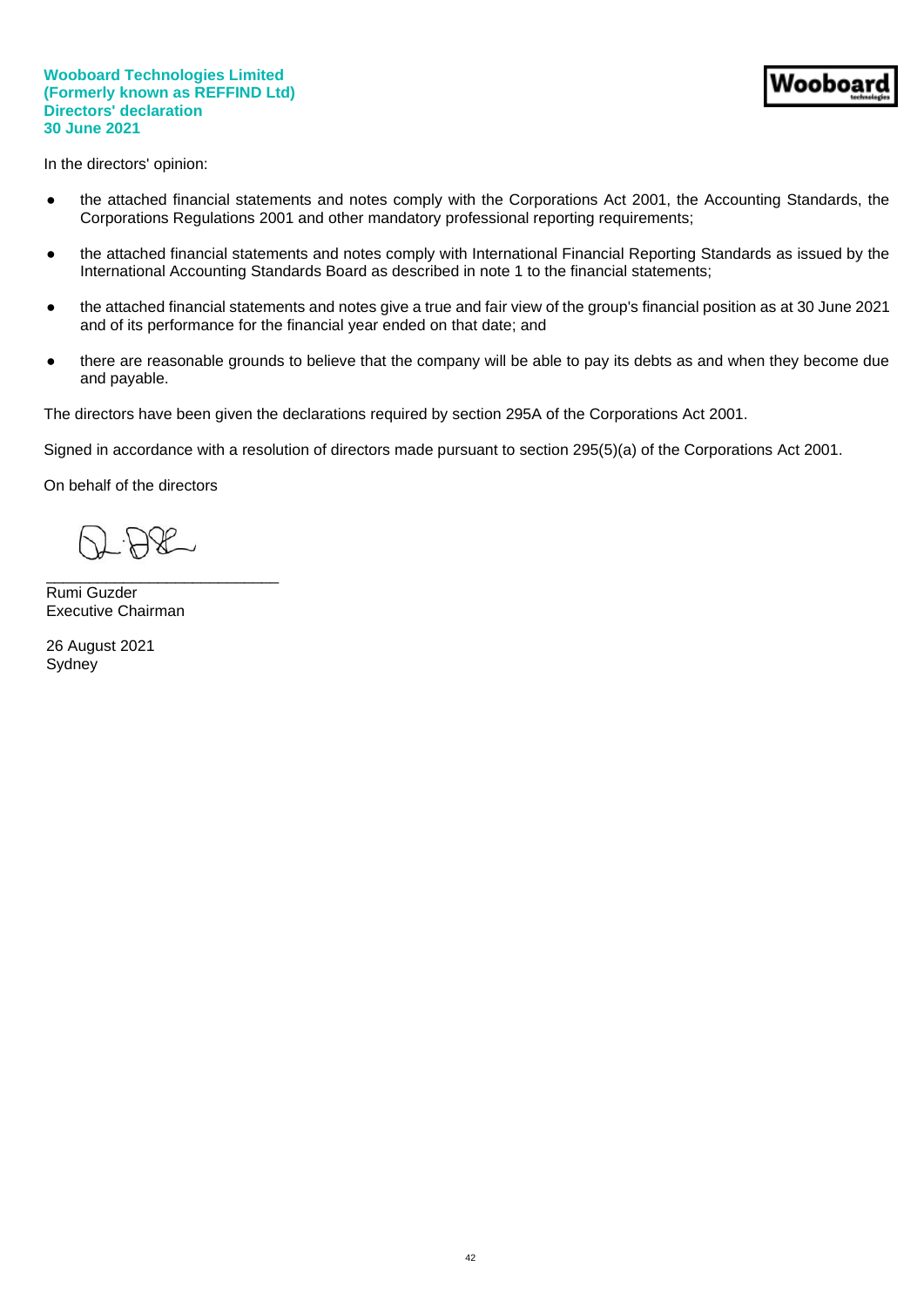

Level 11, 1 Margaret St Sydney NSW 2000 Australia

# **INDEPENDENT AUDITOR'S REPORT**

To the members of Wooboard Technologies Limited

# **Report on the Audit of the Financial Report**

# **Opinion**

We have audited the financial report of Wooboard Technologies Limited (the Company) and its subsidiaries (the Group), which comprises the consolidated statement of financial position as at 30 June 2021, the consolidated statement of profit or loss and other comprehensive income, the consolidated statement of changes in equity and the consolidated statement of cash flows for the year then ended, and notes to the financial report, including a summary of significant accounting policies and the directors' declaration.

In our opinion the accompanying financial report of the Group, is in accordance with the *Corporations Act 2001*, including:

- (i) Giving a true and fair view of the Group's financial position as at 30 June 2021 and of its financial performance for the year ended on that date; and
- (ii) Complying with Australian Accounting Standards and the *Corporations Regulations 2001*.

## **Basis for opinion**

We conducted our audit in accordance with Australian Auditing Standards. Our responsibilities under those standards are further described in the *Auditor's responsibilities for the audit of the Financial Report* section of our report. We are independent of the Group in accordance with the *Corporations Act 2001* and the ethical requirements of the Accounting Professional and Ethical Standards Board's APES 110 *Code of Ethics for Professional Accountants (including Independence Standards)* (the Code) that are relevant to our audit of the financial report in Australia. We have also fulfilled our other ethical responsibilities in accordance with the Code.

We confirm that the independence declaration required by the *Corporations Act 2001*, which has been given to the directors of the Company, would be in the same terms if given to the directors as at the time of this auditor's report.

We believe that the audit evidence we have obtained is sufficient and appropriate to provide a basis for our opinion.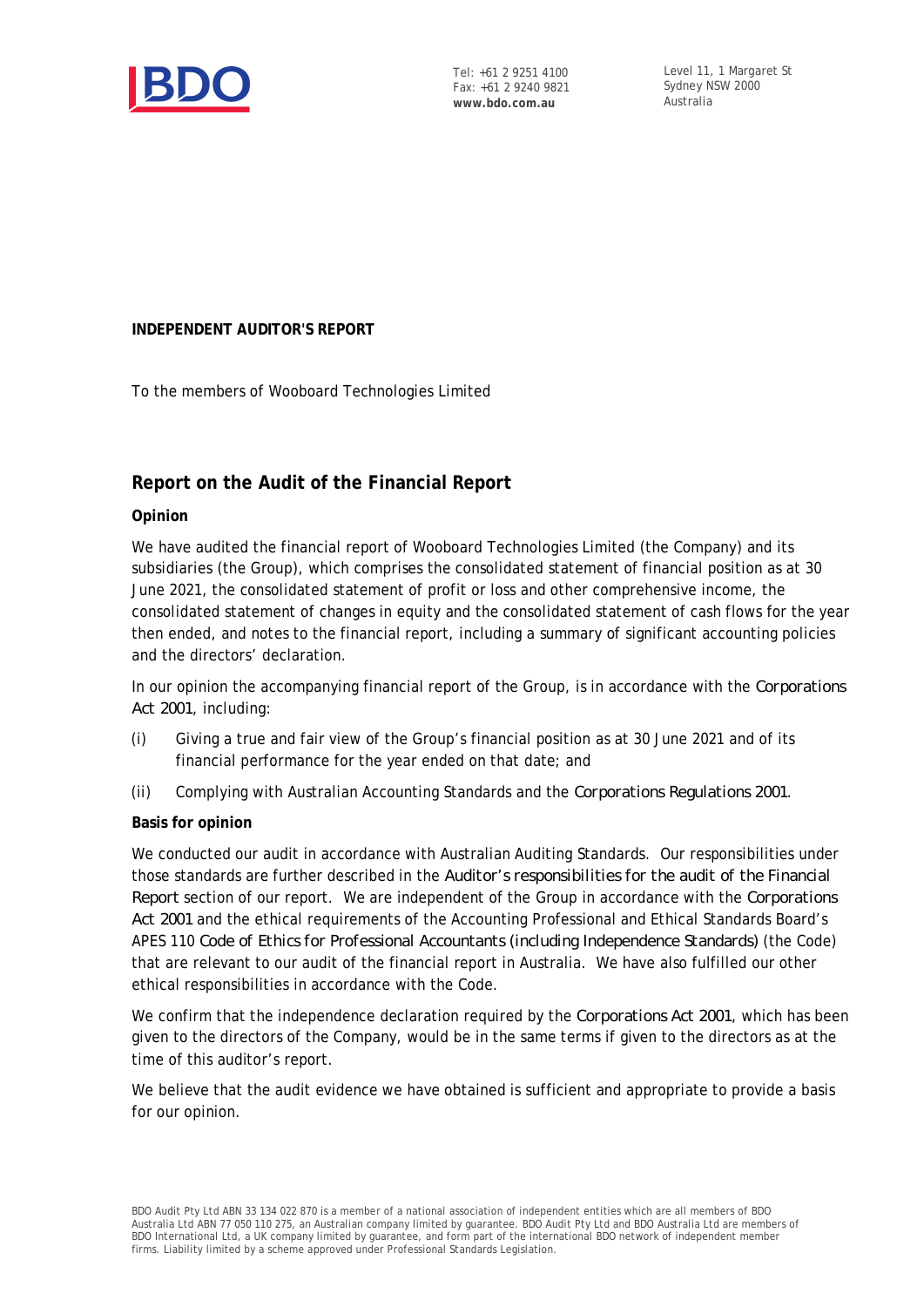

## **Key audit matters**

Key audit matters are those matters that, in our professional judgement, were of most significance in our audit of the financial report of the current period. These matters were addressed in the context of our audit of the financial report as a whole, and in forming our opinion thereon, and we do not provide a separate opinion on these matters.

**Capitalisation of software development costs**

| Key audit matter                                                                                                                                                                                                                                                                                                                                             | How the matter was addressed in our audit                                                                                                                                                                                                                                                                                                                                                                                                                                                                                     |
|--------------------------------------------------------------------------------------------------------------------------------------------------------------------------------------------------------------------------------------------------------------------------------------------------------------------------------------------------------------|-------------------------------------------------------------------------------------------------------------------------------------------------------------------------------------------------------------------------------------------------------------------------------------------------------------------------------------------------------------------------------------------------------------------------------------------------------------------------------------------------------------------------------|
| The Company has recorded capitalised software<br>costs of \$301k at 30 June 2021 (2020: nil) which<br>were classified as intangible assets.<br>These are software development costs in relation<br>to websites and customer platforms that are<br>under development which will be offered to<br>customers as part of its software as a solution<br>products. | We have performed the following:<br>Discussed with management the nature of<br>$\overline{\phantom{a}}$<br>the software developed and basis for the<br>costs capitalised.<br>Reviewed the accounting treatment of<br>$\overline{\phantom{0}}$<br>intangible assets in accordance with AASB<br>138 Intangible Assets.<br>Obtained evidence, on a sample basis, in<br>$\overline{\phantom{0}}$<br>relation to the costs incurred by obtaining<br>relevant contracts and invoices paid in<br>relation to the software developed. |

# **Other information**

The directors are responsible for the other information. The other information comprises the information in the Group's annual report for the year ended 30 June 2021, but does not include the financial report and the auditor's report thereon.

Our opinion on the financial report does not cover the other information and we do not express any form of assurance conclusion thereon.

In connection with our audit of the financial report, our responsibility is to read the other information and, in doing so, consider whether the other information is materially inconsistent with the financial report or our knowledge obtained in the audit or otherwise appears to be materially misstated.

If, based on the work we have performed, we conclude that there is a material misstatement of this other information, we are required to report that fact. We have nothing to report in this regard.

**Responsibilities of the directors for the Financial Report**

The directors of the Company are responsible for the preparation of the financial report that gives a true and fair view in accordance with Australian Accounting Standards and the *Corporations Act 2001* and for such internal control as the directors determine is necessary to enable the preparation of the financial report that gives a true and fair view and is free from material misstatement, whether due to fraud or error.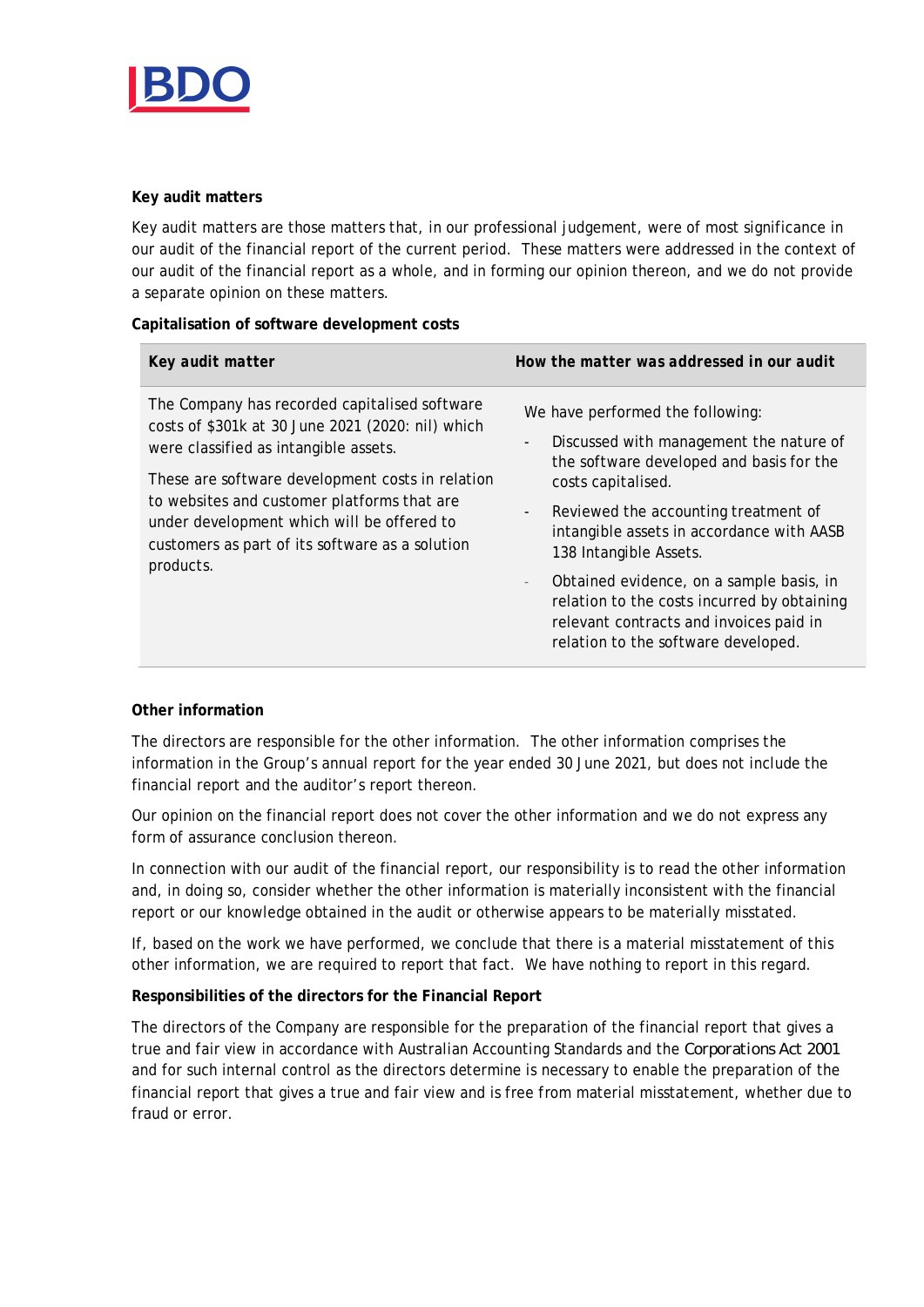

In preparing the financial report, the directors are responsible for assessing the ability of the group to continue as a going concern, disclosing, as applicable, matters related to going concern and using the going concern basis of accounting unless the directors either intend to liquidate the Group or to cease operations, or has no realistic alternative but to do so.

**Auditor's responsibilities for the audit of the Financial Report**

Our objectives are to obtain reasonable assurance about whether the financial report as a whole is free from material misstatement, whether due to fraud or error, and to issue an auditor's report that includes our opinion. Reasonable assurance is a high level of assurance, but is not a guarantee that an audit conducted in accordance with the Australian Auditing Standards will always detect a material misstatement when it exists. Misstatements can arise from fraud or error and are considered material if, individually or in the aggregate, they could reasonably be expected to influence the economic decisions of users taken on the basis of this financial report.

A further description of our responsibilities for the audit of the financial report is located at the Auditing and Assurance Standards Board website (http://www.auasb.gov.au/Home.aspx) at:

https://www.auasb.gov.au/admin/file/content102/c3/ar1\_2020.pdf

This description forms part of our auditor's report.

# **Report on the Remuneration Report**

**Opinion on the Remuneration Report**

We have audited the Remuneration Report included in pages 4 to 8 of the directors' report for the year ended 30 June 2021.

In our opinion, the Remuneration Report of Wooboard technologies Limited, for the year ended 30 June 2021, complies with section 300A of the *Corporations Act 2001*.

## **Responsibilities**

The directors of the Company are responsible for the preparation and presentation of the Remuneration Report in accordance with section 300A of the *Corporations Act 2001*. Our responsibility is to express an opinion on the Remuneration Report, based on our audit conducted in accordance with Australian Auditing Standards.

**BDO Audit Pty Ltd**

**DOA** 

Geoff Rooney Partner

Sydney, 26 August 2021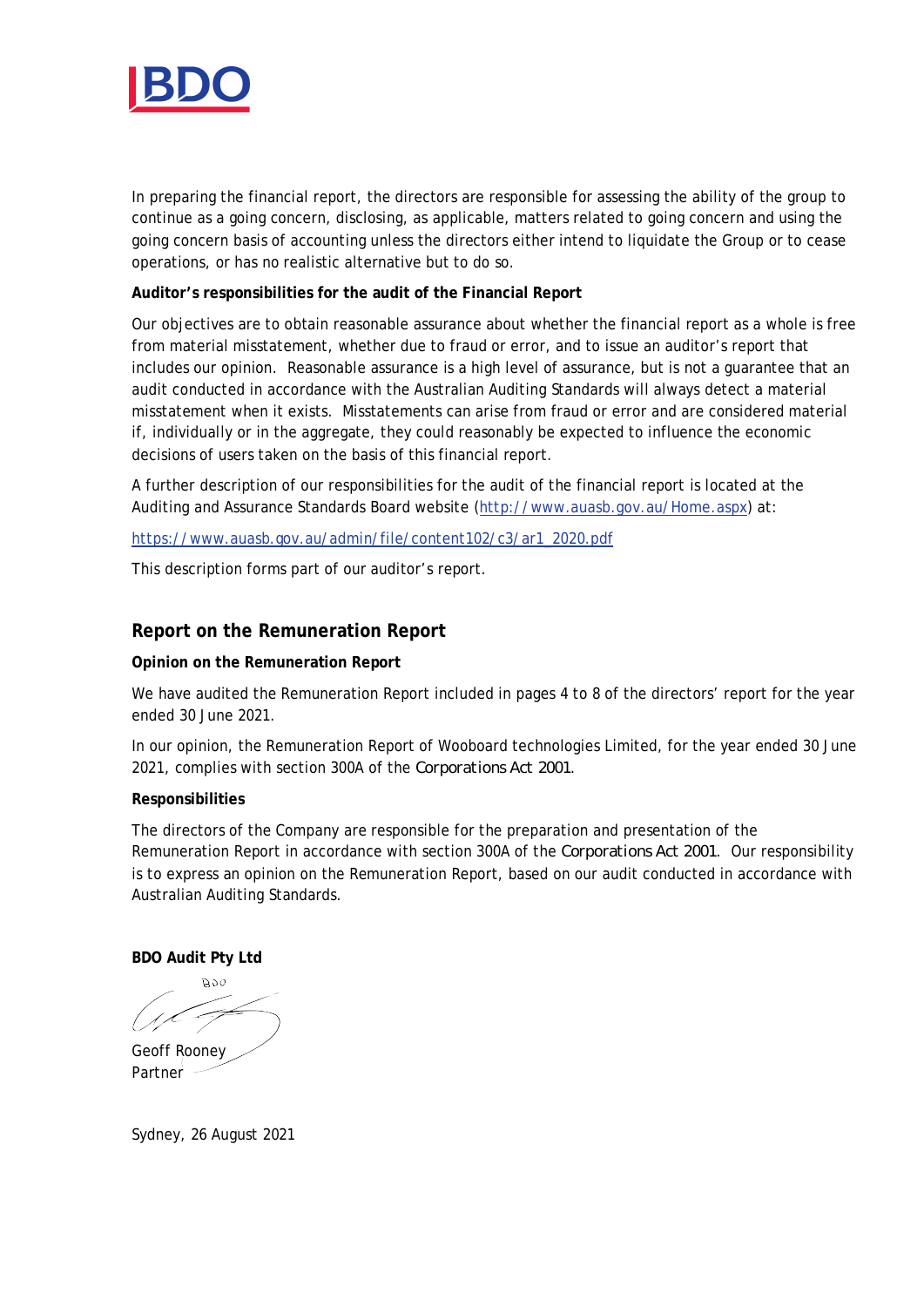#### **Wooboard Technologies Limited (Formerly known as REFFIND Ltd) Shareholder information 30 June 2021**

The shareholder information set out below was applicable as at 22 August 2021.

## **Distribution of equitable securities**

Analysis of number of equitable security holders by size of holding:

| <b>Number</b><br><b>shares</b><br>of holders<br><b>issued</b><br>210<br>1 to $1,000$<br>342<br>1,001 to 5,000<br>128<br>5,001 to 10,000<br>1,062<br>10,001 to 100,000<br>100,001 and over<br>2,226 |  | <b>Ordinary shares</b> |  |
|----------------------------------------------------------------------------------------------------------------------------------------------------------------------------------------------------|--|------------------------|--|
|                                                                                                                                                                                                    |  | % of total             |  |
|                                                                                                                                                                                                    |  |                        |  |
|                                                                                                                                                                                                    |  |                        |  |
|                                                                                                                                                                                                    |  |                        |  |
|                                                                                                                                                                                                    |  | 0.03                   |  |
|                                                                                                                                                                                                    |  | 0.03                   |  |
|                                                                                                                                                                                                    |  | 1.44                   |  |
|                                                                                                                                                                                                    |  | 98.50                  |  |
| 3,968                                                                                                                                                                                              |  | 100.00                 |  |
|                                                                                                                                                                                                    |  |                        |  |
| 2,338<br>Holding less than a marketable parcel                                                                                                                                                     |  | 4.10                   |  |

## **Equity security holders**

## *Twenty largest quoted equity security holders*

The names of the twenty largest security holders of quoted equity securities are listed below:

|                                                             | <b>Ordinary shares</b><br>% of total<br><b>shares</b> |               |
|-------------------------------------------------------------|-------------------------------------------------------|---------------|
|                                                             | <b>Number held</b>                                    | <b>issued</b> |
| Ms Chunyan Niu                                              | 220,000,000                                           | 5.76          |
| Rookesbury Pty Ltd (Rookesbury Investments A/C)             | 146,461,188                                           | 3.83          |
| Allowside Pty Ltd                                           | 110,284,532                                           | 2.89          |
| Mr Bin Liu                                                  | 80,000,000                                            | 2.09          |
| Gregory Denise Pty Ltd (Gregory Denise Super A/C)           | 72,502,176                                            | 1.90          |
| Gregory Denise Pty Ltd (Gregory Denise Super A/C)           | 66,829,437                                            | 1.75          |
| Emery Number 2 Pty Ltd (Scott Emery Family No 2 A/C)        | 65,000,000                                            | 1.70          |
| Mr Peter James Dykes                                        | 65,000,000                                            | 1.70          |
| Margadh Stoc Pty Ltd                                        | 58,421,251                                            | 1.53          |
| 7 Enterprises Pty Ltd                                       | 50,000,000                                            | 1.31          |
| Mr Bin Liu                                                  | 50,000,000                                            | 1.31          |
| <b>TAC Professional Services Pty Ltd</b>                    | 41,670,386                                            | 1.09          |
| BSUT Pty Ltd (BSUT Family A/C)                              | 40,000,000                                            | 1.05          |
| Mayfield Super Fund Pty Ltd (Mayfield Super Fund A/C)       | 34,482,759                                            | 0.90          |
| Rumi Guzder                                                 | 33, 333, 333                                          | 0.87          |
| Miss Sihong Zeng                                            | 31,320,000                                            | 0.82          |
| Cs Third Nominees Pty Limited (HSBC Cust Nom Au Ltd 13 A/C) | 28,500,000                                            | 0.75          |
| Mr Boyun Liu                                                | 28,000,000                                            | 0.73          |
| Netyield Vision Sdn Bhd                                     | 25,000,000                                            | 0.65          |
| Dr Sunita Umeshkumar Patel                                  | 22,000,000                                            | 0.58          |
|                                                             | 268,805,062,                                          | 33.21         |
|                                                             |                                                       |               |

*Unquoted equity securities* There are no unquoted equity securities.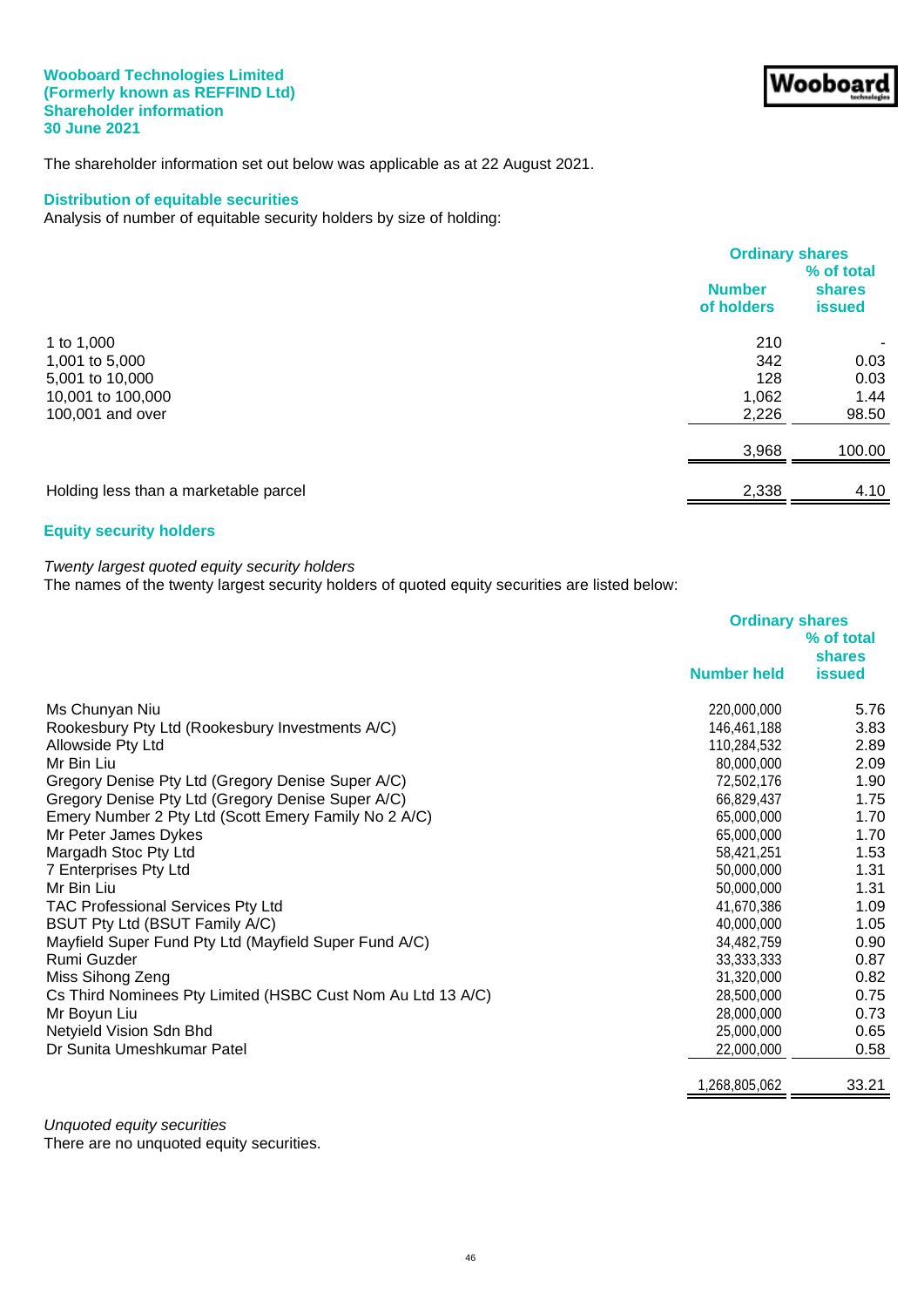### **Wooboard Technologies Limited (Formerly known as REFFIND Ltd) Shareholder information 30 June 2021**

## **Substantial holders**

Substantial holders in the company are set out below:

|                | <b>Ordinary shares</b> | % of total<br>shares |
|----------------|------------------------|----------------------|
|                | <b>Number held</b>     | <b>issued</b>        |
| Ms Chunyan Niu | 220,000,000            | 5.76                 |
| .              |                        |                      |

## **Voting rights**

The voting rights attached to ordinary shares are set out below:

## *Ordinary shares*

On a show of hands every member present at a meeting in person or by proxy shall have one vote and upon a poll each share shall have one vote.

There are no other classes of equity securities.

# Wooboar